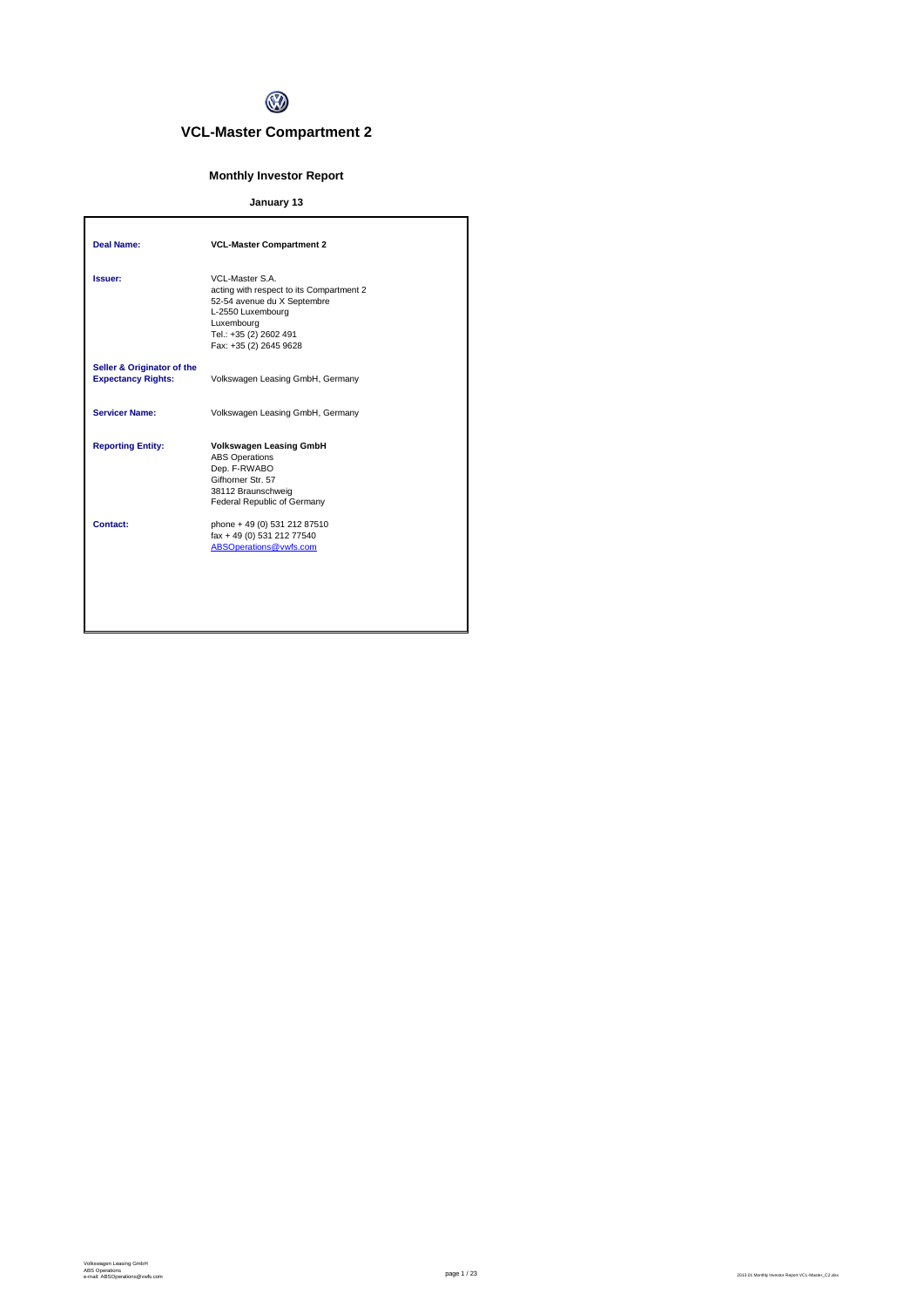|                                 | Date:                                 |          | 18.02.2013 |
|---------------------------------|---------------------------------------|----------|------------|
| <b>VCL-Master Compartment 2</b> | <b>Monthly Period:</b>                |          | January 13 |
| <b>Monthly Investor Report</b>  | Payment Date:                         |          | 25.02.2013 |
|                                 | Period No.:                           |          | 36         |
|                                 | Interest Accrual Period:              |          | 25.01.2013 |
|                                 | to                                    |          | 25.02.2013 |
| <b>Contents</b>                 |                                       | $(= 31)$ | days)      |
|                                 | Base Interest Rate (1-Month Euribor): |          | 0.1120%    |
|                                 |                                       |          |            |

 $\rightarrow$ 

| Page           | <b>Table of Contents</b>                                                       |
|----------------|--------------------------------------------------------------------------------|
| 1              | Cover                                                                          |
| $\overline{2}$ | Contents                                                                       |
| 3              | <b>Reporting Details</b>                                                       |
| 4              | <b>Parties Overview</b>                                                        |
| 5/6            | Transaction Events & Trigger                                                   |
| $\overline{7}$ | <b>Transaction Party Ratings</b>                                               |
| 8              | Information regarding the Notes (I)                                            |
| 9              | Information regarding the Notes (II)                                           |
| 10             | Credit Enhancement                                                             |
| 11             | Waterfall                                                                      |
| 12             | (Expected) Amortisation Profile                                                |
| 13             | Run Out Schedule                                                               |
| 14             | Information Regarding the Expectancy Rights Pool - Outstanding Contracts       |
| 15             | Early Settlements/ Collections                                                 |
|                | 16 - 19 Information regarding the Expectancy Rights Pool - Remaining Pool Data |
|                | 20 / 21 Contracts in Arrears I. *)                                             |
| 22             | Write Offs *                                                                   |
|                |                                                                                |
|                |                                                                                |
|                |                                                                                |
|                |                                                                                |
|                |                                                                                |
|                |                                                                                |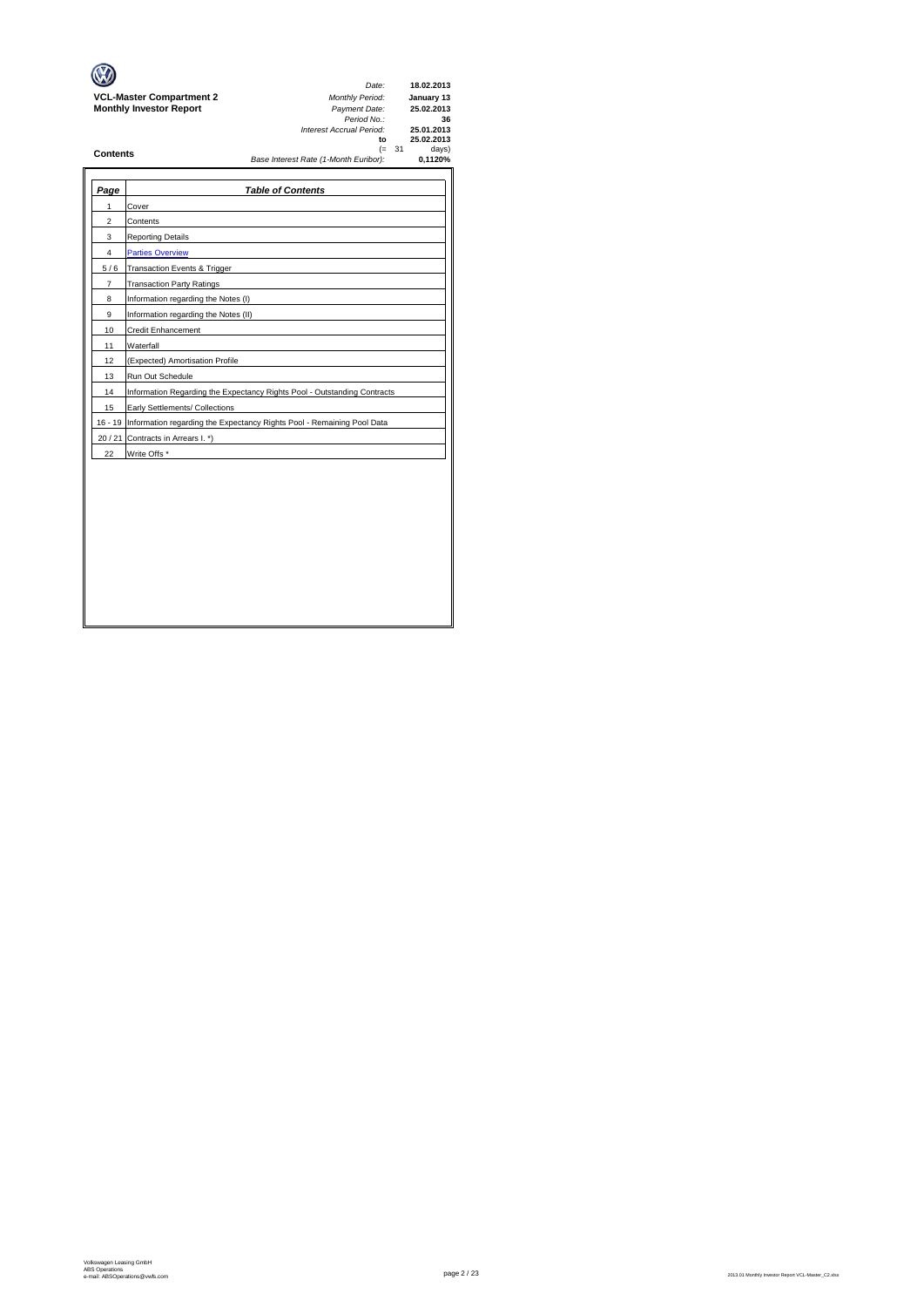| <b>VCL-Master Compartment 2</b><br><b>Monthly Investor Report</b>                                                                                         |                                        | Date:<br>Monthly Period:<br>Payment Date:<br>Period No.:<br>Interest Accrual Period:<br>$\mathbf{f}$                                | 18.02.2013<br>January 13<br>25.02.2013<br>36<br>25.01.2013<br>25.02.2013 |  |  |  |  |
|-----------------------------------------------------------------------------------------------------------------------------------------------------------|----------------------------------------|-------------------------------------------------------------------------------------------------------------------------------------|--------------------------------------------------------------------------|--|--|--|--|
| <b>Reporting Details</b>                                                                                                                                  |                                        | $(= 31)$<br>Base Interest Rate (1-Month Euribor):                                                                                   | davs'<br>0.1120%                                                         |  |  |  |  |
| <b>Initial Cut-Off Date:</b><br><b>Issue Date:</b>                                                                                                        |                                        | 31.01.2010<br>25.02.2010                                                                                                            |                                                                          |  |  |  |  |
| <b>Scheduled Repayment Date as</b><br>of Cut-Off Date:                                                                                                    | Payment Date in December 2013          |                                                                                                                                     |                                                                          |  |  |  |  |
| <b>Legal Maturity Date:</b>                                                                                                                               |                                        | Payment Date in November 2019                                                                                                       |                                                                          |  |  |  |  |
| <b>Reporting Date:</b><br><b>Payment Date:</b><br><b>Monthly Period:</b>                                                                                  | 18.02.2013<br>25.02.2013<br>January 13 | 5 days prior to Payment Date<br>(for previous month)<br>25 <sup>th</sup> of each month<br>(for previous month)                      |                                                                          |  |  |  |  |
| Period No.:<br><b>Collection Period:</b><br><b>Interest Accrual Period</b><br><b>Days Accrued:</b><br><b>Note Payment Period:</b><br><b>Days Accrued:</b> | 36<br>from<br>from<br>from             | 01.01.2013<br>to 31.01.2013<br>25.01.2013 to 25.02.2013<br>31<br>$($ =<br>days)<br>25.01.2013 to 25.02.2013<br>31<br>$($ =<br>days) |                                                                          |  |  |  |  |
|                                                                                                                                                           |                                        |                                                                                                                                     |                                                                          |  |  |  |  |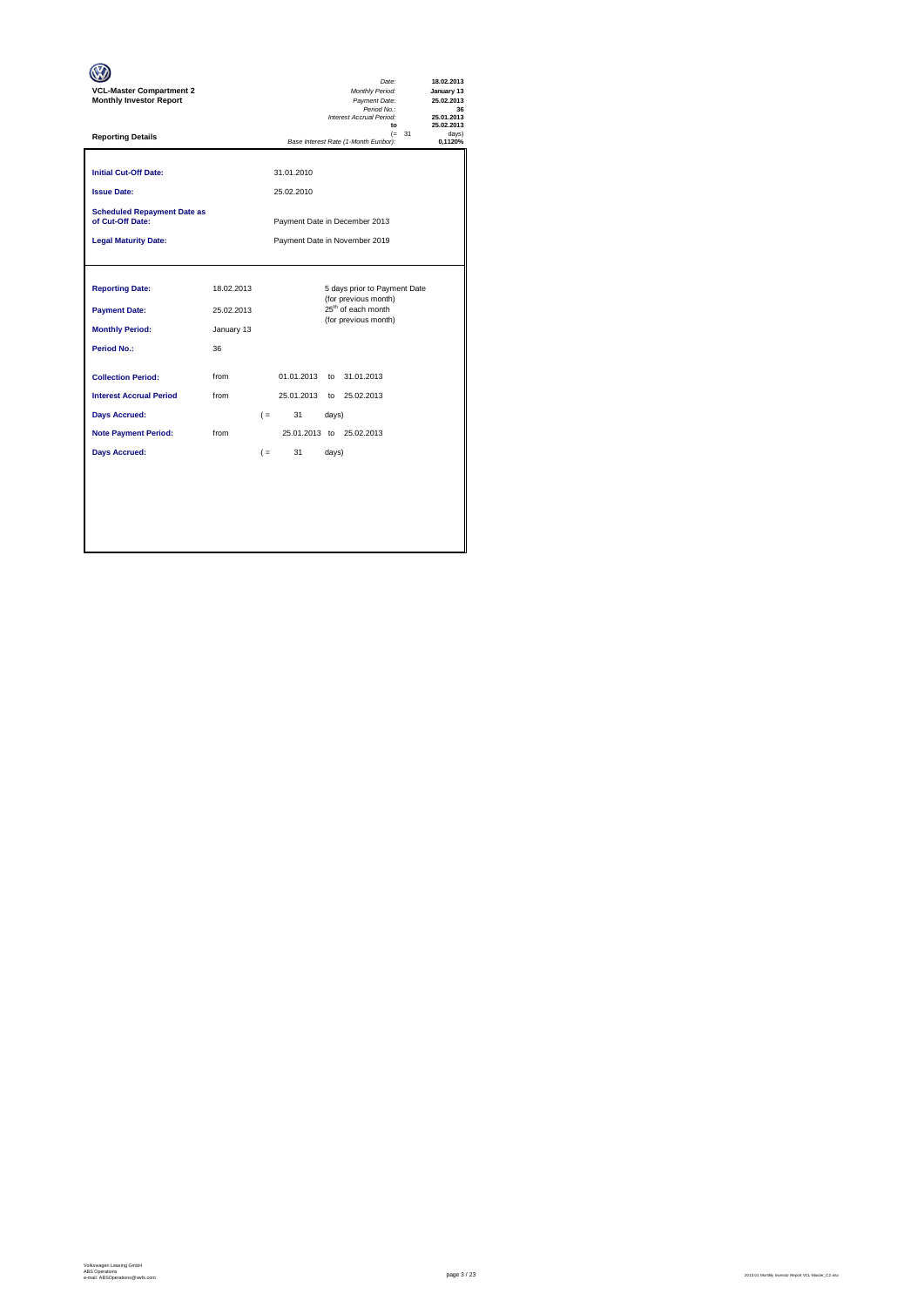

#### **Parties Overview**

*Reporting Date:* **18.02.2013** *Payment Date:* **25.02.2013**<br> *Period No.:* **36**<br> *Accrual Period:* **25.01.2013** *Interest Accrual Period:* **25.01.2013**

**25.02.2013 31**

*Base Interest Rate (1-Month Euribor):* **0,1120%**

Lead Manger: **HSBC Bank plc Manufacturer SPC Security Trustee/** Wilmington Trust SP **Services (Frankfurt) GmbH**<br>Steinweg 3-5 8 Canada Square<br>London E14 5HQ<br>United Kingdom Summay - C<br>60313 Frankfurt am Main<br>Germany [Email: ctla.securitisation@hsbc.com](mailto:ctla.securitisation@hsbc.com) fax +49 (0) 69 2992 5387 **In-House Structuring: Volkswagen Bank GmbH** email: fradirectors@wilmingtontrust.com Volkswagen Bank GmbH<br>Gifhorner Str. 57 Santanier Ca. Cr<br>38112 Braunschweig<br>Germany **Data Protection Volkswagen Bank GmbH**<br>**Trustee:** Gifhorner Straße 57 email: abs.structuring@vwfs.com 38112 Braunschweig **Account Bank: BNY Mellon**<br>
One Canada Square One Canada Square email: <u>ABSOperations@vwfs.com</u> London E14 5AL fax: +49 (0) 531 212 7 23 67 United Kingdom [Email: luke.ashby@bnymellon.com](mailto:ctla.securitisation@hsbc.com) **Clearing Systems: Clearstream Banking S.A. Paying Agent/ HSBC Bank plc** 42 Avenue JF Kennedy **Calculation Agent/** 8 Canada Square **Canada Square L-1885** Luxembourg **Interest Determination Agent:** London E14 5HQ<br>United Kingdom United Kingdom email: <u>web @clearstream.com</u> [Email: ctla.securitisation@hsbc.com](mailto:ctla.securitisation@hsbc.com) **Swap Counterparties: Crédit Agricole and Investment Bank Euroclear Banking S.A./ N.V.** 9, quai du Président Paul Doumer 1 au 1000 et du Roi du Roi Albert II.<br>1 Boulevard du Franç II.<br>1 B-1210 Brussels 92920 Paris La Défense Cedex B-1210 Brussels<br>
France Belgium<br>
Email: ird exotic processing @ca-cib.com (and a set of the l.: +32 (0) 2326 1211 France Belgium [Email: ird\\_exotic\\_processing@ca-cib.com](mailto:ctla.securitisation@hsbc.com) tel.: +32 (0)2 326 1211 **Commerzbank AG** Kaiserstraße 16 **Rating Agencies: Fitch Ratings Limited** 60261 Frankfurt Attn.: Structured Finance Surveillance 4th Floor, 101 Finsbury Pavement [Email: manuel.alvarez@commerzbank.com](mailto:ctla.securitisation@hsbc.com) London EC2A 1RS United Kingdom<br>fax. +44 (20) 7417 6262 Landesbank Hessen-Thüringen GZ<br>Neue Mainzer Straße 52 [email: abssurveillance@fitchratings.com](mailto:abssurveillance@fitchratings.com) 60311 Frankfurt am Main **Standard & Poor's Ratings Group**<br>Attn.: Structured Finance email: OTCconfirmations@helaba.de Standard & Poor's Ratings Services<br>20 Canada Square **Corporate Services Wilmington Trust SP Services** 20 Canada Scuare 20 Canada Scuare 20 Canada Scuare 20 Canada Scuare 20 Canada Scuare 20 Canada Scuare 20 Canada Scuare 20 Canada Scuare 20 Canada Scuare 20 Canada Scuare **Providers the Contract Construction of the Construction of the Construction Construction Construction Construction**<br>1999 - S2-54 avenue du X Septembre<br>1999 - London E14 5LH 52-54 avenue du X Septembre London E14 5LH L-2550 Luxembourg email: ABSeuropeansurveillance@standardandpoors.com email: <u>VCL@WilmingtonTrust.com</u><br>fax: (+352) 2645 9628 tel.: (+352) 2602 491 **Servicer: Volkswagen Leasing GmbH** Gifhorner Str. 57 38112 Braunschweig **Germany** email: ABSOperations@vwfs.com fax + 49 (0) 531 212 77540 tel.: +49 (0) 531 212 84952 **Security Trustee/ Process Agent:**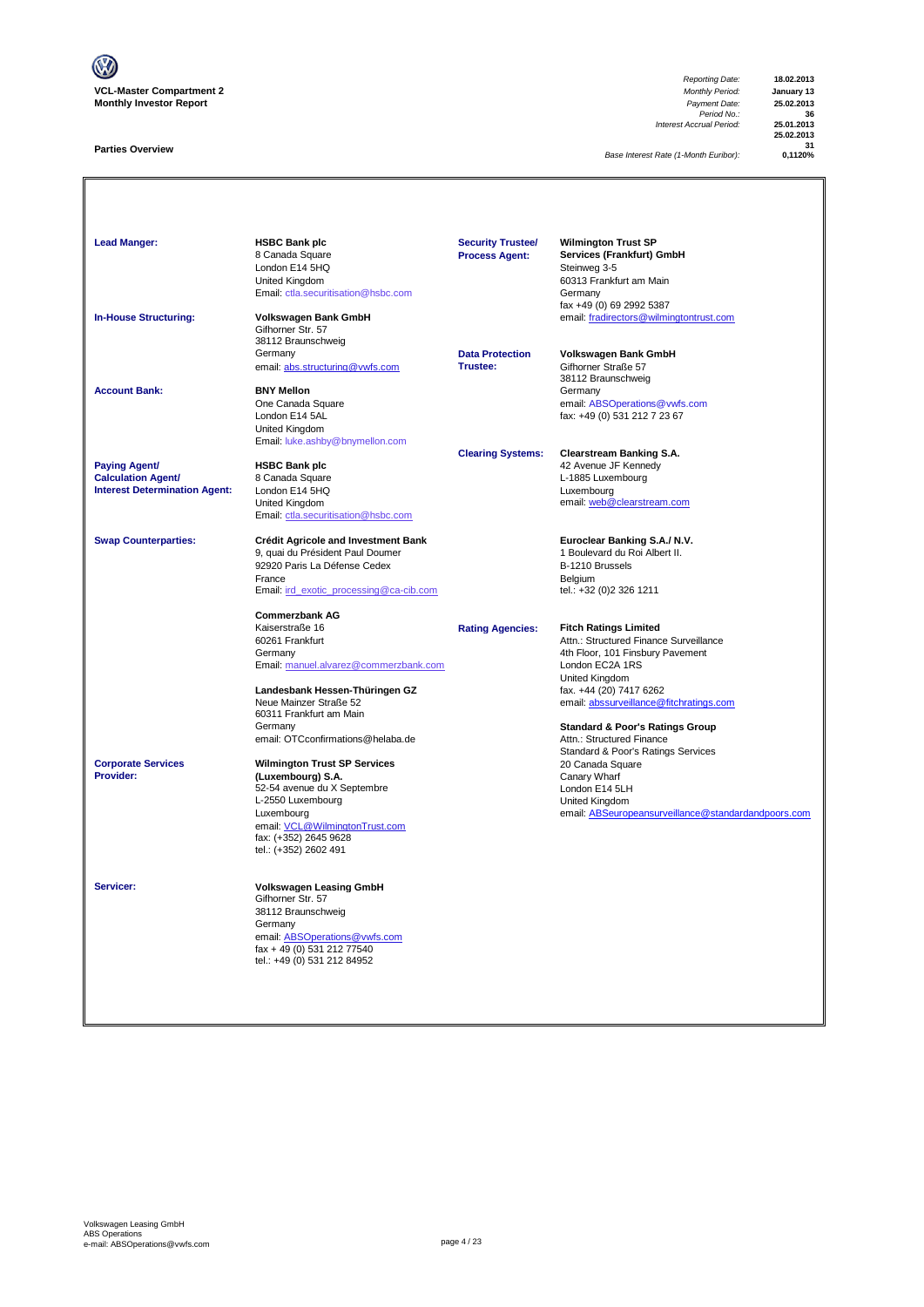|     |                                                                                                                               |                         |                                          |                                                                         | Date:                                         | 18.02.2013                                           |
|-----|-------------------------------------------------------------------------------------------------------------------------------|-------------------------|------------------------------------------|-------------------------------------------------------------------------|-----------------------------------------------|------------------------------------------------------|
|     | <b>VCL-Master Compartment 2</b><br><b>Monthly Investor Report</b>                                                             |                         |                                          |                                                                         | <b>Monthly Period:</b><br>Payment Date:       | January 13<br>25.02.2013                             |
|     | <b>Transaction Events &amp; Trigger</b>                                                                                       |                         |                                          |                                                                         | Period No.:<br>Interest Accrual Period:<br>to | 36<br>25.01.2013<br>25.02.2013                       |
|     | *N.B.: many of the Trigger criteria are determined by the performance of VCL Master S.A. Compartment 1                        |                         |                                          |                                                                         |                                               |                                                      |
|     | <b>Revolving Period</b>                                                                                                       |                         |                                          |                                                                         |                                               |                                                      |
|     | Expiration Date Date of Revolving Period (C2)                                                                                 | 25.11.2013              |                                          | (i.e. the last Purchase of additional Exp. Rights occurs on 25.11.2013) |                                               |                                                      |
|     | Date of occurance of an Early Amortisation Event                                                                              | J.                      |                                          |                                                                         |                                               |                                                      |
|     | Compartment 1 Revolving Period                                                                                                | 25.11.2013              |                                          |                                                                         |                                               |                                                      |
|     | <b>Accumulation Account Balance</b>                                                                                           |                         |                                          |                                                                         |                                               |                                                      |
|     | Funds not yet invested for the Purchase of Additional                                                                         | <b>Reporting Period</b> |                                          | <b>Account Balance</b>                                                  |                                               | in %                                                 |
|     | <b>Expectancy Rights</b>                                                                                                      | January 13              |                                          |                                                                         | 61.548.957,30                                 | 7,02%                                                |
|     | (Accumulation Account Balance)                                                                                                | December 12             |                                          |                                                                         | 60.452.349,59<br>$\overline{\phantom{a}}$     | 6,92%                                                |
|     |                                                                                                                               | November 12             |                                          |                                                                         |                                               | 0.00%                                                |
|     | Trigger of VCL Master S.A. Compartment 1<br><b>Dynamic Net Loss Ratio</b>                                                     |                         |                                          |                                                                         |                                               |                                                      |
|     | <b>Reporting Period</b>                                                                                                       | in %                    | > 0,4%                                   | $>=1,0%$                                                                | $>=2,0%$                                      | $>=2.8%$                                             |
|     | January 13                                                                                                                    | 0,18930%                | $\blacksquare$                           | $\sim$                                                                  | $\mathbf{r}$                                  | $\blacksquare$                                       |
|     | December 12<br>November 12                                                                                                    | 0,23306%<br>0,18891%    | $\mathbf{r}$<br>$\overline{\phantom{a}}$ | $\blacksquare$<br>÷.                                                    | $\sim$<br>$\overline{\phantom{a}}$            | $\overline{\phantom{a}}$<br>$\overline{\phantom{a}}$ |
|     |                                                                                                                               |                         |                                          |                                                                         |                                               |                                                      |
|     | <b>Cumulative Net Loss Ratio</b><br><b>Reporting Period</b>                                                                   | in %                    | > 0.45%                                  | $>=1,2%$                                                                | $>=1,75%$                                     | $>=2,25%$                                            |
|     | January 13                                                                                                                    | 0,06365%                | $\blacksquare$                           | $\overline{\phantom{a}}$                                                | $\blacksquare$                                | $\overline{\phantom{a}}$                             |
|     | December 12                                                                                                                   | 0,06196%                | ÷                                        | $\blacksquare$                                                          | $\sim$                                        | $\overline{\phantom{a}}$                             |
|     | November 12                                                                                                                   | 0,05998%                | ÷                                        | ÷.                                                                      | $\mathbf{r}$                                  | $\mathbf{r}$                                         |
|     | <b>Late Delingency Ratio</b>                                                                                                  | 0,18370%                |                                          |                                                                         |                                               |                                                      |
|     | Aggregate Discounted Lease Balance of all Initial and Additional Lease Balances less any Term Take                            |                         |                                          |                                                                         |                                               | 6.146.855.610,62                                     |
|     | Aggregate Discounted Lease Balance as of the beginning of the Monthly Period                                                  |                         |                                          |                                                                         |                                               | 1.432.435.773,55                                     |
|     | Weighted Average Seasoning (before Top-Up/Tap-Up)                                                                             |                         | 8,02                                     |                                                                         |                                               |                                                      |
|     | <b>Enforcement Event</b>                                                                                                      |                         |                                          |                                                                         |                                               |                                                      |
|     | Enforcement Event in place?                                                                                                   |                         |                                          | no                                                                      |                                               |                                                      |
|     | <b>Credit Enhancement Increase Condition</b>                                                                                  |                         |                                          |                                                                         |                                               |                                                      |
|     | (a) the Dynamic Net Loss Ratio for three consecutive Payment Dates exeeds and                                                 |                         |                                          |                                                                         |                                               |                                                      |
|     | (i) if Weighted Average Seasoning is less or equal 12 months                                                                  |                         | 0,40%                                    | no                                                                      |                                               |                                                      |
|     | (ii) if Weighted Average Seasoning is between 13 - 24 months<br>(iii) if Weighted Average Seasoning is between 25 - 36 months |                         | 1,00%<br>2,00%                           | no<br>no                                                                |                                               |                                                      |
|     | (iv) if Weighted Average Seasoning is > 36 months                                                                             |                         | 2,80%                                    | no                                                                      |                                               |                                                      |
|     | (b) the Cumulative Net Loss Ratio for three consecutive Payment Dates exeeds and                                              |                         |                                          |                                                                         |                                               |                                                      |
|     | (i) if Weighted Average Seasoning is less or equal 12 months                                                                  |                         | 0,45%                                    | no                                                                      |                                               |                                                      |
|     | (ii) if Weighted Average Seasoning is between 13 - 24 months                                                                  |                         | 1,20%                                    | no                                                                      |                                               |                                                      |
|     | (iii) if Weighted Average Seasoning is between 25 - 36 months<br>(iv) if Weighted Average Seasoning is > 36 months            |                         | 1,75%<br>2,25%                           | no<br>no                                                                |                                               |                                                      |
|     | (c) the Late Delinquency Ratio exeeds 1,75% at any Payment Date                                                               |                         |                                          | no                                                                      |                                               |                                                      |
|     | (d) the Occurence of a Servicer Replacement Event                                                                             |                         |                                          | no                                                                      |                                               |                                                      |
|     | (e) the Occurence of an Insolvency Event with Respect to VWL                                                                  |                         |                                          | no                                                                      |                                               |                                                      |
| (f) | the Cash Collateral Account does not contain the Compartment 1 Specified General<br>Cash Collateral Account Balance           |                         |                                          | no                                                                      |                                               |                                                      |
|     |                                                                                                                               |                         |                                          |                                                                         |                                               |                                                      |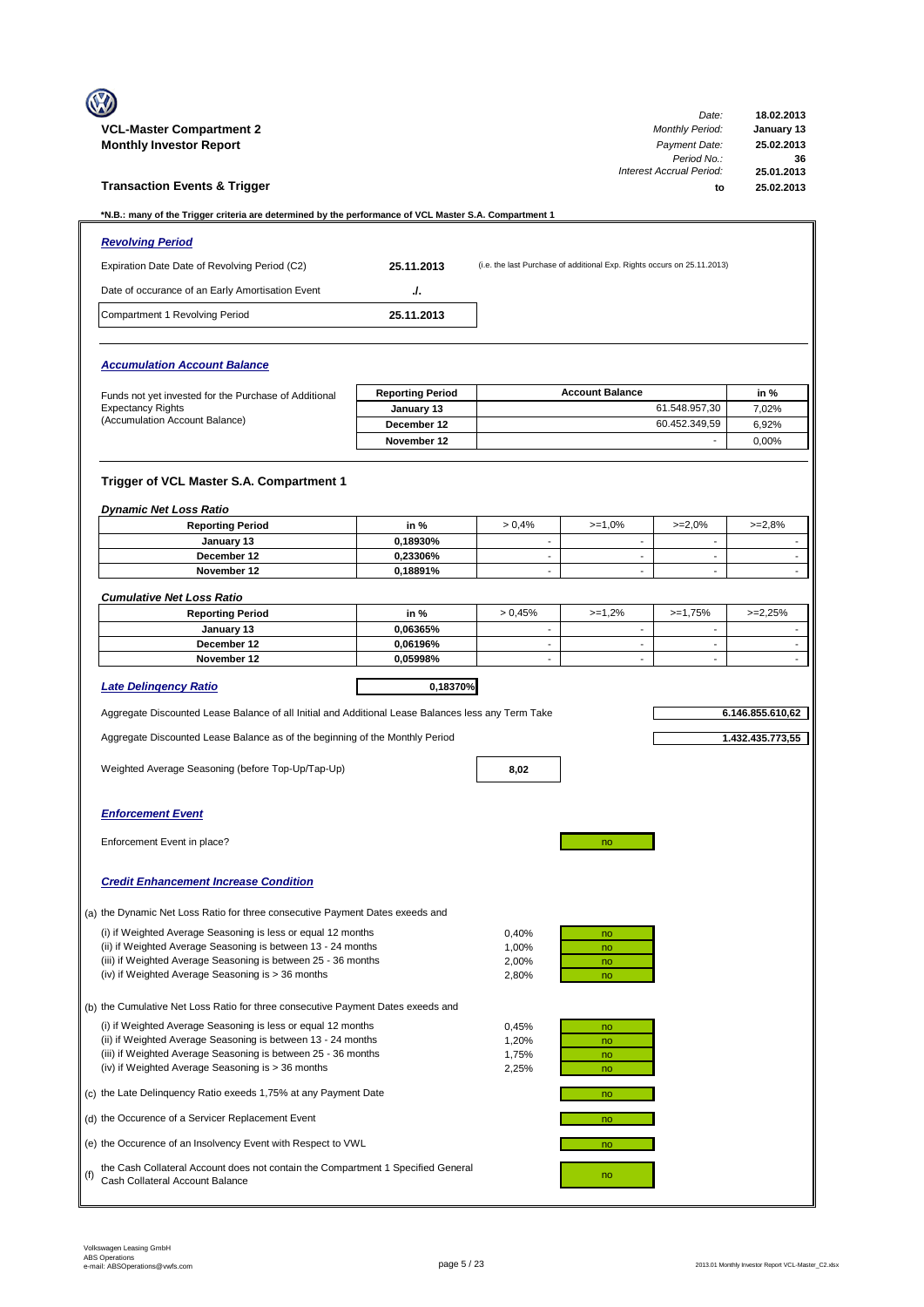|                                                                                                                                                                                                                                                       |                | Date:                                   | 18.02.2013               |
|-------------------------------------------------------------------------------------------------------------------------------------------------------------------------------------------------------------------------------------------------------|----------------|-----------------------------------------|--------------------------|
| <b>VCL-Master Compartment 2</b>                                                                                                                                                                                                                       |                | <b>Monthly Period:</b><br>Payment Date: | January 13<br>25.02.2013 |
| <b>Monthly Investor Report</b>                                                                                                                                                                                                                        |                | Period No.:                             | 36                       |
|                                                                                                                                                                                                                                                       |                | Interest Accrual Period:                | 25.01.2013               |
| <b>Transaction Events &amp; Trigger</b>                                                                                                                                                                                                               |                | to                                      | 25.02.2013               |
|                                                                                                                                                                                                                                                       |                |                                         |                          |
| *N.B.: many of the Trigger criteria are determined by the performance of VCL Master S.A. Compartment 1                                                                                                                                                |                |                                         |                          |
| <b>German Trade Tax</b>                                                                                                                                                                                                                               |                |                                         |                          |
| German Trade Tax Increase Event has occured                                                                                                                                                                                                           |                | no                                      |                          |
| German Trade Tax Decrease Event has occured                                                                                                                                                                                                           |                | no                                      |                          |
| current German Trade Tax Level (Hebesatz)                                                                                                                                                                                                             |                | 450%                                    |                          |
| German Trade Tax Increase-/ Decrease Amount                                                                                                                                                                                                           |                |                                         |                          |
| <b>Early Amortisation Event</b>                                                                                                                                                                                                                       |                |                                         |                          |
| Early Amortisation Event in effect?                                                                                                                                                                                                                   |                |                                         |                          |
| (i) Occurence of a Foreclosure Event                                                                                                                                                                                                                  |                | no                                      |                          |
| (ii) Compartment 1 Accumulation Account Balance > 10% of Total discounted Lease Receivables on<br>two consecutive months                                                                                                                              |                | no                                      |                          |
| (iii) Compartment 2 Accumulation Account Balance > 10% of Total discounted Expectancy Rights on<br>three consecutive months                                                                                                                           |                | no                                      |                          |
| (v) In case of Default/Termination Event: Failure to replace Swap Counterparty or failure to post<br>Collatereal by Swap Counterparty                                                                                                                 |                | no                                      |                          |
| <b>Clean-Up Call Condition</b>                                                                                                                                                                                                                        |                |                                         |                          |
| Clean-Up @                                                                                                                                                                                                                                            | 10,00%         |                                         |                          |
| <b>Current Percentage</b>                                                                                                                                                                                                                             | 93,66%         |                                         |                          |
| Aggregate Discounted Expectancy Rights Balance                                                                                                                                                                                                        | 876.198.677,33 |                                         |                          |
| Maximum Discounted Expectancy Rights Balance                                                                                                                                                                                                          | 935.556.268,34 |                                         |                          |
| Fulfilled when the Aggregate Discounted Expectancy Rights Balance is<br>less than 9 per cent. of the Maximum Discounted Expectancy<br>Rights Balance provided that all payment obligations under the<br>Compartment 2 Notes will be thereby fulfilled |                | no                                      |                          |
| $\cdots$ $\cdots$                                                                                                                                                                                                                                     |                |                                         |                          |

\*N.B. This percentage may become greater 100% whenever the Current Total Outstanding Discounted Lease Balance is larger than the highest Total<br>Outstanding Discounted Lease Balance we have seen in the past (excluding the cu Balance" must not include the current period as it is an input parameter for the waterfall calculation (which has to take place before any Top-Up can occur for the current period).

# *Repurchase of Receivables*

|                         | Number of contracts | Outstanding<br>Discounted<br>Balance | <b>Re-Purchase Price</b> |
|-------------------------|---------------------|--------------------------------------|--------------------------|
| <b>Current Period</b>   |                     |                                      |                          |
| <b>Previous Periods</b> |                     |                                      |                          |
| Total                   |                     |                                      |                          |

### *Transaction Party Replacements*

| <b>Capacity of Transaction Party</b> | Date of Replacement | <b>Reason for</b><br>Replacement | <b>Replaced Party</b> | Replaced by            |
|--------------------------------------|---------------------|----------------------------------|-----------------------|------------------------|
| Account Bank                         | 26.11.2012 Renewal  |                                  | <b>HSBC</b>           | <b>IBNY</b>            |
| Subloan Lender                       | 26.11.2012 Renewal  |                                  | <b>VIPS</b>           | <b>VW Bank</b>         |
| Swap-Counterparty Series 2010-1      | 26.11.2012 Renewal  |                                  | <b>BBVA</b>           | <b>Credit Agricole</b> |
| Swap-Counterparty Series 2010-2      | 26.11.2012 Renewal  |                                  | <b>BBVA</b>           | Commerzbank            |
| Swap-Counterparty Series 2010-4      | 26.11.2012 Renewal  |                                  | BBVA and DZ Bank      | Commerzbank            |
| Swap-Counterparty Series 2010-3      |                     | 27.12.2012 Downgrade             | <b>BBVA</b>           | Helaba                 |
|                                      |                     |                                  |                       |                        |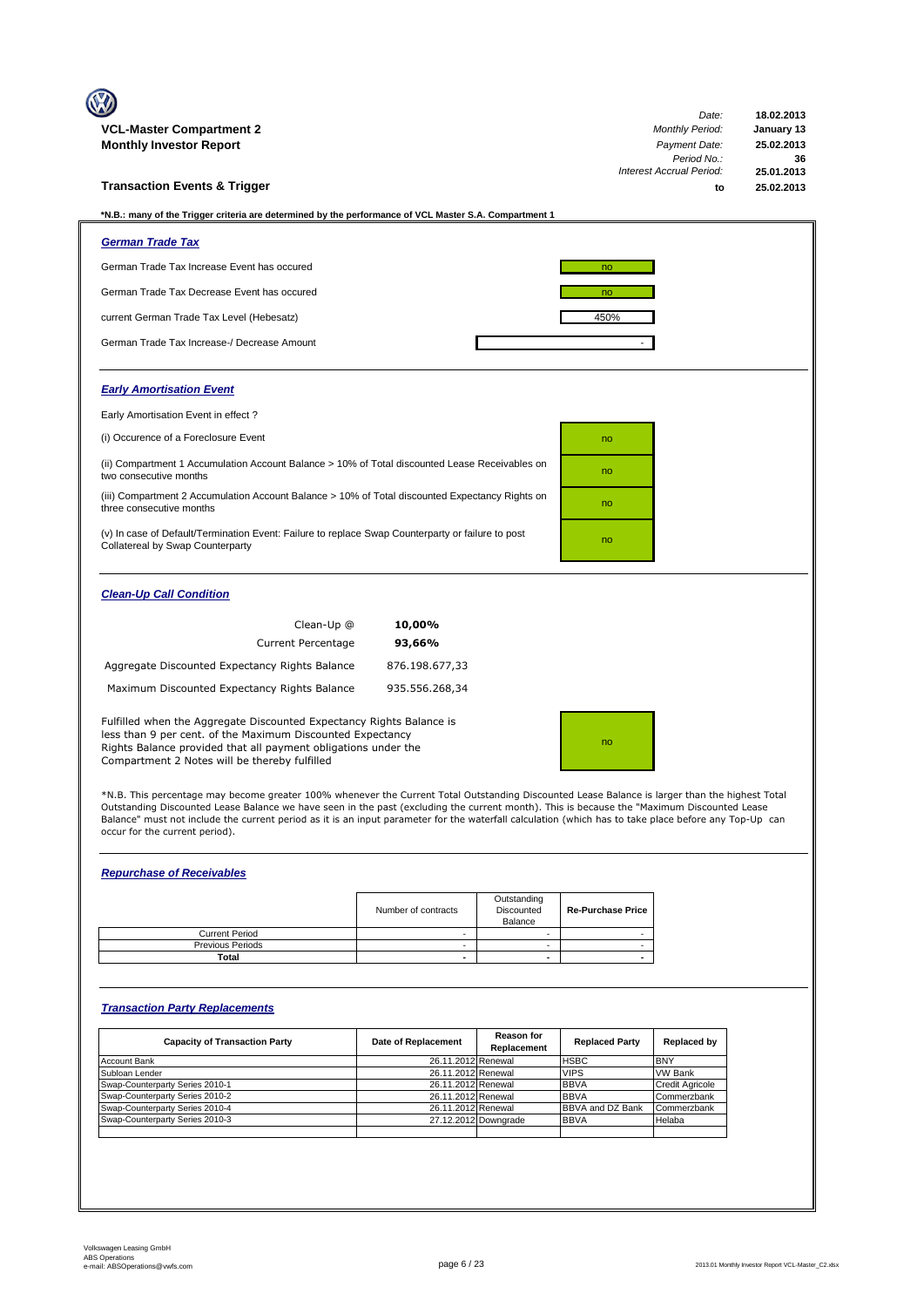

**Transaction Party Ratings**

| <b>Rating Information on relevant Transaction Parties</b>                                    |                  |                                                                                                                                                                                                                                                                                              |                |                |            |          |              |              |              |                  |                                             |          |
|----------------------------------------------------------------------------------------------|------------------|----------------------------------------------------------------------------------------------------------------------------------------------------------------------------------------------------------------------------------------------------------------------------------------------|----------------|----------------|------------|----------|--------------|--------------|--------------|------------------|---------------------------------------------|----------|
|                                                                                              |                  | Fitch                                                                                                                                                                                                                                                                                        |                |                | Moody's    |          |              | <b>DBRS</b>  |              |                  | S&P                                         |          |
|                                                                                              | <b>Long Term</b> | <b>Short Term</b>                                                                                                                                                                                                                                                                            | <b>Outlook</b> | Long Term      | Short Term | Outlook  | Long Term    | Short Term   | Outlook      | <b>Long Term</b> | <b>Short Term</b>                           | Outlook  |
| <b>Account Bank:</b><br><b>BNY Mellon</b>                                                    |                  |                                                                                                                                                                                                                                                                                              |                |                |            |          |              |              |              |                  |                                             |          |
| <b>Current Rating</b>                                                                        | AA-              | F1+                                                                                                                                                                                                                                                                                          | Stable         | Aa3            |            | Negative |              |              |              | A+               | A-1                                         | Negative |
| <b>Minimum required Rating</b><br>(if no short term Rating available, the                    | n.a.             | F <sub>1</sub>                                                                                                                                                                                                                                                                               |                | n.a.           | n.a.       |          | n.a.         | n.a.         |              | n.a.             | $A - 1$                                     |          |
| higher long term rating is applicable)                                                       | n.a.             | n.a.                                                                                                                                                                                                                                                                                         |                | n.a.           | n.a.       |          | n.a.         | n.a.         |              | n.a.             | n.a.                                        |          |
|                                                                                              |                  |                                                                                                                                                                                                                                                                                              |                |                |            |          |              |              |              |                  |                                             |          |
|                                                                                              |                  | If the Account Bank ceases to have the Account Bank Required Rating it shall, at its own cost,                                                                                                                                                                                               |                |                |            |          |              |              |              |                  | Required<br>Rating:                         |          |
|                                                                                              |                  | (i) transfer the accounts to an Eligible Collateral Bank, or<br>(ii) provide a guarantee from an Eligible Guarantor, or<br>(iii) take any other action in order to maintain the rating of the Notes.                                                                                         |                |                |            |          |              |              |              |                  | fulfilled                                   |          |
|                                                                                              |                  | If none of the measures is taken within a given timespan, the Issuer may enter into new banking arrangements at its own initiative with another Account Bank.                                                                                                                                |                |                |            |          |              |              |              |                  |                                             |          |
|                                                                                              |                  | (Please refer to the Prospectus for a complete description of the mechanism)                                                                                                                                                                                                                 |                |                |            |          |              |              |              |                  |                                             |          |
| <b>Swap Counterparty:</b><br><b>Landesbank Hessen Thueringen</b>                             |                  | Fitch - Rating<br>Watch Negative?                                                                                                                                                                                                                                                            | <b>NO</b>      |                |            |          |              |              |              |                  |                                             |          |
| Girozentrale<br><b>Current Rating</b>                                                        | A+               | $F1+$                                                                                                                                                                                                                                                                                        | Stable         | A2             | $P-1$      | Stable   | $\Omega$     | $\Omega$     | O            | A                | $A-1$                                       | Stable   |
| <b>Minimum required Rating</b>                                                               | A                | F1                                                                                                                                                                                                                                                                                           |                | A <sub>2</sub> | $P-1$      |          |              |              |              | A                | $A-1$                                       |          |
| Level<br>(if no short term Rating available, the<br>higher long term rating is applicable)   |                  |                                                                                                                                                                                                                                                                                              |                | A1             |            |          |              |              |              |                  |                                             |          |
| <b>Minimum required Rating</b>                                                               | BBB+             | F2                                                                                                                                                                                                                                                                                           |                |                |            |          |              |              |              |                  |                                             |          |
| Level<br>(if no short term Rating available, the<br>higher long term rating is applicable)   |                  |                                                                                                                                                                                                                                                                                              |                |                |            |          |              |              |              | BBB+             |                                             |          |
|                                                                                              |                  |                                                                                                                                                                                                                                                                                              |                |                |            |          |              |              |              |                  |                                             |          |
|                                                                                              |                  |                                                                                                                                                                                                                                                                                              |                |                |            |          |              |              |              |                  |                                             |          |
|                                                                                              | Obligations      | If the Swap Bank falls below the above mentioned Minimum Rating (Level I) it shall provide Eligible Credit Support by means of Cash or certain types of Prime Debt                                                                                                                           |                |                |            |          |              |              |              |                  | Required<br>Rating:                         |          |
|                                                                                              |                  | If the Swap Bank ceases to have the even lower Rating as an Eligible Swap Counterparty (Level II) it shall, at its own cost,<br>(i) transfer all rights and obligations under the Swap Agreement to another Eligible Swap Partner or                                                         |                |                |            |          |              |              |              |                  | fulfilled                                   |          |
|                                                                                              |                  | (ii) provide a guarantee from an Eligible Guarantor.<br>f none of the measures is taken within a given timespan, the Issuer may enter into new arrangements at its own initiative with another Swap Bank                                                                                     |                |                |            |          |              |              |              |                  |                                             |          |
|                                                                                              |                  | (Please refer to the Prospectus for a complete description of the mechanism)<br>Collateral has been transfered to the counterparty downgrade collateral account according to the                                                                                                             |                |                |            |          |              |              |              |                  |                                             |          |
|                                                                                              |                  | ISDA Credit Support Annex for VCL Master C2 dated February 23rd 2010.                                                                                                                                                                                                                        |                |                |            |          |              |              |              |                  |                                             |          |
| <b>Swap Counterparty:</b><br><b>Crédit Agricole</b>                                          |                  | Fitch - Rating<br>Watch Negative?                                                                                                                                                                                                                                                            | <b>NO</b>      |                |            |          |              |              |              |                  |                                             |          |
| <b>Current Rating</b>                                                                        | A+               | $F1+$                                                                                                                                                                                                                                                                                        | Negative       | A2             | $P-1$      | Negative | $\theta$     | $\mathbb O$  | 0            | A                | A-1                                         | Negative |
| <b>Minimum required Rating</b><br>Level<br>(if no short term Rating available, the           | А                | F1                                                                                                                                                                                                                                                                                           |                | A <sub>2</sub> | $P-1$      |          |              |              |              | A                | A-1                                         |          |
| higher long term rating is applicable)                                                       |                  |                                                                                                                                                                                                                                                                                              |                | A1             |            |          |              |              |              |                  |                                             |          |
| <b>Minimum required Rating</b><br>(if no short term Rating available, the                    | BBB+             | F2                                                                                                                                                                                                                                                                                           |                |                |            |          |              |              |              | BBB+             |                                             |          |
| higher long term rating is applicable)                                                       |                  |                                                                                                                                                                                                                                                                                              |                |                |            |          |              |              |              |                  |                                             |          |
|                                                                                              |                  |                                                                                                                                                                                                                                                                                              |                |                |            |          |              |              |              |                  |                                             |          |
|                                                                                              |                  |                                                                                                                                                                                                                                                                                              |                |                |            |          |              |              |              |                  |                                             |          |
|                                                                                              | Obligations      | If the Swap Bank falls below the above mentioned Minimum Rating (Level I) it shall provide Eligible Credit Support by means of Cash or certain types of Prime Debt                                                                                                                           |                |                |            |          |              |              |              |                  |                                             |          |
|                                                                                              |                  | If the Swap Bank ceases to have the even lower Rating as an Eligible Swap Counterparty (Level II) it shall, at its own cost,<br>(i) transfer all rights and obligations under the Swap Agreement to another Eligible Swap Partner or                                                         |                |                |            |          |              |              |              |                  | Required<br>Rating:                         |          |
|                                                                                              |                  | (ii) provide a guarantee from an Eligible Guarantor.<br>If none of the measures is taken within a given timespan, the Issuer may enter into new arrangements at its own initiative with another Swap Bank.                                                                                   |                |                |            |          |              |              |              |                  |                                             |          |
|                                                                                              |                  | (Please refer to the Prospectus for a complete description of the mechanism)                                                                                                                                                                                                                 |                |                |            |          |              |              |              |                  | fulfilled                                   |          |
|                                                                                              |                  | Collateral has been transfered to the counterparty downgrade collateral account according to the<br>ISDA Credit Support Annex for VCL Master C2 dated February 23rd 2010                                                                                                                     |                |                |            |          |              |              |              |                  |                                             |          |
| <b>Swap Counterparty:</b>                                                                    |                  | Fitch - Rating                                                                                                                                                                                                                                                                               | <b>NO</b>      |                |            |          |              |              |              |                  |                                             |          |
| <b>Commerzbank AG</b><br>Current Rating                                                      | A+               | Watch Negative?<br>F1+                                                                                                                                                                                                                                                                       | Stable         | A3             | $P-2$      | Negative | n.a.         | n.a.         | n.a          | A                | A-1                                         | Negative |
| <b>Minimum required Rating</b><br>튷                                                          | А                | F <sub>1</sub>                                                                                                                                                                                                                                                                               |                | A2             | $P-1$      |          |              |              |              | А                | A-1                                         |          |
| (if no short term Rating available, the<br>š<br>higher long term rating is applicable)       |                  | ٠                                                                                                                                                                                                                                                                                            |                | A1             |            |          |              |              |              |                  |                                             |          |
| <b>Level II</b><br><b>Minimum required Rating</b><br>(if no short term Rating available, the | BBB+             | F <sub>2</sub>                                                                                                                                                                                                                                                                               |                |                |            |          |              |              |              |                  |                                             |          |
| higher long term rating is applicable)                                                       |                  |                                                                                                                                                                                                                                                                                              |                |                |            |          |              | ٠            |              | BBB+             |                                             |          |
|                                                                                              |                  |                                                                                                                                                                                                                                                                                              |                |                |            |          |              |              |              |                  |                                             |          |
|                                                                                              |                  |                                                                                                                                                                                                                                                                                              |                |                |            |          |              |              |              |                  |                                             |          |
|                                                                                              |                  | If the Swap Bank falls below the above mentioned Minimum Rating (Level I) it shall provide Eligible Credit Support by means of Cash or certain types of Prime Debt                                                                                                                           |                |                |            |          |              |              |              |                  |                                             |          |
|                                                                                              | Obligations      |                                                                                                                                                                                                                                                                                              |                |                |            |          |              |              |              |                  | Required                                    |          |
|                                                                                              |                  | If the Swap Bank ceases to have the even lower Rating as an Eligible Swap Counterparty (Level II) it shall, at its own cost.<br>(i) transfer all rights and obligations under the Swap Agreement to another Eligible Swap Partner or<br>(ii) provide a guarantee from an Eligible Guarantor. |                |                |            |          |              |              |              |                  | Rating:                                     |          |
|                                                                                              |                  | If none of the measures is taken within a given timespan, the Issuer may enter into new arrangements at its own initiative with another Swap Bank.<br>(Please refer to the Prospectus for a complete description of the mechanism)                                                           |                |                |            |          |              |              |              |                  | fulfilled                                   |          |
|                                                                                              |                  | Collateral has been transfered to the counterparty downgrade collateral account according to the                                                                                                                                                                                             |                |                |            |          |              |              |              |                  |                                             |          |
|                                                                                              |                  | ISDA Credit Support Annex for VCL Master C2 dated February 23rd 2010.                                                                                                                                                                                                                        |                |                |            |          |              |              |              |                  |                                             |          |
| Servicer:                                                                                    |                  |                                                                                                                                                                                                                                                                                              |                |                |            |          |              |              |              |                  |                                             |          |
| <b>Volkswagen Leasing GmbH*</b>                                                              |                  |                                                                                                                                                                                                                                                                                              |                | A3             | $P-2$      | Positive |              |              |              |                  |                                             | Positive |
| <b>Current Rating</b><br><b>Minimum required Rating</b>                                      | n.a.             | n.a.                                                                                                                                                                                                                                                                                         | n.a.           | n.a.           | n.a.       | n.a.     | n.a.<br>n.a. | n.a.<br>n.a. | n.a.<br>n.a. | А-<br>n.a.       | $A-2$<br>n.a.                               | n.a.     |
|                                                                                              |                  |                                                                                                                                                                                                                                                                                              |                |                |            |          |              |              |              |                  | *Ratings last updated on 01/02/2013         |          |
|                                                                                              |                  |                                                                                                                                                                                                                                                                                              |                |                |            |          |              |              |              |                  | +Rating of Volkswagen Financial Services AG |          |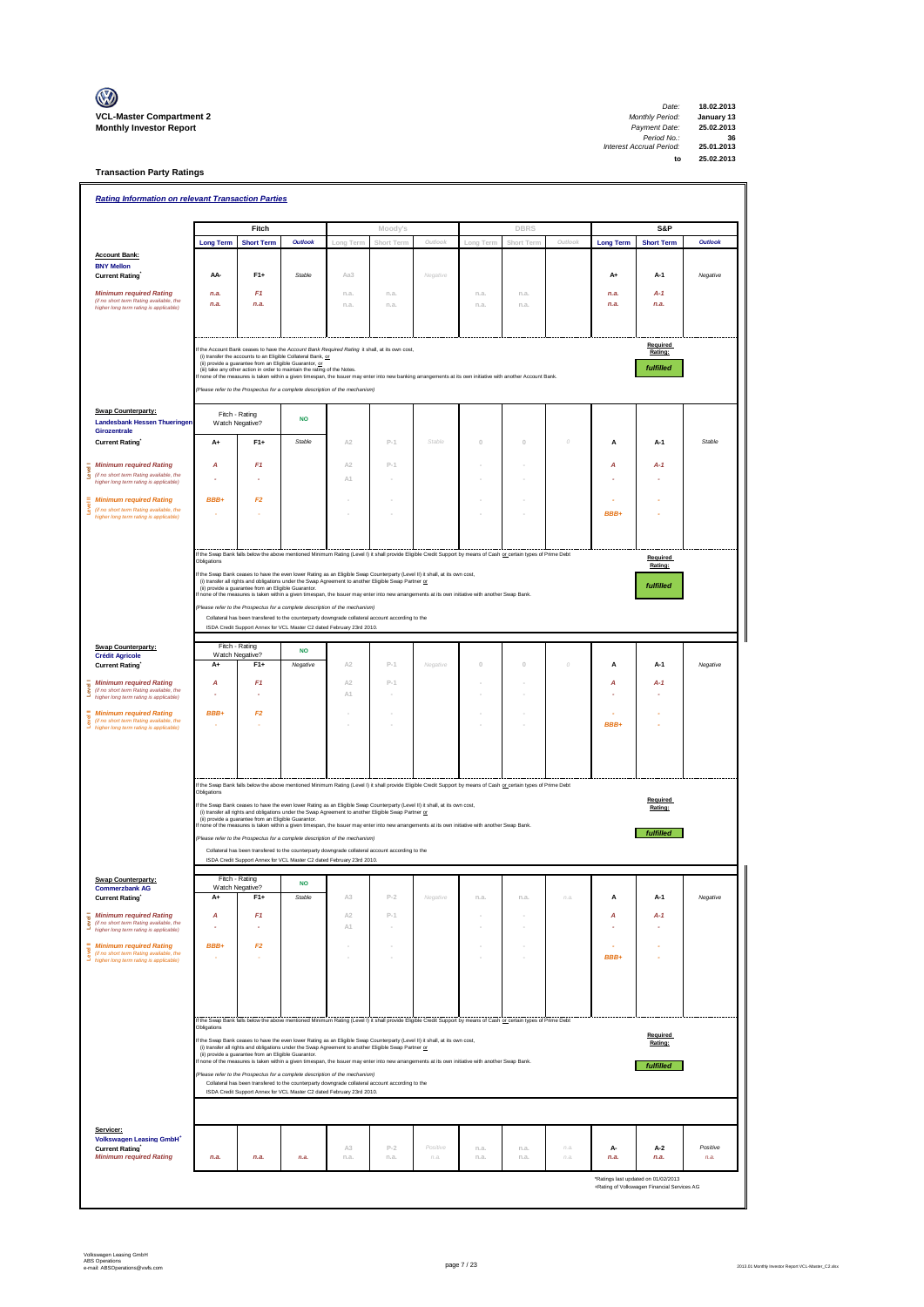| <b>VCL-Master Compartment 2</b><br><b>Monthly Investor Report</b><br>Information regarding<br>the Notes (I) |                                                                                                                                                                                                                                                                                                                                                                                                                                                                                                                                                           |                          | (=<br>Base Interest Rate (1-Month Euribor): | Date:<br>Monthly Period:<br>Payment Date:<br>Period No.:<br>Interest Accrual Period:<br>to<br>31<br>days<br>davs) | 18.02.2013<br>January 13<br>25.02.2013<br>36<br>25.01.2013<br>25.02.2013<br>davs<br>$\lambda$<br>0.1120% |
|-------------------------------------------------------------------------------------------------------------|-----------------------------------------------------------------------------------------------------------------------------------------------------------------------------------------------------------------------------------------------------------------------------------------------------------------------------------------------------------------------------------------------------------------------------------------------------------------------------------------------------------------------------------------------------------|--------------------------|---------------------------------------------|-------------------------------------------------------------------------------------------------------------------|----------------------------------------------------------------------------------------------------------|
| <b>Rating Details (Fitch/S&amp;P)</b>                                                                       | Class A-1                                                                                                                                                                                                                                                                                                                                                                                                                                                                                                                                                 | Class A-2                | Class A-3                                   | Class A-4                                                                                                         | Class A-X                                                                                                |
| Rating at Issue Date<br>Fitch<br>Standard & Poors                                                           | AAA (sf)<br>AAA (sf)                                                                                                                                                                                                                                                                                                                                                                                                                                                                                                                                      | AAA (sf)<br>AAA (sf)     | AAA (sf)<br>AAA (sf)                        | AAA (sf)<br>AAA (sf)                                                                                              |                                                                                                          |
| <b>Current Rating</b><br>Fitch<br>Standard & Poors                                                          | AAA (sf)<br>AAA (sf)                                                                                                                                                                                                                                                                                                                                                                                                                                                                                                                                      | AAA (sf)<br>AAA (sf)     | AAA (sf)<br>AAA (sf)                        | AAA (sf)<br>AAA (sf)                                                                                              |                                                                                                          |
| <b>Information on Notes</b>                                                                                 |                                                                                                                                                                                                                                                                                                                                                                                                                                                                                                                                                           |                          |                                             |                                                                                                                   |                                                                                                          |
|                                                                                                             | Class A-1                                                                                                                                                                                                                                                                                                                                                                                                                                                                                                                                                 | Class A-1                | Class A-3                                   | Class A-4                                                                                                         | Class A-X                                                                                                |
| <b>ISIN</b><br>Common Code                                                                                  | XS0487713512                                                                                                                                                                                                                                                                                                                                                                                                                                                                                                                                              | XS0487714247<br>48771424 | XS0487714320<br>048771432                   | XS0487714593                                                                                                      |                                                                                                          |
| Nominal Amount                                                                                              | 048771351<br>€ 100,000                                                                                                                                                                                                                                                                                                                                                                                                                                                                                                                                    | € 100.000                | € 100.000                                   | 48771459<br>€ 100.000                                                                                             |                                                                                                          |
| <b>Information on Interest</b>                                                                              | <b>Class A-Series</b>                                                                                                                                                                                                                                                                                                                                                                                                                                                                                                                                     |                          |                                             |                                                                                                                   |                                                                                                          |
| Scheduled Repayment<br>Date as of Cut-Off                                                                   |                                                                                                                                                                                                                                                                                                                                                                                                                                                                                                                                                           |                          |                                             |                                                                                                                   |                                                                                                          |
| Date:                                                                                                       | Payment Date in December 2013                                                                                                                                                                                                                                                                                                                                                                                                                                                                                                                             |                          |                                             |                                                                                                                   |                                                                                                          |
| Legal Maturity Date:                                                                                        | Payment Date in November 2019                                                                                                                                                                                                                                                                                                                                                                                                                                                                                                                             |                          |                                             |                                                                                                                   |                                                                                                          |
| Spread/ Margin                                                                                              | 55 bps                                                                                                                                                                                                                                                                                                                                                                                                                                                                                                                                                    | 55 bps                   | 115 bps                                     | 55 bps                                                                                                            |                                                                                                          |
| <b>Index Rate</b>                                                                                           | 1-Month-Euribor                                                                                                                                                                                                                                                                                                                                                                                                                                                                                                                                           | 1-Month-Euribor          | 1-Month-Euribor                             | 1-Month-Euribor                                                                                                   |                                                                                                          |
| Fixed/Floating                                                                                              | floating                                                                                                                                                                                                                                                                                                                                                                                                                                                                                                                                                  | floating                 | floating                                    | floating                                                                                                          |                                                                                                          |
| <b>Current Coupon</b>                                                                                       | 1-M-Euribor + 55 bps bps                                                                                                                                                                                                                                                                                                                                                                                                                                                                                                                                  | 1-M-Euribor + 55 bps bps | 1-M-Euribor + 115 bps bps                   | 1-M-Euribor + 55 bps bps                                                                                          |                                                                                                          |
| Day Count Convention                                                                                        | actual/360                                                                                                                                                                                                                                                                                                                                                                                                                                                                                                                                                | actual/360               | actual/360                                  | actual/360                                                                                                        |                                                                                                          |
| <b>Clean-Up Call</b>                                                                                        | Volkswagen Leasing GmbH will have the right at its option to exercise a "Clean-Up Call" and to repurchase the Expectancy Rights from VCL-Master S.A.,<br>acting with respect to its Compartment 2, at any time when the sum of the Discounted Expectancy Rights Balances for all lease contracts is less than<br>10% of the sum of the Maximum Discounted Expectancy Rights Balances for all lease contracts at any point in time during the life of the transaction,<br>provided that all payment obligations under the Notes will be thereby fulfilled. |                          |                                             |                                                                                                                   |                                                                                                          |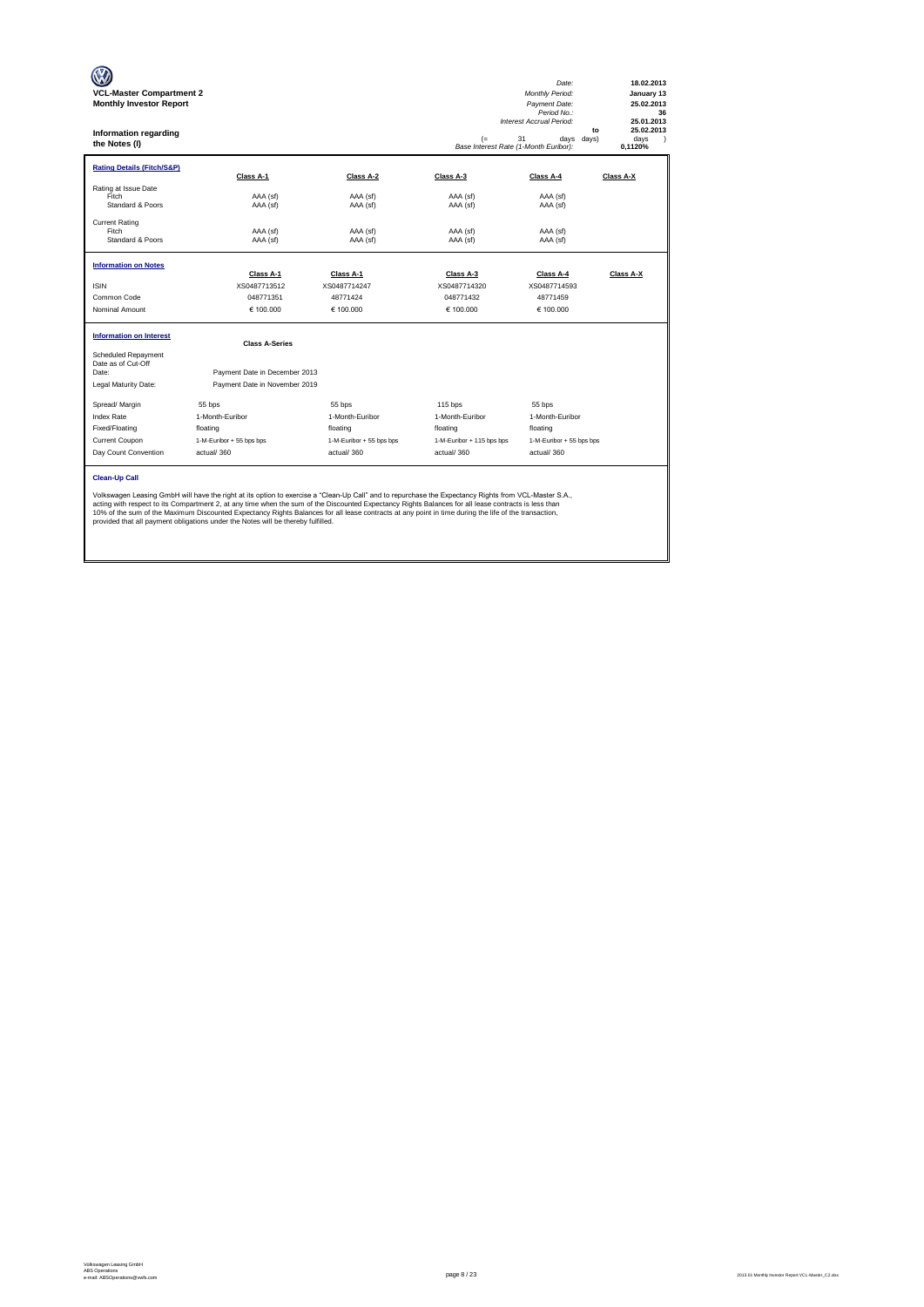|                                                                         |        |                                   |            |                                 |        |                                       |            | Date:                            | 18.02.2013               |
|-------------------------------------------------------------------------|--------|-----------------------------------|------------|---------------------------------|--------|---------------------------------------|------------|----------------------------------|--------------------------|
| <b>VCL-Master Compartment 2</b><br><b>Monthly Investor Report</b>       |        |                                   |            |                                 |        |                                       |            | Monthly Period:<br>Payment Date: | January 13<br>25.02.2013 |
|                                                                         |        |                                   |            |                                 |        |                                       |            | Period No.:                      | 36                       |
|                                                                         |        |                                   |            |                                 |        |                                       |            | Interest Accrual Period:<br>to   | 25.01.2013<br>25.02.2013 |
| Information regarding the Notes                                         |        |                                   |            | $(=$                            |        |                                       |            | 31                               | days 1                   |
| (II)                                                                    |        |                                   |            |                                 |        | Base Interest Rate (1-Month Euribor): |            |                                  | 0,1120%                  |
| <b>Note Balance</b>                                                     |        |                                   |            |                                 |        |                                       |            |                                  |                          |
|                                                                         |        | Class A-1                         |            | Class A-2                       |        | Class A-3                             |            | Class A-4                        | Class A-x                |
| Initial Note Balance (at Poolcut)                                       |        | € 75.000.000,00 € 50.000.000,00 € |            |                                 |        |                                       |            | 50.000.000,00  € 75.000.000,00   |                          |
| <b>During Revolving Period</b>                                          |        |                                   |            |                                 |        |                                       |            |                                  |                          |
| Note Balance Beginn of Period                                           | €      |                                   |            | 75.000.000,00 € 50.000.000,00 € |        |                                       |            | 33.836.400,00 € 308.900.000,00   |                          |
| Overcollateralisation Amount before Top-Up<br>(all Class A Notes)       |        | € 408.547.777,33                  |            |                                 |        |                                       |            |                                  |                          |
| Targeted Overcollateralisation Amount                                   |        | € 449.393.796,08                  |            |                                 |        |                                       |            |                                  |                          |
| Available Top-Up Amount<br>(all Funds in the Accumulation Account)      | €      | 61.548.957,30                     |            |                                 |        |                                       |            |                                  |                          |
| Targeted Additional Purchase Amount                                     | €      | 66.175.983.99                     |            |                                 |        |                                       |            |                                  |                          |
| (incl. 7% additional OC)                                                | €      |                                   |            |                                 |        |                                       |            |                                  |                          |
| Additional Purchase Amount<br>Overcollateralisation Amount after Top-Up |        | € 408.547.777,33                  |            |                                 |        |                                       |            |                                  |                          |
| Note Decrease per Series from Redemption                                | €      |                                   | €          |                                 | €      | (85,500,00) €                         |            |                                  |                          |
| Note Decrease per Note from Redemption<br>Note Increase from Tap-Up     | €<br>€ |                                   | €<br>€     |                                 | €<br>€ | (171,00)                              | €<br>€     |                                  |                          |
| <b>Note Balance End of Period</b>                                       | €      | 75,000,000,00                     | €          | 50.000.000.00                   | €      | 33.750.900,00                         |            | € 308.900.000,00                 |                          |
| <b>After Revolving Period</b>                                           |        | Class A-1                         |            | Class A-2                       |        | Class A-3                             |            | Class A-4                        | Class A-x                |
| Note Balance as of the Beginning of the                                 | €      | 75.000.000,00                     |            | € 50.000.000,00 € 33.836.400,00 |        |                                       |            | € 308.900.000,00                 |                          |
| Period                                                                  |        |                                   |            |                                 |        |                                       |            |                                  |                          |
| Unallocated Redemption Amount<br>of the previous Period                 | €      |                                   |            |                                 |        |                                       |            |                                  |                          |
| Available Redemption Amount                                             | €      |                                   |            |                                 |        |                                       |            |                                  |                          |
| for the Reporting Period<br>Total Available Redemption Amount           | €      |                                   |            |                                 |        |                                       |            |                                  |                          |
|                                                                         |        |                                   |            |                                 |        |                                       |            |                                  |                          |
| Redemption Amount per Note<br>Redemption Amount per Class               | €<br>Ë |                                   | €<br>€     |                                 | €<br>€ | $(171.00) \in$<br>85,500.00           | $\epsilon$ |                                  |                          |
| Unallocated Redemption Amount from current                              | €      |                                   | €          |                                 | €      |                                       | €          |                                  |                          |
| Period                                                                  |        |                                   |            |                                 |        |                                       |            |                                  |                          |
| Note Balance as of the End of the Period                                | €      | 75,000,000,00                     |            | € 50.000.000,00 € 33.750.900,00 |        |                                       |            | € 308,900,000,00                 |                          |
| Payments to Investors - per EUR 50.000<br>denomination                  |        | Class A-1                         |            | Class A-2                       |        | Class A-3                             |            | Class A-4                        | Class A-x                |
| Interest (1-M-Euribor + 55 bps bps Class A)                             | €      | 57,01                             | €          | 57,01                           | €      | 73,54                                 | €          | 57,01                            |                          |
| Redemption                                                              | €      |                                   | €          |                                 | €      | 85.500,00                             | €          |                                  |                          |
| Remaining Principal Amount                                              | €      | 100,000,00                        | $\epsilon$ | 100,000.00                      | €      | 67.501.80                             | $\epsilon$ | 100.000.00                       |                          |
| Note Factor                                                             |        | 1,000000                          |            | 1,000000                        |        | 0,675018                              |            | 1,000000                         |                          |
| <b>Unpaid Interest</b>                                                  |        | Class A-1                         |            | Class A-2                       |        | Class A-3                             |            | Class A-4                        | Class A-x                |
| Unpaid Interest of Reporting Period                                     | €      |                                   | €          |                                 | €      |                                       | €          |                                  |                          |
| Cumulative Unpaid Interest                                              | €      |                                   | €          | ż                               | €      | ä,                                    | €          |                                  |                          |
| <b>Total Class A</b><br>Overcollateralisation                           |        | Class A-1                         |            | Class A-2                       |        | Class A-3                             |            | Class A-4                        | Class A-x                |
| Initial OC Percentage at Poolcut                                        |        |                                   |            |                                 |        |                                       |            |                                  |                          |
| Current OC Percentage<br>46.627%<br>Target OC Percentage<br>49%/52%     |        | 46,627%                           |            | 46,627%                         |        | 46,627%                               |            | 46,627%                          |                          |
| (during/ after Revolving Period)                                        |        |                                   |            |                                 |        |                                       |            |                                  |                          |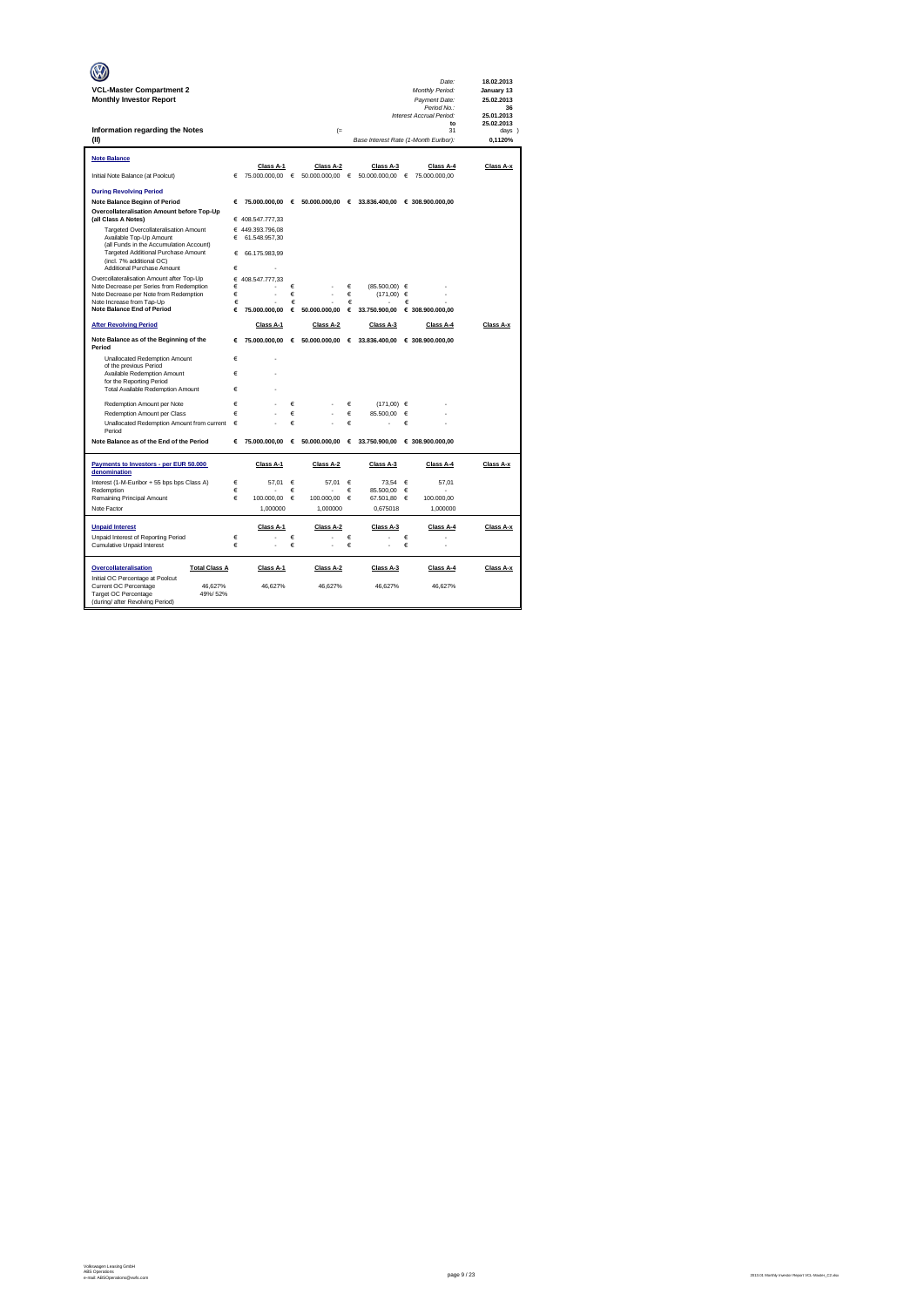| <b>VCL-Master Compartment 2</b><br><b>Monthly Investor Report</b><br><b>Credit Enhancement</b>                  | Date:<br>Monthly Period:<br>Payment Date:<br>Period No.:<br>Interest Accrual Period:<br>Base Interest Rate (1-Month Euribor): | 18.02.2013<br>January 13<br>25.02.2013<br>36<br>25.01.2013<br>25.02.2013<br>to<br>31 days )<br>$(=$<br>0.1120% |
|-----------------------------------------------------------------------------------------------------------------|-------------------------------------------------------------------------------------------------------------------------------|----------------------------------------------------------------------------------------------------------------|
| <b>Cash Collateral Account (CCA)</b>                                                                            |                                                                                                                               |                                                                                                                |
| Initial Balance at Poolcut<br>Thereof General Cash Reserve<br>Thereof German Trade Tax Risk Reserve             |                                                                                                                               | 12.950.000,00 €<br>12.950.000.00 €<br>$0,00 \in$                                                               |
| <b>Targeted Balance (Floor)</b><br><b>Thereof General Cash Reserve</b><br>Thereof German Trade Tax Risk Reserve |                                                                                                                               | 6.080.573,20 €<br>6.080.573.20€<br>$0.00 \in$                                                                  |
| Balance as of the Beginning of the Period                                                                       |                                                                                                                               | 20.462.073,12€                                                                                                 |
| Payment from CCA/ Payment to CCA                                                                                | $-255.860.64 \in$ /                                                                                                           | $0.00 \in$                                                                                                     |
| Balance as of the End of the Period<br>Thereof General Cash Reserve<br>Thereof German Trade Tax Risk Reserve    |                                                                                                                               | 20.206.212.48€<br>20.206.212.48€<br>0.00€                                                                      |
| <b>General Cash Collateral Account</b>                                                                          |                                                                                                                               |                                                                                                                |
| percentage of Current Note Balance<br>percentage of Initial Note Balance                                        |                                                                                                                               | 4.32%<br>5.18%                                                                                                 |
| <b>Set-Off Risk</b><br>No set-off risk is applicable in this transaction.                                       |                                                                                                                               |                                                                                                                |

**. . . .** Trigger Level 1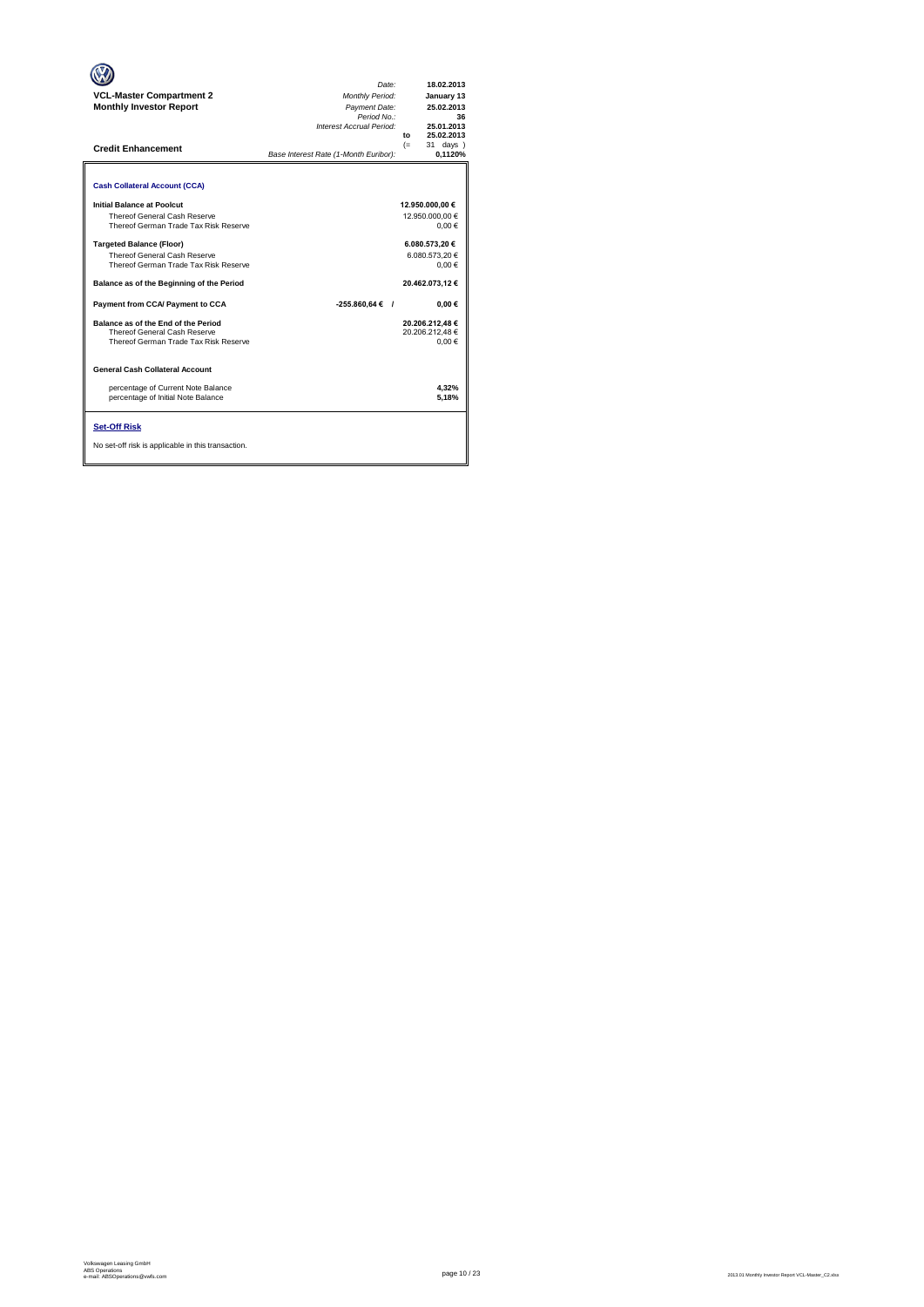| <b>VCL-Master Compartment 2</b><br><b>Monthly Investor Report</b> |                                                               |             | Date:<br>Monthly Period:<br>Payment Date:<br>Period No.:<br>Interest Accrual Period: | 18.02.2013<br>January 13<br>25.02.2013<br>36<br>25.01.2013<br>25.02.2013<br>to |
|-------------------------------------------------------------------|---------------------------------------------------------------|-------------|--------------------------------------------------------------------------------------|--------------------------------------------------------------------------------|
| Waterfall                                                         |                                                               |             | Base Interest Rate (1-Month Euribor):                                                | 31<br>$(=$<br>days )<br>0.1120%                                                |
| Waterfall                                                         |                                                               |             |                                                                                      |                                                                                |
| Available Collection Amount of the Period incl. Net Swap Receipts |                                                               |             | 2.262.178,28€                                                                        |                                                                                |
| Remaining Amount from Previous Period                             |                                                               |             | 0,00€                                                                                | 2.262.178,28 €                                                                 |
| Earnings from Distribution/ Accumulation Account deposits         |                                                               |             | $0,00 \in$                                                                           | 2.262.178,28€                                                                  |
| <b>Available Distribution Amount</b>                              |                                                               |             |                                                                                      | 2.262.178,28 €                                                                 |
| Taxes/Fees                                                        |                                                               | less        | -736.314,67€                                                                         | 1.525.863,61 €                                                                 |
| <b>Net Swap Payments Class A</b>                                  |                                                               | less / plus | -59.638.02 €                                                                         | 1.466.225,59 €                                                                 |
|                                                                   | Class A-1<br>Class A-2<br>Class A-3<br>Class A-4<br>Class A-X |             | -5.683,33 €<br>-3.997,22 €<br>-25.262,63€<br>-24.694,84 €<br>0,00€                   |                                                                                |
| <b>Interest Class A</b>                                           |                                                               | less        | -284.117,88 €                                                                        | 1.182.107,71€                                                                  |
|                                                                   | Class A-1<br>Class A-2<br>Class A-3<br>Class A-4              |             | -42.754,17€<br>-28.502,78€<br>-36.770,77€<br>-176.090,16€                            |                                                                                |
| Payment to Cash Collateral Account                                |                                                               | less        | $0,00 \in$                                                                           | 1.182.107,71€                                                                  |
| German Trade Tax                                                  |                                                               | less        | 0,00€                                                                                | 1.182.107,71€                                                                  |
| Payments to the Accumulation Account                              |                                                               | less        | -1.096.607,71€                                                                       | 85.500,00 €                                                                    |
| <b>Redemption Class A</b>                                         |                                                               | less        | $-85.500,00 \in$                                                                     | 0,00€                                                                          |
|                                                                   | Class A-1<br>Class A-2<br>Class A-3<br>Class A-4              |             | 0.00€<br>0.00€<br>85.500,00 €<br>0,00€                                               |                                                                                |
| Remaining Amout Due to Rounding                                   |                                                               | less        | 0,00€                                                                                | $0.00 \in$                                                                     |
| Other Payments to Swap Counterparties                             |                                                               | less        | $0.00 \in$                                                                           | 0.00€                                                                          |
| <b>Payment to VWL</b>                                             |                                                               | less        | $0,00 \in$                                                                           | $0,00 \in$                                                                     |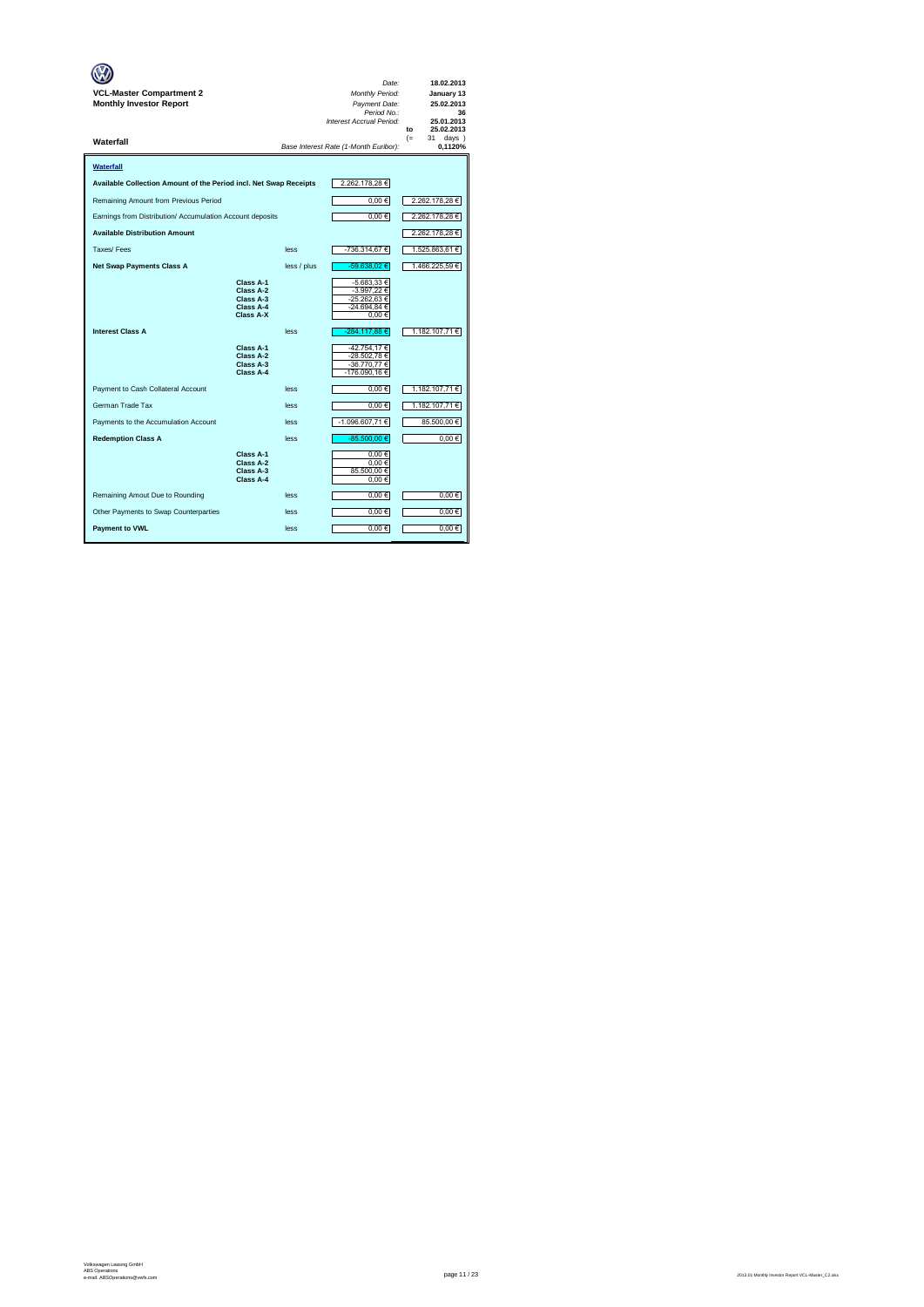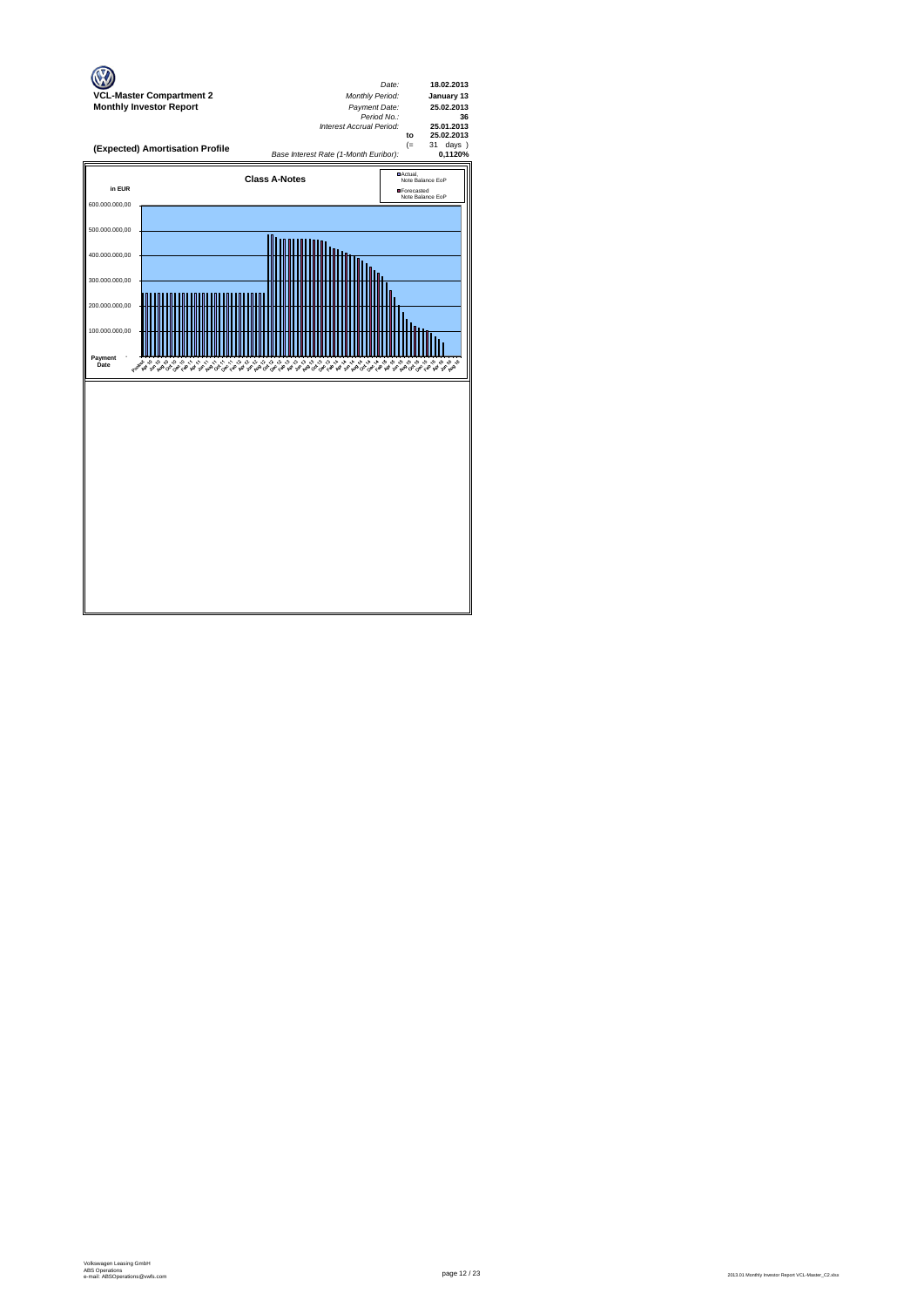

**Run Out Schedule**

*Date:*<br>*Monthly Period: Period No.: Interest Accrual Period:*

**18.02.2013 Januar 13 to 25.02.2013 0,1120% 36 25.02.2013 25.01.2013** (= 31 days)

*Base Interest Rate (1-Month Euribor):*

|                    |                                  | at the End of the current Monthly Period |                                |                | at the End of the current Monthly Period |                                |                              |  |  |  |
|--------------------|----------------------------------|------------------------------------------|--------------------------------|----------------|------------------------------------------|--------------------------------|------------------------------|--|--|--|
|                    |                                  | Outst. Disc. Exp.                        |                                | Remaing        |                                          | <b>Current Outst.</b>          |                              |  |  |  |
| <b>Monthly</b>     |                                  | <b>Rights Funding</b>                    |                                | Term in        | <b>Monthly</b>                           | Disc. Exp.                     |                              |  |  |  |
| Period             | <b>Monthly Maturity</b>          | Amount at                                | <b>Interest</b>                | <b>Month</b>   | <b>Maturity</b>                          | <b>Rights Funding</b>          | Interest                     |  |  |  |
|                    |                                  |                                          |                                |                |                                          | Amount                         |                              |  |  |  |
|                    |                                  | <b>Maturity Date</b>                     |                                |                |                                          |                                |                              |  |  |  |
| 01.2013            | 1.020.736.777,30                 | 876.198.677,33                           | 144.538.099,97                 |                |                                          |                                |                              |  |  |  |
| 02.2013            | 1.020.305.819,60                 | 880.768.121,02                           | 139.537.698,58                 |                | 430.957,70                               | 427.278,57                     | 3.679.13                     |  |  |  |
| 03.2013            | 1.018.506.065,75                 | 884.000.441,37                           | 134.505.624,38                 | $\sqrt{2}$     | 1.799.753,85                             | 1.772.625,51                   | 27.128,34                    |  |  |  |
| 04.2013            | 1.015.807.242,90                 | 886.352.322,00                           | 129.454.920,90                 | 3              | 2.698.822,85                             | 2.646.241,32                   | 52.581,53                    |  |  |  |
| 05.2013            | 1.012.736.251,48                 | 888.346.634,28                           | 124.389.617,20                 | $\overline{4}$ | 3.070.991,42                             | 2.993.866,45                   | 77.124,97                    |  |  |  |
| 06.2013            | 1.010.544.217,07                 | 891.228.354,32                           | 119.315.862,75                 | $\overline{5}$ | 2.192.034,41                             | 2.125.421,02                   | 66.613,39                    |  |  |  |
| 07.2013            | 1.009.179.197,92                 | 894.952.323,84                           | 114.226.874,08                 | 6              | 1.365.019,15                             | 1.315.270,57                   | 49.748,58                    |  |  |  |
| 08.2013            | 1.006.663.244,38                 | 897.551.076,19                           | 109.112.168,19                 | $\overline{7}$ | 2.515.953,54                             | 2.409.511,39                   | 106.442,15                   |  |  |  |
| 09.2013            | 992.461.614,08                   | 888.525.475,37                           | 103.936.138,71                 | 8              | 14.201.630,30                            | 13.517.148,19                  | 684.482,11                   |  |  |  |
| 10.2013            | 967.267.486,37                   | 868.469.798,21                           | 98.797.688,16                  | 9              | 25.194.127,71                            | 23.871.049,70                  | 1.323.078,01                 |  |  |  |
| 11.2013            | 933.876.108,26                   | 840.116.924,11                           | 93.759.184,15                  | 10             | 33.391.378,11                            | 31.465.847,06                  | 1.925.531,05                 |  |  |  |
| 12.2013            | 913.709.368,88                   | 824.785.026,68                           | 88.924.342,20                  | 11             | 20.166.739,38                            | 18.904.315,34                  | 1.262.424,04                 |  |  |  |
| 01.2014            | 909.909.262,33                   | 825.701.432,80                           | 84.207.829,53                  | 12             | 3.800.106,55                             | 3.539.337,23                   | 260.769,32                   |  |  |  |
| 02.2014            | 902.741.629,13                   | 823.265.833,64                           | 79.475.795,49                  | 13             | 7.167.633,20                             | 6.637.148,94                   | 530.484,26                   |  |  |  |
| 03.2014            | 888.394.429,41                   | 813.661.247,21                           | 74.733.182,20                  | 14             | 14.347.199,72                            | 13.206.788,77                  | 1.140.410,95                 |  |  |  |
| 04.2014            | 875.255.791,07                   | 805.197.123,38                           | 70.058.667,69                  | 15             | 13.138.638,34                            | 12.034.373,73<br>17.921.957,07 | 1.104.264,61                 |  |  |  |
| 05.2014<br>06.2014 | 855.573.636,70<br>840.193.251.69 | 790.161.254,79<br>779.333.936,13         | 65.412.381,91<br>60.859.315,56 | 16<br>17       | 19.682.154,37<br>15.380.385,01           | 13.921.834,66                  | 1.760.197,30                 |  |  |  |
| 07.2014            | 824.096.274,88                   | 767.732.499,41                           | 56.363.775,47                  | 18             | 16.096.976,81                            | 14.485.857,27                  | 1.458.550,35<br>1.611.119,54 |  |  |  |
| 08.2014            | 804.813.202,96                   | 752.882.176,16                           | 51.931.026,80                  | 19             | 19.283.071,92                            | 17.260.275,85                  | 2.022.796,07                 |  |  |  |
| 09.2014            | 783.249.515,92                   | 735.676.444,86                           | 47.573.071,06                  | 20             | 21.563.687,04                            | 19.188.819,67                  | 2.374.867,37                 |  |  |  |
| 10.2014            | 758.649.514,53                   | 715.340.711,77                           | 43.308.802,76                  | 21             | 24.600.001,39                            | 21.770.367,70                  | 2.829.633,69                 |  |  |  |
| 11.2014            | 729.506.865,77                   | 690.362.799,03                           | 39.144.066,74                  | 22             | 29.142.648,76                            | 25.640.521,06                  | 3.502.127,70                 |  |  |  |
| 12.2014            | 705.050.890,85                   | 669.902.486,06                           | 35.148.404,79                  | 23             | 24.455.974,92                            | 21.406.529,49                  | 3.049.445,43                 |  |  |  |
| 01.2015            | 673.551.605,87                   | 642.320.858,43                           | 31.230.747,44                  | 24             | 31.491.919,80                            | 27.389.276,37                  | 4.102.643,43                 |  |  |  |
| 02.2015            | 615.052.649,97                   | 587.657.499,87                           | 27.395.150,10                  | 25             | 58.506.321,08                            | 50.601.346,25                  | 7.904.974,83                 |  |  |  |
| 03.2015            | 545.196.333,21                   | 521.353.433,70                           | 23.842.899,51                  | 26             | 69.856.316,76                            | 60.079.028,66                  | 9.777.288,10                 |  |  |  |
| 04.2015            | 486.190.894,04                   | 465.467.115,07                           | 20.723.778,97                  | 27             | 59.005.439,17                            | 50.479.441,82                  | 8.525.997,35                 |  |  |  |
| 05.2015            | 413.496.513,85                   | 395.621.089,99                           | 17.875.423,86                  | 28             | 72.694.380,19                            | 61.825.163,74                  | 10.869.216,45                |  |  |  |
| 06.2015            | 352.844.425,26                   | 337.397.016,37                           | 15.447.408,89                  | 29             | 60.641.865,82                            | 51.273.665,86                  | 9.368.199,96                 |  |  |  |
| 07.2015            | 289.991.648,39                   | 276.624.971,02                           | 13.366.677,37                  | 30             | 62.862.999,64                            | 52.867.990,22                  | 9.995.009,42                 |  |  |  |
| 08.2015            | 259.982.176,70                   | 248.270.205,07                           | 11.711.971,63                  | 31             | 30.009.471,69                            | 25.093.157,51                  | 4.916.314,18                 |  |  |  |
| 09.2015            | 229.764.660,21                   | 219.545.994,11                           | 10.218.666,10                  | 32             | 30.217.516,49                            | 25.123.900,02                  | 5.093.616,47                 |  |  |  |
| 10.2015            | 219.958.938,08                   | 211.019.263,81                           | 8.939.674,27                   | 33             | 9.805.722,13                             | 8.105.367,31                   | 1.700.354,82                 |  |  |  |
| 11.2015            | 207.783.877,75                   | 200.080.762,88                           | 7.703.114,87                   | 34             | 12.175.060,33                            | 10.006.885,51                  | 2.168.174,82                 |  |  |  |
| 12.2015            | 197.104.657,39                   | 190.568.516,23                           | 6.536.141,16                   | 35             | 10.679.220,36                            | 8.730.234,61                   | 1.948.985,75                 |  |  |  |
| 01.2016            | 180.839.457,28                   | 175.437.491,17                           | 5.401.966,11                   | 36             | 16.265.200,11                            | 13.214.655,70                  | 3.050.544,41                 |  |  |  |
| 02.2016            | 156.244.723,52                   | 151.912.019,18                           | 4.332.704,34                   | 37             | 24.594.733,76                            | 19.870.724,68                  | 4.724.009,08                 |  |  |  |
| 03.2016            | 132.058.431,78                   | 128.663.115,91                           | 3.395.315,87                   | 38             | 24.186.291,74                            | 19.427.067,23                  | 4.759.224,51                 |  |  |  |
| 04.2016            | 110.958.578,36                   | 108.346.373,19                           | 2.612.205,17                   | 39             | 21.099.853,42                            | 16.861.914,90                  | 4.237.938,52                 |  |  |  |
| 05.2016            | 82.402.325,42                    | 80.485.363,58                            | 1.916.961,84                   | 40             | 28.556.252,94                            | 22.682.677,21                  | 5.873.575,73                 |  |  |  |
| 06.2016            | 60.090.000,50                    | 58.693.772,94                            | 1.396.227,56                   | 41             | 22.312.324,92                            | 17.621.449,81                  | 4.690.875,11                 |  |  |  |
| 07.2016            | 36.727.697,32<br>26.884.558,53   | 35.723.424,41                            | 1.004.272,91<br>775.449,92     | 42<br>43       | 23.362.303,18                            | 18.351.792,08                  | 5.010.511,10                 |  |  |  |
| 08.2016<br>09.2016 | 16.918.318.36                    | 26.109.108,61<br>16.316.018.47           | 602.299.89                     | 44             | 9.843.138,79<br>9.966.240.17             | 7.687.469,16<br>7.740.334.06   | 2.155.669,63<br>2.225.906.11 |  |  |  |
| 10.2016            | 15.615.188,53                    | 15.108.999,52                            | 506.189,01                     | 45             | 1.303.129,83                             | 1.006.451,62                   | 296.678,21                   |  |  |  |
| 11.2016            | 14.035.414,35                    | 13.619.851,39                            | 415.562,96                     | 46             | 1.579.774,18                             | 1.212.605,56                   | 367.168,62                   |  |  |  |
| 12.2016            | 12.592.692,23                    | 12.258.700,60                            | 333.991,63                     | 47             | 1.442.722,12                             | 1.101.258,50                   | 341.463,62                   |  |  |  |
| 01.2017            | 10.778.458,21                    | 10.519.769,62                            | 258.688,59                     | 48             | 1.814.234,02                             | 1.376.601,45                   | 437.632,57                   |  |  |  |
| 02.2017            | 8.896.678,21                     | 8.702.970,90                             | 193.707,31                     | 49             | 1.881.780,00                             | 1.420.207,65                   | 461.572,35                   |  |  |  |
| 03.2017            | 7.194.569,17                     | 7.055.057,17                             | 139.512,00                     | 50             | 1.702.109,04                             | 1.277.279,38                   | 424.829,66                   |  |  |  |
| 04.2017            | 5.920.412,67                     | 5.824.333,71                             | 96.078,96                      | 51             | 1.274.156,50                             | 950.878,61                     | 323.277,89                   |  |  |  |
| 05.2017            | 4.098.914,65                     | 4.040.798,71                             | 58.115,94                      | 52             | 1.821.498,02                             | 1.351.499,31                   | 469.998,71                   |  |  |  |
| 06.2017            | 2.671.947,26                     | 2.640.326,77                             | 31.620,49                      | 53             | 1.426.967,39                             | 1.052.959,40                   | 374.007,99                   |  |  |  |
| 07.2017            | 1.155.196,30                     | 1.142.643,26                             | 12.553,04                      | 54             | 1.516.750,96                             | 1.112.606,93                   | 404.144,03                   |  |  |  |
| 08.2017            | 640.792,80                       | 636.032,08                               | 4.760,72                       | 55             | 514.403,50                               | 375.259,98                     | 139.143,52                   |  |  |  |
| 09.2017            |                                  |                                          |                                | 56             | 640.792,80                               | 465.139,67                     | 175.653,13                   |  |  |  |
|                    | $\overline{a}$                   | $\overline{\phantom{a}}$                 | $\overline{\phantom{a}}$       | 57             |                                          |                                |                              |  |  |  |
|                    | $\overline{a}$                   | $\overline{\phantom{a}}$                 | $\overline{\phantom{a}}$       | 58             | $\blacksquare$                           | $\blacksquare$                 | $\overline{\phantom{a}}$     |  |  |  |
|                    | $\overline{\phantom{a}}$         | $\overline{\phantom{a}}$                 | $\blacksquare$                 | 59             | $\blacksquare$                           |                                |                              |  |  |  |
|                    | $\overline{a}$                   | $\overline{\phantom{a}}$                 | $\blacksquare$                 | 60             | $\overline{\phantom{a}}$                 |                                |                              |  |  |  |
|                    |                                  |                                          |                                |                |                                          |                                |                              |  |  |  |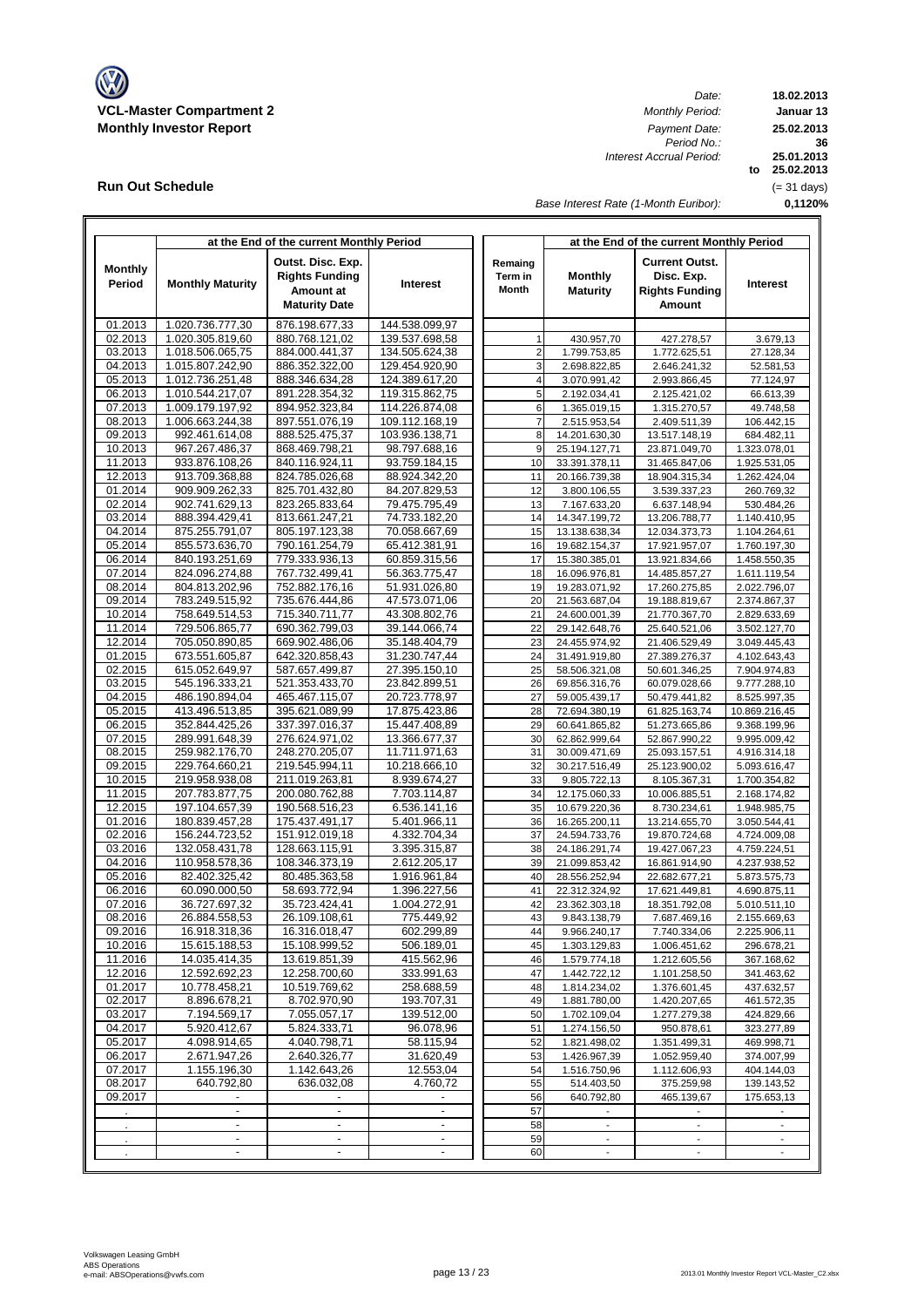# **Information Regarding the Expectancy Rights Pool -**

| Date:                                                    |    |    | 18.02.2013                     |
|----------------------------------------------------------|----|----|--------------------------------|
| <b>Monthly Period:</b>                                   |    |    | January 13                     |
| Payment Date:<br>Period No.:<br>Interest Accrual Period: |    |    | 25.02.2013<br>36<br>25.01.2013 |
|                                                          |    | to | 25.02.2013                     |
|                                                          | (≕ | 31 | $days$ )                       |
|                                                          |    |    |                                |

#### *Base Interest Rate (1-Month Euribor):* **Outstanding Contracts 0,1120%**

|                                           |                                 |                                                 |                          | Tvpe of Vehicles         |                          |                          |                          |                               |                          |
|-------------------------------------------|---------------------------------|-------------------------------------------------|--------------------------|--------------------------|--------------------------|--------------------------|--------------------------|-------------------------------|--------------------------|
| <b>Outstanding Expectancy Rights Pool</b> | <b>Reporting Period - Total</b> |                                                 |                          | <b>New Vehicles</b>      |                          | <b>Used Vehicles</b>     |                          | <b>Demonstration Vehicles</b> |                          |
|                                           |                                 |                                                 | Outstanding              |                          | Outstanding              |                          | Outstanding              |                               | Outstanding              |
|                                           |                                 | <b>Outstanding Nominal</b><br><b>Discounted</b> |                          |                          | <b>Discounted</b>        |                          | Discounted               | <b>Discounted</b>             |                          |
|                                           | No. of                          | <b>Expectancy Rights</b>                        | <b>Expectancy Rights</b> | No. of                   | <b>Expectancy Rights</b> | No. of                   | <b>Expectancy Rights</b> | No. of                        | <b>Expectancy Rights</b> |
|                                           | <b>Contracts</b>                | <b>Funding Amount</b>                           | <b>Funding Amount</b>    | <b>Contracts</b>         | <b>Funding Amount</b>    | <b>Contracts</b>         | <b>Funding Amount</b>    | Contracts                     | <b>Funding Amount</b>    |
| Initial Balance at Poolcut                | 40.937                          | 524.154.129.71                                  | 431.057.042.44           | 37.861                   | 395.059.489.11           | 2.057                    | 22.320.167.68            | 1.019                         | 13.677.385,65            |
| Balance at the Beginning of the Period    | 79.945                          | 1.023.301.100.93                                | 873.477.227.50           | 76.185                   | 830.055.317.68           | 1.560                    | 17.278.737.82            | 2.200                         | 26.143.172.00            |
| Balance at the End of the Period - before |                                 |                                                 |                          |                          |                          |                          |                          |                               |                          |
| origination of add. Expectancy Rights     | 79.742                          | 1.020.736.777.30 €                              | 876.198.677.33           | 76.000                   | 832.748.966.81           | 1.551                    | 17.282.549.24            | 2.191                         | 26.167.161.28            |
| Top-Up of the Monthly Period              |                                 |                                                 |                          | $\overline{\phantom{a}}$ |                          | $\overline{\phantom{a}}$ |                          | $\overline{\phantom{a}}$      |                          |
| at the End of the Period                  | 79.742                          | 1.020.736.777.30                                | 876.198.677.33           | 76.000                   | 832.748.966.81           | 551ء ا                   | 17.282.549.24            | 2.191                         | 26.167.161.28            |

|                                                                |                  |   |                            |                   |                                    | Type of Vehicles |                          |  |                       |                          |                       |                          |                               |  |                       |
|----------------------------------------------------------------|------------------|---|----------------------------|-------------------|------------------------------------|------------------|--------------------------|--|-----------------------|--------------------------|-----------------------|--------------------------|-------------------------------|--|-----------------------|
| Status of the Contracts at the End of the Period, after Top-Up |                  |   |                            |                   |                                    |                  | <b>New Vehicles</b>      |  |                       | <b>Used Vehicles</b>     |                       |                          | <b>Demonstration Vehicles</b> |  |                       |
|                                                                |                  |   |                            |                   | Outstanding                        |                  |                          |  | Outstanding           |                          | Outstanding           |                          |                               |  | Outstanding           |
|                                                                |                  |   | <b>Outstanding Nominal</b> | <b>Discounted</b> |                                    |                  |                          |  | <b>Discounted</b>     |                          | <b>Discounted</b>     |                          |                               |  | <b>Discounted</b>     |
|                                                                | No. of           |   | <b>Expectancy Rights</b>   |                   | No. of<br><b>Expectancy Rights</b> |                  | <b>Expectancy Rights</b> |  | No. of                | <b>Expectancy Rights</b> |                       | No. of                   | <b>Expectancy Rights</b>      |  |                       |
|                                                                | <b>Contracts</b> |   | <b>Funding Amount</b>      |                   | <b>Funding Amount</b>              | Contracts        |                          |  | <b>Funding Amount</b> | <b>Contracts</b>         | <b>Funding Amount</b> |                          | <b>Contracts</b>              |  | <b>Funding Amount</b> |
| Current                                                        | 78.699           |   | € 1.008.348.638,43         |                   | 865.342.853,85                     | 75.034           |                          |  | 822.630.504,81        | 1.509                    |                       | 16.933.158,46            | 2.156                         |  | 25.779.190,58         |
| Delinquent*                                                    | 859              |   | 10.260.376.24              | €                 | 8.985.356,99                       |                  | 801                      |  | 8.435.230,25          | 27                       | €                     | 213.912,89               | 31                            |  | 336.213,85            |
| Terminated                                                     | 184              | € | 2.127.762,63               | €                 | 1.870.466,49                       |                  | 165                      |  | 1.683.231,75          | 15                       | €                     | 135.477,89               | 4                             |  | 51.756,85             |
| End of Term - Paid in Full                                     | 25.601           |   |                            |                   |                                    | 23.784           |                          |  |                       | .282                     |                       |                          | 535                           |  |                       |
| Early Settlement - Paid in Full                                | 5.298            |   | $\overline{\phantom{a}}$   |                   |                                    |                  | 4.569                    |  |                       | 484                      |                       | $\overline{\phantom{a}}$ | 245                           |  |                       |
|                                                                | 110.641          |   | 1.020.736.777.30           |                   | 876.198.677,33                     | 104.353          |                          |  | 832.748.966,81        | 3.317                    |                       | 17.282.549,24            | 2.971                         |  | 26.167.161,28         |
| *delinquent in terms of Instalments sold to Compartment 1      |                  |   |                            |                   |                                    |                  |                          |  |                       |                          |                       |                          |                               |  |                       |
|                                                                |                  |   |                            |                   |                                    |                  |                          |  |                       |                          |                       |                          |                               |  |                       |
|                                                                |                  |   |                            |                   |                                    |                  |                          |  |                       |                          |                       |                          |                               |  |                       |
|                                                                |                  |   | <b>Poolcut</b>             |                   | <b>Reporting Period</b>            |                  |                          |  |                       |                          |                       |                          |                               |  |                       |
| <b>Minimum</b> Remaining Term in months                        |                  |   |                            |                   |                                    |                  |                          |  |                       |                          |                       |                          |                               |  |                       |
| <b>Maximum</b> Remaining Term in months                        |                  |   | 60                         |                   | 56                                 |                  |                          |  |                       |                          |                       |                          |                               |  |                       |
| <b>Weighted Average Remaining Term in months</b>               |                  |   | 33,65                      |                   | 26,10                              |                  |                          |  |                       |                          |                       |                          |                               |  |                       |
| <b>Seasoning in months</b>                                     |                  |   | 3,36                       |                   | 14,16                              |                  |                          |  |                       |                          |                       |                          |                               |  |                       |
| <b>Average Discounted Balance per Contract</b>                 |                  | € | 10.529,77                  | €                 | 10.987,92                          |                  |                          |  |                       |                          |                       |                          |                               |  |                       |
|                                                                |                  |   |                            |                   |                                    |                  |                          |  |                       |                          |                       |                          |                               |  |                       |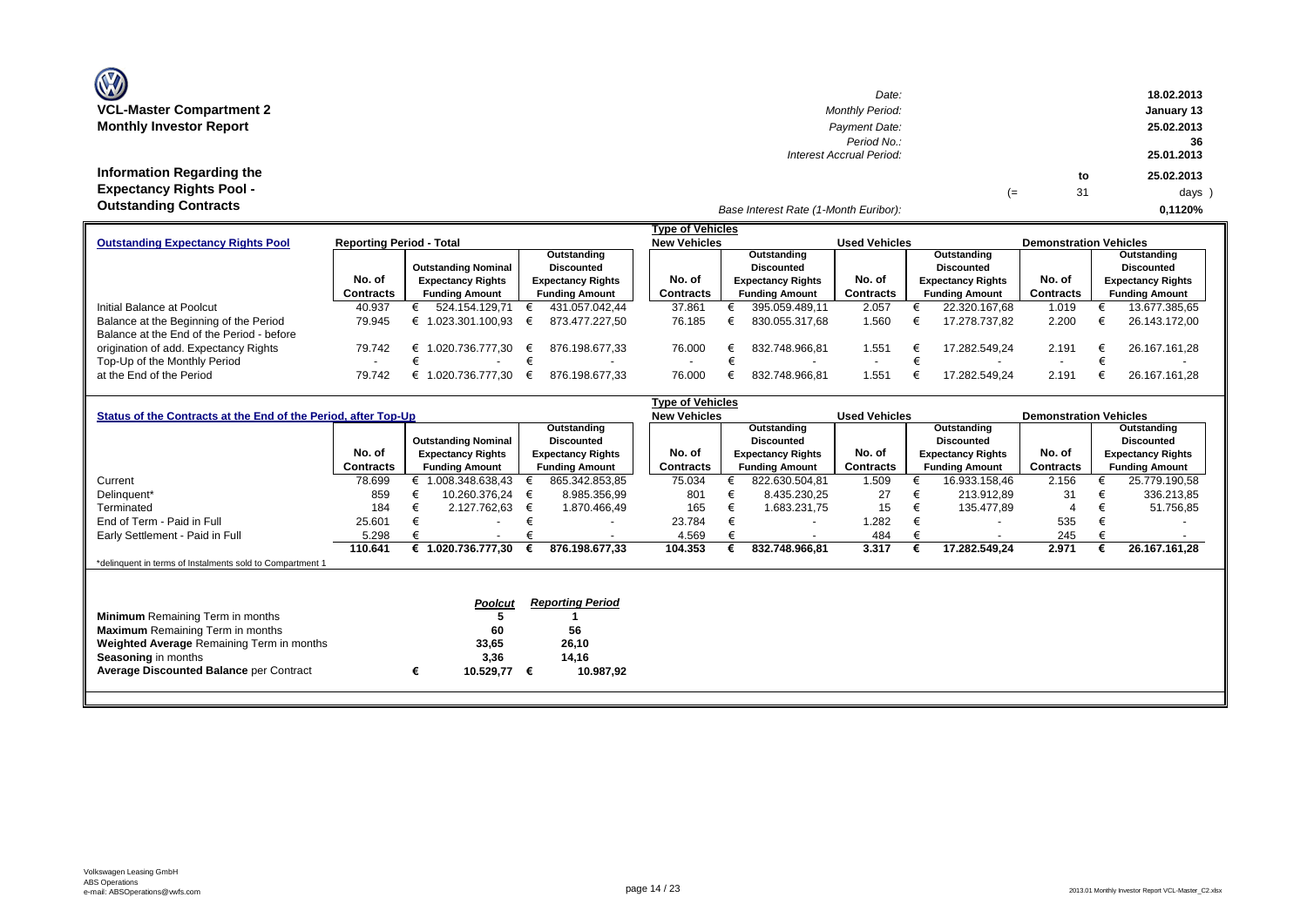| VCL-Master Compartment 2<br><b>Monthly Investor Report</b><br><b>Early Settlements/ Collections</b>                                                                                              | Date:<br><b>Monthly Period:</b><br>Payment Date:<br>Period No.:<br>Interest Accrual Period: | 18.02.2013<br>January 13<br>25.02.2013<br>36<br>25.01.2013<br>25.02.2013<br>to<br>$(=$<br>31 days ) |
|--------------------------------------------------------------------------------------------------------------------------------------------------------------------------------------------------|---------------------------------------------------------------------------------------------|-----------------------------------------------------------------------------------------------------|
|                                                                                                                                                                                                  | Base Interest Rate (1-Month Euribor):                                                       | 0,1120%                                                                                             |
| <b>Early Settlements</b>                                                                                                                                                                         | <b>No. of Contracts</b>                                                                     | Amount                                                                                              |
| <b>Early Settlements of the Monthly Period</b>                                                                                                                                                   |                                                                                             |                                                                                                     |
| Thereof > Terminations due to insured Events                                                                                                                                                     | 26                                                                                          | 226.195,07 €                                                                                        |
| > Terminations due to Insolvency                                                                                                                                                                 | 21                                                                                          | 175.746,04 €                                                                                        |
| > Terminations not due to Insolvency                                                                                                                                                             | 153                                                                                         | 1.650.082,20 €                                                                                      |
| > Partial Settlements due to Contract Changes                                                                                                                                                    |                                                                                             | 25.300,44 €                                                                                         |
|                                                                                                                                                                                                  | 200                                                                                         | 2.077.323,75 €                                                                                      |
| > Cancellation of Early Settlements from Previous Periods<br>> Repayment of Interests Due to Contract Settlement                                                                                 | ۰                                                                                           | €<br>€                                                                                              |
| <b>Total Settlements</b>                                                                                                                                                                         | 200                                                                                         | 2.077.323,75 €                                                                                      |
| (Nominal Expectancy Rights Funding Amount)                                                                                                                                                       |                                                                                             | (2.379.469, 10€)                                                                                    |
| <b>Monthly Collections (Principal + Interest)</b>                                                                                                                                                |                                                                                             |                                                                                                     |
|                                                                                                                                                                                                  | <b>No. of Contracts</b>                                                                     | Amount                                                                                              |
| <b>Expectancy Rights Receivables of the Monthly Period</b><br>Thereof > Payments by Lessee/Dealer (nominal)<br>> Payments by VWL (nominal)                                                       | 110.641                                                                                     | 184.854,53 €<br>184.854,53 €<br>- €                                                                 |
| <b>Early Settlements of Discounted Expectancy Rights Funding</b><br>Amount of the Monthly Period                                                                                                 | 200                                                                                         | 2.077.323,75 €                                                                                      |
| Thereof > Payments by Lessee/ Prepayments of the Monthly Period<br>> Early Settlements not paid                                                                                                  |                                                                                             | 2.077.323,75 €<br>€                                                                                 |
|                                                                                                                                                                                                  | <b>Current Prepayment Rate</b><br><b>Total Collections of the Period</b>                    | 2,81%<br>2.262.178,28 €                                                                             |
| <b>Calculation of Additional Expectancy Rights (Top-Up)</b>                                                                                                                                      |                                                                                             |                                                                                                     |
| <b>Total Collections of the Period</b><br>Plus: Remaining Amount from Previous Period<br>Plus: Earnings from Distribution/ Accumulation Account deposits<br><b>Available Distribution Amount</b> |                                                                                             | 2.262.178,28 €<br>€<br>2.262.178,28 €                                                               |
| Less: (Pos 1 - 10) of the Waterfall                                                                                                                                                              |                                                                                             | 1.165.570,57 €                                                                                      |
| Payments to the accumulation account (Pos.10) of the Waterfall                                                                                                                                   |                                                                                             | 1.096.607,71 €                                                                                      |
| <b>Targeted Additional Purchase Amount from Waterfall</b>                                                                                                                                        |                                                                                             | 66.175.983,99 €                                                                                     |
|                                                                                                                                                                                                  |                                                                                             | - €                                                                                                 |
| Targeted Aggregate Discounted Lease Balance for Issuance of new Notes<br><b>Aggregate Discounted Lease Balance Increase Amount</b>                                                               |                                                                                             | 66.175.983,99 €                                                                                     |
| <b>Additional Expectancy Rights purchased</b>                                                                                                                                                    |                                                                                             | €                                                                                                   |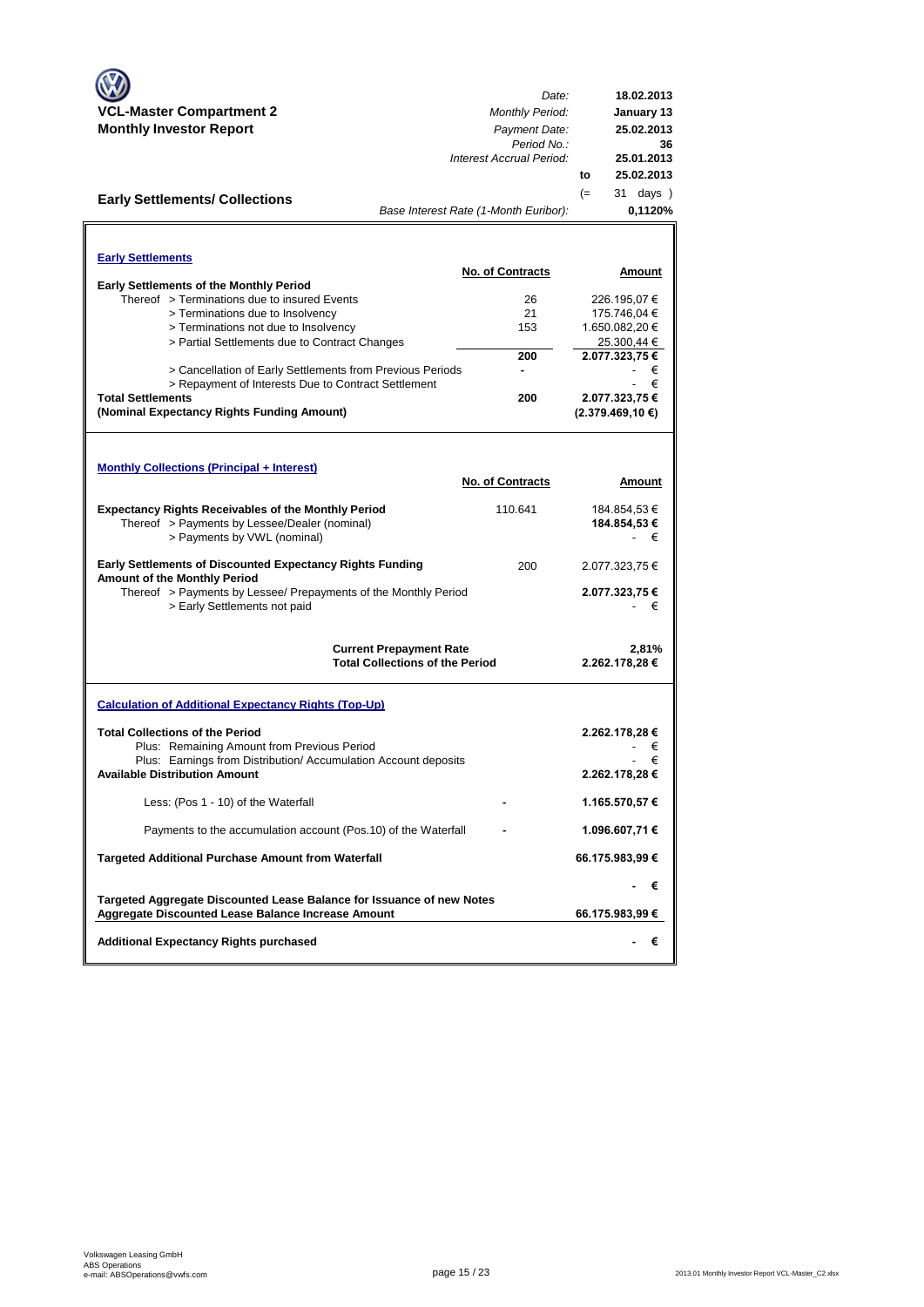| O                               | Date:                                 |      | 18.02.2013 |
|---------------------------------|---------------------------------------|------|------------|
| <b>VCL-Master Compartment 2</b> | <b>Monthly Period:</b>                |      | January 13 |
| <b>Monthly Investor Report</b>  | Payment Date:                         |      | 25.02.2013 |
|                                 | Period No.:                           |      | 36         |
| Information regarding the       | <b>Interest Accrual Period:</b>       |      | 25.01.2013 |
| <b>Expectancy Rights Pool -</b> |                                       | to   | 25.02.2013 |
|                                 |                                       | $(=$ | 31 days    |
| <b>Remaining Pool Data</b>      | Base Interest Rate (1-Month Euribor): |      | 0.1120%    |

|           | <b>Distribution of Expectancy Rights by Lessee/ Contract</b> |  |                           |            |                              |           |  |                                        |         |          |                         |  |                    |                      |  |                    |                               |                    |
|-----------|--------------------------------------------------------------|--|---------------------------|------------|------------------------------|-----------|--|----------------------------------------|---------|----------|-------------------------|--|--------------------|----------------------|--|--------------------|-------------------------------|--------------------|
|           |                                                              |  |                           |            |                              |           |  |                                        |         |          | <b>Type of Vehicles</b> |  |                    |                      |  |                    |                               |                    |
| Poolcut   |                                                              |  |                           |            |                              |           |  | <b>End of Reporting Period - Total</b> |         |          | <b>New Vehicles</b>     |  |                    | <b>Used Vehicles</b> |  |                    | <b>Demonstration Vehicles</b> |                    |
|           |                                                              |  |                           |            | <b>Distribution of Lease</b> |           |  |                                        |         |          |                         |  |                    |                      |  |                    |                               |                    |
| No. of    |                                                              |  | <b>Discounted Amounts</b> |            | Contracts by Lessee/         | No at     |  | Discounted Balance Not                 | $%$ of  | change   | No of                   |  | Discounted Balance | No of                |  | Discounted Balance | No of                         | Discounted Balance |
| Contracts |                                                              |  | Not Yet Due in EUR        | % of Total | Contract                     | Contracts |  | Yet Due in EUR                         | Total   | in %     | Contracts               |  | Not Yet Due in EUR | Contracts            |  | Not Yet Due in EUR | Contracts                     | Not Yet Due in EUR |
|           | 21.510                                                       |  | 238.249.962.68            | 55.27%     |                              | 39.559    |  | 457.776.692.86                         | 52.25%  | $-3.03%$ | 36,552                  |  | 421.810.142.18     | 1.208                |  | 14.168.719.17      | 1.799                         | 21.797.831.51      |
|           | 14.170                                                       |  | 139.053.925.98            | 32.26%     | $2 - 10$                     | 28.388    |  | 298.844.639.03                         | 34 11%  | 1.85%    | 27.725                  |  | 292.043.980.12     | 298                  |  | 2.735.180.93       | 365                           | 4.065.477.98       |
|           | 2.551                                                        |  | 25.018.463.44             | 5.80%      | $11 - 20$                    | 6.249     |  | 63.833.667.02                          | 7.29%   | 1.48%    | 6.210                   |  | 63.396.191.41      | 18                   |  | 180.252.70         | 21                            | 257.222.91         |
|           | 2.207                                                        |  | 22.354.989.95             | 5.19%      | $21 - 50$                    | 4.965     |  | 50.124.683.33                          | 5.72%   | 0.53%    | 4.933                   |  | 49.889.015.81      | 26                   |  | 189.038.64         |                               | 46.628.88          |
|           | 499                                                          |  | 6.379.700.39              | .48%       | > 50                         | 581       |  | 5.618.995.09                           | 0.64%   | $-0.84%$ | 580                     |  | 5.609.637.29       |                      |  | 9.357.80           |                               |                    |
|           | 40.937                                                       |  | 431.057.042.44 €          | 100.00%    | Total                        | 79.742    |  | 876.198.677.33                         | 100.00% | 0.00%    | 76.000                  |  | 832.748.966.81     | 1.551                |  | 17.282.549.24      | 2.191                         | 26.167.161.28      |

#### **Distribution of Expectancy Rights by Discounted Amounts**

| Distribution of Expectancy Rights by Discounted Amounts |  |                           |            |                          |           |  |                                        |         |          |                         |  |                           |                          |                           |                    |                               |  |                           |
|---------------------------------------------------------|--|---------------------------|------------|--------------------------|-----------|--|----------------------------------------|---------|----------|-------------------------|--|---------------------------|--------------------------|---------------------------|--------------------|-------------------------------|--|---------------------------|
|                                                         |  |                           |            |                          |           |  |                                        |         |          | <b>Type of Vehicles</b> |  |                           |                          |                           |                    |                               |  |                           |
| Poolcut                                                 |  |                           |            |                          |           |  | <b>End of Reporting Period - Total</b> |         |          | <b>New Vehicles</b>     |  |                           | <b>Used Vehicles</b>     |                           |                    | <b>Demonstration Vehicles</b> |  |                           |
| No. of                                                  |  | <b>Discounted Amounts</b> |            |                          | No. of    |  | <b>Discounted Amounts</b>              | $%$ of  | change   | No. of                  |  | <b>Discounted Balance</b> | No. of                   | <b>Discounted Balance</b> |                    | No. of                        |  | <b>Discounted Balance</b> |
| Contracts                                               |  | Not Yet Due in EUR        | % of Total | <b>Discounted Amount</b> | Contracts |  | Not Yet Due in EUR                     | Total   | in %     | Contracts               |  | Not Yet Due in EUR        | Contracts                |                           | Not Yet Due in EUR | Contracts                     |  | Not Yet Due in EUR        |
| 4.059                                                   |  | 16.290.965.42             | 3.78%      | Up to Euro 5,000         | 6.157     |  | 25.494.257.76                          | 2.91%   | $-0.87%$ | 5.633                   |  | 23.488.316.98             | 240                      |                           | 894.145.21         | 284                           |  | 1.111.795.57              |
| 18.685                                                  |  | 139.854.158.59            | 32.44%     | Up to Euro 10,000        | 36.369    |  | 276.977.354.41                         | 31,61%  | $-0.83%$ | 34.949                  |  | 266.545.385.04            | 609                      |                           | 4.449.440.89       | 811                           |  | 5.982.528.48              |
| 11.339                                                  |  | 137.734.335.14            | 31,95%     | Up to Euro 15,000        | 22.482    |  | 271.963.726.01                         | 31,04%  | $-0.91%$ | 21,680                  |  | 262.182.253.46            | 306                      |                           | 3.712.416.74       | 496                           |  | 6.069.055.81              |
| 4.439                                                   |  | 75.803.145.89             | 17.59%     | Up to Euro 20,000        | 8.351     |  | 143.051.966.53                         | 16.33%  | $-1.26%$ | 7.887                   |  | 134.988.225.47            | 189                      |                           | 3.294.034,15       | 275                           |  | 4.769.706.91              |
| 1.579                                                   |  | 34.744.057.11             | 8.06%      | Up to Euro 25,000        | 4.004     |  | 88.785.280.31                          | 10.13%  | 2.07%    | 3.652                   |  | 80.979.242.67             | 153                      |                           | 3.377.949.84       | 199                           |  | 4.428.087.80              |
| 464                                                     |  | 12.518.368.05             | 2.90%      | Up to Euro 30,000        | 1.685     |  | 45.603.052.25                          | 5.20%   | 2.30%    | 1.562                   |  | 42.306.681.51             | 43                       |                           | 1.139.501.14       | 80                            |  | 2.156.869.60              |
| 184                                                     |  | 5.931.016.33              | 1.38%      | Up to Euro 35,000        | 463       |  | 14.738.456.33                          | 1.68%   | 0.31%    | 433                     |  | 13.787.661.14             | 6                        |                           | 189.019.65         | 24                            |  | 761.775.54                |
| 69                                                      |  | 2.570.067.20              | 0.60%      | Up to Euro 40,000        | 135       |  | 5.010.417.30                           | 0.57%   | $-0.02%$ | 120                     |  | 4.455.644.22              | $\overline{\phantom{a}}$ |                           | 72.229.21          | 13                            |  | 482.543.87                |
| 53                                                      |  | 2.236.865.99              | 0,52%      | Up to Euro 45,000        | 53        |  | 2.216.747,61                           | 0,25%   | $-0.27%$ | 48                      |  | 2.006.520.56              |                          |                           |                    |                               |  | 210.227.05                |
| 38                                                      |  | 1.795.920.82              | 0,42%      | Up to Euro 50,000        | 14        |  | 661.900,59                             | 0.08%   | $-0.34%$ | 11                      |  | 522.405.92                |                          |                           | 45.980.53          |                               |  | 93.514.14                 |
| 14                                                      |  | 733.459.79                | 0.17%      | Up to Euro 55,000        | 11        |  | 567.553,05                             | 0.06%   | $-0.11%$ |                         |  | 415.244.72                |                          |                           | 51.251,82          |                               |  | 101.056,51                |
|                                                         |  | 342.197.52                | 0.08%      | Up to Euro 60,000        |           |  | 403.625,09                             | 0.05%   | $-0.03%$ |                         |  | 347.045.03                |                          |                           | 56,580.06          |                               |  |                           |
|                                                         |  | 433.802.02                | 0.10%      | Up to Euro 65,000        | 5         |  | 317.316,33                             | 0.04%   | $-0.06%$ |                         |  | 317.316.33                |                          |                           |                    |                               |  |                           |
|                                                         |  | 68.682.57                 | 0.02%      | Up to Euro 70,000        |           |  | 265.015.91                             | 0.03%   | 0.01%    |                         |  | 265.015.91                |                          |                           |                    |                               |  |                           |
|                                                         |  |                           | 0.00%      | Up to Euro 75,000        |           |  | 142.007.85                             | 0.02%   | 0.02%    |                         |  | 142.007.85                |                          |                           |                    |                               |  |                           |
| 40.937                                                  |  | 431.057.042.44            | 100.00%    | <b>Total</b>             | 79.742    |  | 876.198.677.33 €                       | 100.00% | 0.00%    | 76,000                  |  | 832.748.966.81            | 1.551                    |                           | 17.282.549.24      | 2.191                         |  | 26.167.161.28             |

|                  | <b>Contract Term</b>      |         |                               |           |                                 |         |          |                         |                           |                      |                          |                          |                               |  |
|------------------|---------------------------|---------|-------------------------------|-----------|---------------------------------|---------|----------|-------------------------|---------------------------|----------------------|--------------------------|--------------------------|-------------------------------|--|
|                  |                           |         |                               |           |                                 |         |          | <b>Type of Vehicles</b> |                           |                      |                          |                          |                               |  |
| Poolcut          |                           |         |                               |           | End of Reporting Period - Total |         |          | <b>New Vehicles</b>     |                           | <b>Used Vehicles</b> |                          |                          | <b>Demonstration Vehicles</b> |  |
| No. of           | <b>Discounted Amounts</b> | in % of |                               | No. of    | <b>Discounted Amounts</b>       | in % of | change   | No. of                  | <b>Discounted Balance</b> | No. of               | Discounted Balance       | No. of                   | Discounted Balance            |  |
| Contracts        | Not Yet Due               | Total   | <b>Contract Term in Month</b> | Contracts | Not Yet Due                     | Total   | in %     | Contracts               | Not Yet Due in EUR        | Contracts            | Not Yet Due in EUR       | Contracts                | Not Yet Due in EUR            |  |
| 1.705 $\epsilon$ | 26.318.834.50             | 6.11%   | 12                            | 13        | 161.946.53                      | 0.02%   | $-6.09%$ | 9                       | 129.278,29<br>€           | $\boldsymbol{A}$     | 32,668.24                | $\overline{\phantom{a}}$ |                               |  |
| 144 €            | 1.605.380.44              | 0.37%   | 18                            | 48        | 585,882.19                      | 0.07%   | $-0.31%$ | 37                      | 480.982.89<br>€           | 8                    | 72.407.51                | $\mathbf{3}$             | 32.491.79                     |  |
| $3.008 \in$      | 33.211.759.80             | 7.70%   | 24                            | 2.335     | 27.442.340.21                   | 3.13%   | $-4.57%$ | 2233 €                  | 26.369.118.83             | 74                   | 679.638.34               | 28                       | 393.583.04                    |  |
|                  | 14.656.28                 | 0.00%   | 26                            |           |                                 | 0.00%   | 0.00%    |                         | $0 \in$                   | ٠                    |                          |                          |                               |  |
|                  | 25.798.66                 | 0.01%   | 28                            |           |                                 | 0.00%   | $-0.01%$ |                         | 0 <sup>1</sup>            | ٠                    |                          |                          |                               |  |
| ۰                | €                         |         | 29                            |           | ٠                               | 0.00%   | 0.00%    |                         | $0 \in$                   |                      |                          |                          |                               |  |
| 841              | 8.867.877.12              | 2.06%   | 30                            | 958       | 10.747.078.09                   | 1.23%   | $-0.83%$ | 934 $\in$               | 10.446.288.48             | 17                   | 189.627.69               |                          | 111.161.92                    |  |
|                  |                           | 0.00%   | 33                            |           | $\overline{\phantom{a}}$        | 0.00%   | 0.00%    |                         | $0 \in$                   | ٠                    |                          |                          |                               |  |
|                  | 23,760.26                 | 0.01%   | 34                            |           |                                 | 0.00%   | $-0.01%$ |                         | $0 \in$                   | ٠                    |                          | $\blacksquare$           |                               |  |
|                  |                           |         | 35                            | 3         | 29.635.91                       | 0.00%   | 0.00%    |                         | 29.635.91<br>$3 \in$      |                      | $\blacksquare$           | $\overline{\phantom{a}}$ |                               |  |
| 23.316           | 268.681.076.87            | 62.33%  | 36                            | 40.697    | 506.827.474.60                  | 57.84%  | $-4.49%$ | 38943                   | 481.785.491.87            | 812                  | 11.270.797.88            | 942                      | 13,771.184.85                 |  |
|                  |                           | 0.00%   | 38                            |           |                                 | 0.00%   | 0.00%    |                         | $0 \in$                   | ٠                    | $\overline{\phantom{a}}$ | $\overline{\phantom{a}}$ |                               |  |
|                  |                           | 0.00%   | 39                            |           | 6.420.40                        | 0.00%   | 0.00%    |                         | 6.420.40<br>16            |                      | $\blacksquare$           | $\overline{\phantom{a}}$ |                               |  |
| 736 €            | 6.731.434.49              | 1.56%   | 42                            | 1.696     | 18.185.120.69                   | 2.08%   | 0.51%    | 1566 €                  | 16.858.874.44             | 82                   | 743.059.54               | 48                       | 583.186.71                    |  |
|                  |                           | 0.00%   | 45                            |           | 12.336.10                       | 0.00%   | 0.00%    |                         | 12.336.10<br>$1 \in$      |                      |                          | $\overline{\phantom{a}}$ |                               |  |
| ۰                |                           | 0.00%   | 46                            |           | 7.540.74                        | 0.00%   | 0.00%    |                         | 7.540.74<br>$1 \in$       |                      |                          | $\blacksquare$           |                               |  |
|                  |                           | 0.00%   | 47                            |           | 10.450.67                       | 0.00%   | 0.00%    |                         | $0 \in$                   |                      | 10.450.67                | $\overline{\phantom{a}}$ |                               |  |
| 9.500 $6$        | 75.513.203.89             | 17.52%  | 48                            | 29.828    | 282.855.893.81                  | 32.28%  | 14.76%   | 28376 €                 | 269.026.608.65            | 498                  | 3.872.515.01             | 954                      | 9.956.770.15                  |  |
| 777 €            | 4.733.423.19              | 1.10%   | 54                            | 1.573     | 11.173.638.37                   | 1.28%   | 0.18%    | 1437 €                  | 10.198.808.58             | 39                   | 311.062.69               | 97                       | 663,767.10                    |  |
| 905              | 5.329.836.94              | 1.24%   | 60                            | 2.587     | 18.152.919.02                   | 2.07%   | 0.84%    | 2459 €                  | 17.397.581.63             | 16                   | 100.321.67               | 112                      | 655.015.72                    |  |
| 40,937           | 431.057.042.44            | 100.00% | <b>Total</b>                  | 79.742    | 876.198.677.33                  | 100,00% | 0.00%    | 76,000                  | 832.748.966.81            | 1.551                | 17.282.549.24            | 2.191                    | 26.167.161.28                 |  |
|                  |                           |         |                               |           |                                 |         |          |                         |                           |                      |                          |                          |                               |  |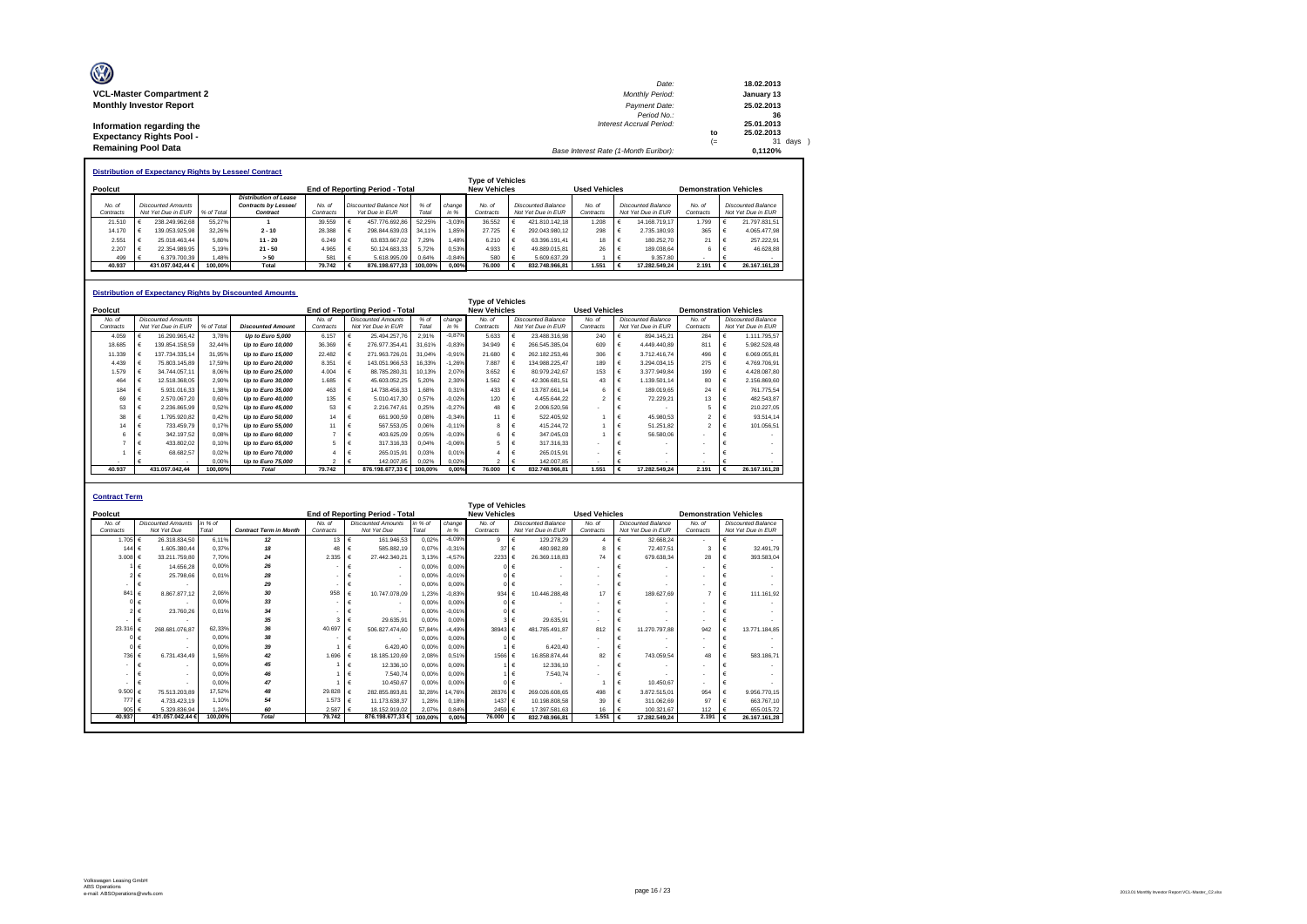| O                               | Date:                                 |      | 18.02.2013 |
|---------------------------------|---------------------------------------|------|------------|
| <b>VCL-Master Compartment 2</b> | <b>Monthly Period:</b>                |      | January 13 |
| <b>Monthly Investor Report</b>  | Payment Date:                         |      | 25.02.2013 |
|                                 | Period No.:                           |      | 36         |
| Information regarding the       | <b>Interest Accrual Period:</b>       |      | 25.01.2013 |
| <b>Expectancy Rights Pool -</b> |                                       | to   | 25.02.2013 |
|                                 |                                       | $(=$ | 31 days    |
| <b>Remaining Pool Data</b>      | Base Interest Rate (1-Month Euribor): |      | 0.1120%    |

| <b>Distribution of Expectancy Rights by Make and Modell</b><br><b>Type of Vehicles</b> |                          |                               |                |                                       |                |         |                                 |                |                    |                     |                                                 |                               |                                   |                               |        |                            |
|----------------------------------------------------------------------------------------|--------------------------|-------------------------------|----------------|---------------------------------------|----------------|---------|---------------------------------|----------------|--------------------|---------------------|-------------------------------------------------|-------------------------------|-----------------------------------|-------------------------------|--------|----------------------------|
| Poolcut                                                                                |                          |                               |                |                                       |                |         | End of Reporting Period - Total |                |                    | <b>New Vehicles</b> | <b>Used Vehicles</b>                            | <b>Demonstration Vehicles</b> |                                   |                               |        |                            |
| No. of                                                                                 |                          | <b>Discounted Amounts</b>     | in % of        |                                       | No. of         |         | <b>Discounted Amounts</b>       | in % of        | change             | No. of              | <b>Discounted Balance</b>                       | No. of                        | <b>Discounted Balance</b>         | No. of                        |        | <b>Discounted Balance</b>  |
| Contracts                                                                              | €                        | Not Yet Due                   | Total          | Make/ Modell<br>Fox                   | Contracts      | €       | Not Yet Due                     | Total<br>0,15% | $in$ %<br>$-0.499$ | Contracts           | Not Yet Due in EUR<br>€                         | Contracts<br>$\overline{4}$   | Not Yet Due in EUR                | Contracts                     | €      | Not Yet Due in EUR         |
| 721<br>2.191                                                                           | €                        | 2.772.607,78<br>12.826.659,38 | 0,64%<br>2.98% | Polo                                  | 325<br>3.875   | €       | 1.305.002,73<br>23.804.126.05   | 2,72%          | $-0.269$           | 305<br>3792         | 1.238.627,92<br>€<br>23.344.465,11              | 31                            | 14.399,26<br>€<br>148,361.61      | 16<br>52                      | €      | 51.975,55<br>311.299.33    |
| 3.036                                                                                  | €                        | 26.877.521,90                 | 6,249          | Golf                                  | 4.425          | €       | 37.871.911,63                   | 4,32%          | $-1,91%$           | 4260                | €<br>36.617.942,07                              | 101                           | €<br>703.037,44                   | 64                            | €      | 550.932,12                 |
| 2.130                                                                                  | €                        | 17.039.646,06                 | 3.95%          | <b>Golf Variant</b>                   | 3.505          | €       | 28.005.289,96                   | 3,20%          | $-0.76%$           | 3423                | €<br>27.477.237,93                              | 65                            | €<br>396.508,56                   | 17                            | €      | 131.543,47                 |
| 674                                                                                    | $\epsilon$               | 5.885.669,15                  | 1,379          | <b>Golf Plus</b>                      | 804            | €       | 6.840.490,31                    | 0,78%          | $-0.58%$           | 790                 | €<br>6.758.384,32                               | 11                            | €<br>62.150,52                    | 3                             | €      | 19.955,47                  |
|                                                                                        | $\epsilon$               |                               | 0,00%          | <b>Golf Cabrio</b>                    | 362            | €       | 4.019.650,47                    | 0.46%          | 0,46%              | 340                 | €<br>3.784.016,12                               | 5                             | €<br>55.794,05                    | 17                            | €      | 179.840,30                 |
| 90                                                                                     | €                        | 998.274,24                    | 0,239          | Eos                                   | 172            | €       | 2.110.821,38                    | 0,24%          | 0.01%              | 159                 | €<br>1.968.569,20                               | 7                             | €<br>68.702,36                    | 6                             | €      | 73.549,82                  |
| 11                                                                                     | €                        | 81.467,52                     | 0,02%          | Jetta                                 | 87             | €       | 718.465,78                      | 0,08%          | 0.06%              | 68                  | €<br>575.840,77                                 | 15                            | €<br>112.548,46                   | 4                             | €      | 30.076,55                  |
| 5                                                                                      | $\epsilon$               | 29.489,71                     | 0,019          | <b>New Beetle</b>                     | 208            | €       | 1.854.317,48                    | 0.21%          | 0.20%              | 190                 | €<br>1.660.512,47                               | 3                             | €<br>32.807,16                    | 15                            | €      | 160.997,85                 |
| 11                                                                                     | $\epsilon$               | 93.710,56                     | 0,02%          | <b>New Beetle Cabrio</b>              |                | €       | 60.196,06                       | 0,01%          | $-0.01%$           |                     | €<br>48.144,26                                  | 1                             | €<br>5.841,65                     | 1                             | €      | 6.210,15                   |
| 643                                                                                    | $\epsilon$               | 7.248.012,84                  | 1,689          | Passat                                | 1.006          | €       | 11.490.717,22                   | 1,31%          | $-0.37%$           | 920                 | €<br>10.569.632,98                              | 62                            | $\epsilon$<br>630.990,26          | 24                            | €      | 290.093,98                 |
| 3.883                                                                                  | $\in$                    | 37.292.650,65                 | 8,65%          | <b>Passat Variant</b>                 | 8.190          | €       | 84.806.422,94                   | 9,68%          | 1,03%              | 8013                | $\in$<br>83.174.647,64                          | 96                            | €<br>847.337,74                   | 81                            | €      | 784.437,56                 |
| 176                                                                                    | $\epsilon$               | 1.869.639,21                  | 0,439          | Scirocco                              | 164            | €       | 1.786.890,13                    | 0,20%          | $-0.23%$           | 153                 | €<br>1.679.908,73                               | 6                             | €<br>61.733,68                    | 5                             | €      | 45.247,72                  |
| 1.170                                                                                  | $\epsilon$               | 10.459.333,63                 | 2,439          | Touran                                | 3.212          | €       | 29.522.158,18                   | 3,37%          | 0,94%              | 3149                | $\in$<br>29.029.459,59                          | 43                            | €<br>313.735,87                   | 20                            | €      | 178.962,72                 |
| 975                                                                                    | €                        | 11.892.982.13                 | 2.769          | Tiguan                                | 2.925          | €<br>€  | 36.361.633.14                   | 4,15%          | 1.39%              | 2862                | €<br>35.627.377.48                              | 17                            | €<br>185,004.89                   | 46                            | €<br>€ | 549.250.77                 |
| 183<br>232                                                                             | $\epsilon$<br>$\epsilon$ | 1.702.394,60<br>3.663.999,99  | 0,399<br>0,85% | <b>Sharan</b><br>Touared              | 1.382<br>1.087 | €       | 18.385.681,70<br>22.771.889,20  | 2,10%<br>2.60% | 1,70%<br>1,75%     | 1361<br>997         | €<br>18.163.127,26<br>€<br>21.149.514,14        | 6<br>39                       | €<br>55.350,20<br>€<br>658.457,69 | 15<br>51                      | €      | 167.204,24<br>963.917,37   |
| 573                                                                                    | $\epsilon$               | 14.308.603,93                 | $3.32^{\circ}$ | Phaeton                               | 368            |         | 8.749.456.94                    | 1,00%          | $-2.329$           | 91                  | 2.986.668.69                                    | 276                           | 5.737.313.94                      |                               |        | 25.474,31                  |
| 16.704                                                                                 |                          | 155.042.663,28                | 35.97%         | vw                                    | 32.104         | €       | 320.465.121,30                  | 36,57%         | 0.61%              | 30.878              | 305.854.076,68<br>€                             | 788                           | 10.090.075,34                     | 438                           | €      | 4.520.969,28               |
| 2.933                                                                                  |                          | 16.474.528.84 €               | 3.82%          | Caddy                                 | 5.277          | €       | 31.786.793,70                   | 3,63%          | $-0.19%$           | 5090                | €<br>30.819.637.65                              | 93                            | €<br>493.768.87                   | 94                            | €      | 473.387.18                 |
| 2.656                                                                                  |                          | 21.963.719,12 €               | 5,10%          | <b>Transporter</b>                    | 5.783          | €       | 56.137.825,27                   | 6,41%          | 1,31%              | 5372                | €<br>52.480.231,11                              | 198                           | €<br>1.684.785,35                 | 213                           | €      | 1.972.808,81               |
|                                                                                        |                          | $\epsilon$<br>$\sim$          | 0,00%          | <b>Amarok</b>                         | 235            | €       | 2.507.390,88                    | 0.29%          | 0.29%              | 200                 | €<br>2.165.025,50                               | 6                             | 52.932,17<br>€                    | 29                            | €      | 289.433,21                 |
| 1.180                                                                                  |                          | 10.917.917,33 €               | 2.53%          | Crafter                               | 2.500          | €       | 24.754.071,32                   | 2,83%          | 0.29%              | 2391                | €<br>23.878.488,22                              | 44                            | €<br>319.690,94                   | 65                            | €      | 555.892,16                 |
| $\mathfrak{p}$                                                                         |                          | 5.623,50 €                    | 0.00%          | LT                                    |                |         |                                 | 0,00%          | 0.00%              |                     | €                                               |                               |                                   |                               |        |                            |
| 6,771                                                                                  | £                        | 49.361.788,79                 | 11.45%         | <b>VWN</b>                            | 13,795         | €       | 115.186.081.17                  | 13,15%         | 1.69%              | 13.053              | €<br>109.343.382.48                             | 341                           | €<br>2.551.177.33                 | 401                           | €      | 3.291.521,36               |
|                                                                                        | €                        |                               | 0,009          | Audi A1                               | 1.330          | €       | 10.904.812,82                   | 1,24%          | 1,249              | 1221                | €<br>10.000.804,07                              | 20                            | €<br>141.695,31                   | 89                            | €      | 762.313,44                 |
| 2.370                                                                                  | $\epsilon$               | 25.318.315,94                 | 5,87%          | Audi A3                               | 2.324          | €       | 24.273.247,13                   | 2,77%          | $-3.10%$           | 2221                | €<br>23.373.929,43                              | 39                            | €<br>281.338,33                   | 64                            | €      | 617.979,37                 |
| 103<br>489                                                                             | $\epsilon$<br>$\epsilon$ | 1.278.966,83<br>6.376.497,45  | 0,30%<br>1,48% | Audi A3 Cabrio<br>Audi A4             | 233<br>730     | €<br>€  | 2.788.457,44<br>9.773.600,33    | 0,32%<br>1,12% | 0.02%<br>$-0.36%$  | 218<br>712          | €<br>2.634.158,46<br>€                          | -1<br>g                       | 3.643,85<br>€<br>€<br>97.615,98   | 14<br>9                       | €<br>€ | 150.655,13                 |
| 3.939                                                                                  | $\epsilon$               | 55.568.275,61                 | 12,899         | Audi A4 Avant                         | 4855           | €       | 68.757.738.85                   | 7,85%          | $-5.04%$           | 4689                | 9.571.165,37<br>€<br>66.633.874,65              | 68                            | €<br>737.975,11                   | 98                            | €      | 104.818,98<br>1.385.889,09 |
| 9                                                                                      | €                        | 100.078,81                    | 0,02%          | Audi A4 Cabrio                        | з              | €       | 35.276,22                       | 0,00%          | $-0.02%$           |                     | €                                               | 3                             | €<br>35.276,22                    |                               | €      |                            |
| 798                                                                                    | €                        | 13.553.463,57                 | 3,14%          | Audi A5                               | 1.586          | €       | 27.340.466,45                   | 3,12%          | $-0.02%$           | 1497                | €<br>25.867.250,07                              | 22                            | €<br>293.565,12                   | 67                            | €      | 1.179.651,26               |
| 277                                                                                    | €                        | 5.473.541,95                  | 1,279          | Audi A5 Cabrio                        | 568            | €       | 11.626.596,82                   | 1,33%          | 0,06%              | 513                 | €<br>10.573.202,55                              | 12                            | €<br>203.401,04                   | 43                            | €      | 849.993,23                 |
| 1.433                                                                                  | $\epsilon$               | 25.422.358,62                 | 5,90%          | Audi Q5                               | 1.652          | €       | 30.324.088,38                   | 3,46%          | $-2.449$           | 1550                | €<br>28.528.242,97                              | 17                            | €<br>243.360,86                   | 85                            | €      | 1.552.484,55               |
| 612                                                                                    | $\epsilon$               | 8.992.279,98                  | 2,099          | Audi A6                               | 1.413          | €       | 26.762.285,67                   | 3,05%          | 0,97%              | 1308                | €<br>24.894.018,82                              | 19                            | €<br>269.280,62                   | 86                            | €      | 1.598.986,23               |
| 2.071                                                                                  | €                        | 34.595.715,21                 | 8,03%          | Audi A6 Avant                         | 4.226          | €       | 86.460.101,96                   | 9,87%          | 1,84%              | 4043                | €<br>83.052.943,39                              | 46                            | €<br>631.289,62                   | 137                           | €      | 2.775.868,95               |
|                                                                                        | €                        |                               | 0,00%          | Audi A7                               | 550            | €       | 14.034.756,42                   | 1,60%          | 1,60%              | 496                 | $\in$<br>12.743.219,41                          | $\overline{7}$                | $\epsilon$<br>127.105,51          | 47                            | €      | 1.164.431,50               |
| 415                                                                                    | $\epsilon$               | 10.629.771.82                 | 2.47%          | Audi Q7                               | 527            | €       | 13.267.682.75                   | 1,51%          | $-0.95%$           | 488                 | $\epsilon$<br>12.431.282.40                     | 14                            | €<br>258.273.94                   | 25                            | €      | 578.126.41                 |
| 176                                                                                    | $\epsilon$               | 5.090.336,45                  | 1,189          | Audi A8                               | 234            | €       | 7.465.681,56                    | 0,85%          | $-0.33%$           | 168                 | $\in$<br>5.590.439,81                           | 8                             | €<br>149.038,72                   | 58                            | €      | 1.726.203,03               |
|                                                                                        | $\epsilon$               |                               | 0,00%          | Audi R8                               | 33             | €       | 1.780.651,83                    | 0,20%          | 0,20%              | 24                  | €<br>1.394.823,11                               | 4                             | €<br>157.372,21                   | 5                             | €      | 228.456,51                 |
| 114<br>43                                                                              | $\epsilon$<br>€          | 1.576.314.14<br>656.154.50    | 0.379<br>0.15% | <b>TT Coupé</b><br><b>TT Roadster</b> | 165<br>148     | €<br>£. | 2.373.568.82<br>2.249.739.04    | 0,27%<br>0,26% | $-0.09%$<br>0.10%  | 152<br>133          | $\epsilon$<br>2.191.645,92<br>2.026.106.79<br>€ | 4<br>$\overline{\mathbf{3}}$  | €<br>49.876.45<br>41.114.04       | 9<br>12                       | €<br>€ | 132.046.45<br>182.518.21   |
| 12,849                                                                                 | €                        | 194.632.070.88                | 45.15%         | Audi                                  | 20,577         | €       | 340.218.752.49                  | 38,83%         | $-6.32%$           | 19.433              | 321.507.107.22                                  | 296                           | 3.721.222.93                      | 848                           | €      | 14.990.422.34              |
| 488                                                                                    | €                        | 2.486.805,33                  | 0,58%          | Ibiza                                 | 873            | €       | 4.535.815,04                    | 0.52%          | $-0.069$           | 765                 | €<br>4.032.748,65                               | 12                            | €<br>52.525,24                    | 96                            | €      | 450.541,15                 |
| 176                                                                                    | €                        | 1.305.871,34                  | 0.30%          | Altea                                 | 284            | €       | 1.973.396,14                    | 0,23%          | $-0.08%$           | 248                 | $\epsilon$<br>1.746.187,68                      | 5                             | €<br>28,806.29                    | 31                            | €      | 198.402.17                 |
| 186                                                                                    | $\epsilon$               | 1.276.354,13                  | 0,30%          | Leon                                  | 333            | €       | 2.262.438,95                    | 0,26%          | $-0.04%$           | 288                 | €<br>1.994.241,98                               | 1                             | €<br>5.463,89                     | 44                            | €      | 262.733,08                 |
| 79                                                                                     | $\epsilon$               | 635.448,54                    | 0,15%          | Alhambra                              | 475            | €       | 5.322.401,50                    | 0.61%          | 0.46%              | 459                 | $\epsilon$<br>5.166.762,93                      | $\overline{a}$                | €<br>30.483,89                    | 12                            | €      | 125.154,68                 |
| 354                                                                                    | €                        | 3.284.113.74                  | 0.76%          | Exen                                  | 443            | €       | 3.779.700.88                    | 0.43%          | $-0.33%$           | 406                 | €<br>3.464.149.89                               | $\overline{2}$                | 13,213,30                         | 35                            | €      | 302.337.69                 |
| 1.283                                                                                  | €                        | 8.988.593,08                  | 2,09%          | Seat                                  | 2.408          | €       | 17.873.752,51                   | 2,04%          | $-0,05%$           | 2.166               | 16.404.091,13<br>€                              | 24                            | 130.492,61 €                      | 218                           | €      | 1.339.168,77               |
| 568                                                                                    | €                        | 2.530.558.31                  | 0.59%          | Fabia                                 | 704            | €       | 3.239.590.29                    | 0,37%          | $-0.22%$           | 644                 | €<br>2.982.578.13                               | 8                             | 33,681.33<br>€                    | 52                            | €      | 223.330.83                 |
| 320                                                                                    | $\epsilon$               | 1.649.766,05                  | 0,389          | <b>Fabia Combi</b>                    | 536            | €       | 2.726.829,22                    | 0,31%          | $-0.07%$           | 512                 | $\in$<br>2.623.364,77                           | 6                             | €<br>21.957,77                    | 18                            | €      | 81.506,68                  |
| 85                                                                                     | $\epsilon$               | 593.971,83                    | 0.149          | Octavia<br>Octavia Combi              | 137<br>3.523   | €<br>€  | 988.167,25                      | 0.11%<br>3,14% | $-0.03%$           | 133                 | €<br>962.700,01                                 | $\overline{2}$                | 12.407,39<br>€<br>€               | $\overline{\mathbf{2}}$<br>54 | €<br>€ | 13.059,85                  |
| 1.377<br>349                                                                           | €<br>€                   | 10.979.819,27<br>1.689.795,70 | 2,55%          | Roomster                              | 618            | €       | 27.532.626,85<br>3.062.712,40   | 0,35%          | 0,60%<br>$-0.04%$  | 3458<br>598         | €<br>27.047.776,19<br>€<br>2.971.920,96         | 11<br>5                       | 74.143,87<br>19.832,37<br>€       | 15                            | €      | 410.706,79<br>70.959,07    |
| 218                                                                                    | $\epsilon$               | 2.196.943,44                  | 0,399<br>0,51% | <b>Superb</b>                         | 139            | €       | 1.437.325,72                    | 0,16%          | $-0.35%$           | 134                 | €<br>1.385.649,65                               |                               | €                                 | 5                             | €      | 51.676,07                  |
| 5                                                                                      | $\epsilon$               | 59.327,37                     | 0,019          | <b>Superb Combi</b>                   | 1.405          | €       | 14.054.401,68                   | 1,60%          | 1,59%              | 1361                | €<br>13.634.054,53                              | 5                             | €<br>37.576,57                    | 39                            | €      | 382.770,58                 |
| 130                                                                                    |                          | 1.227.707.86                  | 0.289          | Skoda Yeti                            | 541            |         | 4.505.279.64                    | 0.519          | 0.23%              | 515                 | 4.297.899,10                                    |                               | 6.231,70                          | 25                            |        | 201.148,84                 |
| 3.061                                                                                  | €                        | 20.927.889,83                 | 4,86%          | Skoda                                 | 7.603          | €       | 57.546.933,05                   | 6,57%          | 1,71%              | 7.355               | 55.905.943,34                                   | 38                            | 205.831,00                        | 210                           | €      | 1.435.158,71               |
| 269                                                                                    | €                        | 2.104.036.58                  | 0.49%          | other                                 | 3.255          | €       | 24.908.036.81                   | 2,84%          | 2.35%              | 3.115               | 23.734.365.96<br>€                              | 64                            | €<br>583.750.03                   | 76                            | €      | 589.920.82                 |
| 40.937                                                                                 | €                        | 431.057.042,44                | 100,00%        | <b>Total</b>                          | 79.742         |         | 876.198.677,33                  | 100,00%        |                    | 76.000              | 832.748.966,81                                  | 1.551                         | 17.282.549,24                     | 2.191                         |        | 26.167.161,28              |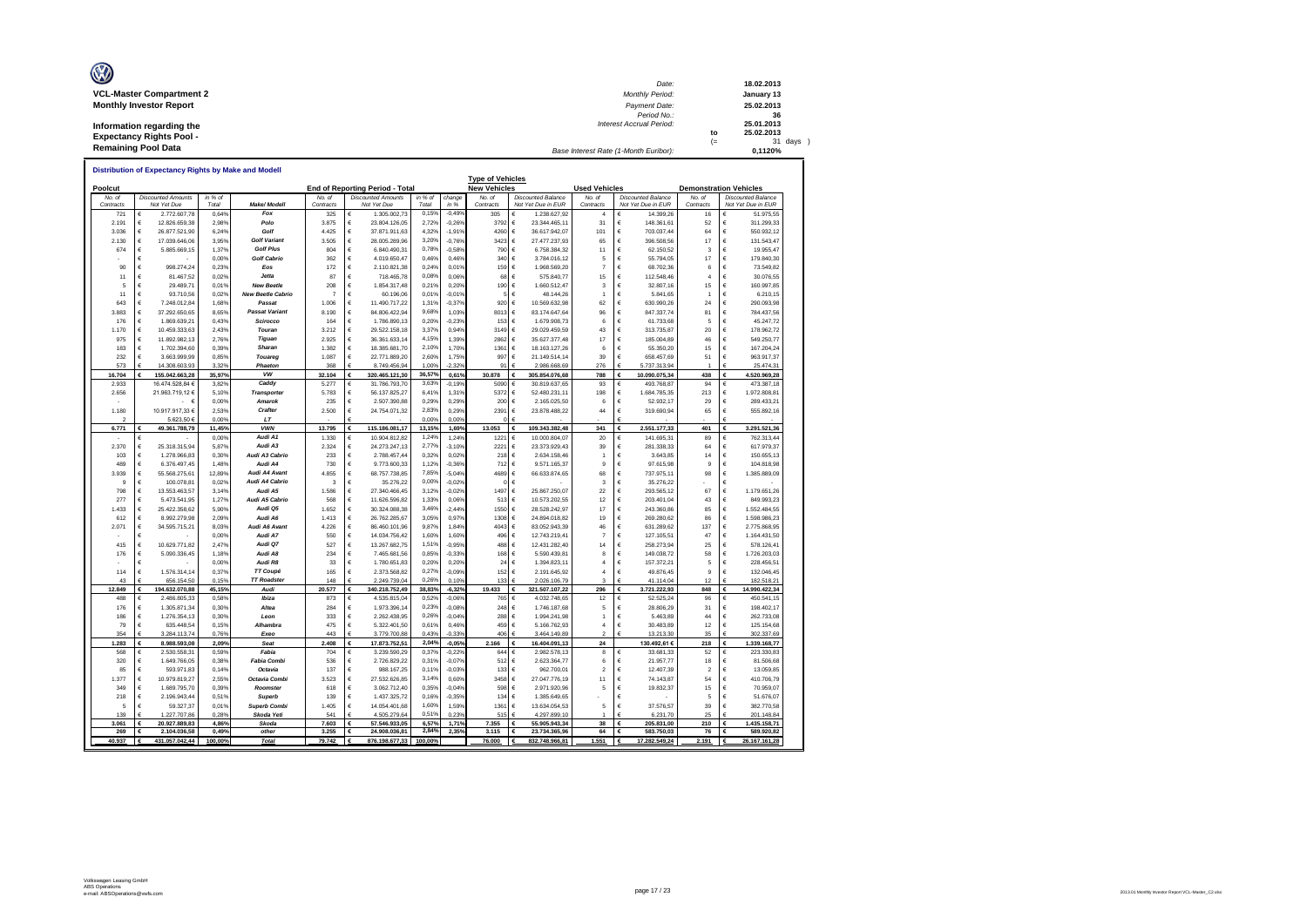| O                               | Date:                                 |      | 18.02.2013 |
|---------------------------------|---------------------------------------|------|------------|
| <b>VCL-Master Compartment 2</b> | <b>Monthly Period:</b>                |      | January 13 |
| <b>Monthly Investor Report</b>  | Payment Date:                         |      | 25.02.2013 |
|                                 | Period No.:                           |      | 36         |
| Information regarding the       | <b>Interest Accrual Period:</b>       |      | 25.01.2013 |
| <b>Expectancy Rights Pool -</b> |                                       | to   | 25.02.2013 |
|                                 |                                       | $(=$ | 31 days    |
| <b>Remaining Pool Data</b>      | Base Interest Rate (1-Month Euribor): |      | 0.1120%    |

|           |   | <b>Geographic distribution of Expectancy Rights</b> |            |                                   |           |                                        |         |          |                         |                           |                      |   |                           |                               |                           |
|-----------|---|-----------------------------------------------------|------------|-----------------------------------|-----------|----------------------------------------|---------|----------|-------------------------|---------------------------|----------------------|---|---------------------------|-------------------------------|---------------------------|
|           |   |                                                     |            |                                   |           |                                        |         |          | <b>Type of Vehicles</b> |                           |                      |   |                           |                               |                           |
| Poolcut   |   |                                                     |            |                                   |           | <b>End of Reporting Period - Total</b> |         |          | <b>New Vehicles</b>     |                           | <b>Used Vehicles</b> |   |                           | <b>Demonstration Vehicles</b> |                           |
| No. of    |   | <b>Discounted Amounts</b>                           |            |                                   | No. of    | <b>Discounted Amounts</b>              | $%$ of  | change   | No. of                  | <b>Discounted Balance</b> | No. of               |   | <b>Discounted Balance</b> | No. of                        | <b>Discounted Balance</b> |
| Contracts |   | Not Yet Due in EUR                                  | % of Total | <b>Federal State</b>              | Contracts | Not Yet Due in EUR                     | Total   | in %     | Contracts               | Not Yet Due in EUR        | Contracts            |   | Not Yet Due in EUR        | Contracts                     | Not Yet Due in EUR        |
| 5,818     |   | 63.382.878.97                                       | 14.70%     | <b>Baden-Wuerttemberg</b>         | 12.166    | 138.411.059.51                         | 15.80%  | 1.09%    | 11.674 €                | 132.328.111.63            | 180                  |   | 2.032.842.98              | 312                           | 4.050.104.90              |
| 6.692     |   | 75.130.927.98                                       | 17.43%     | Bavaria                           | 12.951    | 149.917.811.98                         | 17.11%  | $-0.32%$ | 12.200 €                | 141.208.500.15            | 349                  |   | 3.766.122.64              | 402                           | 4.943.189.19              |
| 1.263     |   | 13.397.548.66                                       | 3.11%      | <b>Berlin</b>                     | 2.206     | 24.701.135.11                          | 2.82%   | $-0.29%$ | 2.088 €                 | 23.158.058,67             | 50                   |   | 605.046.45                | 68                            | 938.029.99                |
| 925       |   | 8.627.503.80                                        | 2.00%      | <b>Brandenburg</b>                | 1.703     | 17.346.389.88                          | 1,98%   | $-0.02%$ | 1.603 €                 | 16.216.539.86             | 55                   |   | 541.202.57                | 45                            | 588.647.45                |
| 389       |   | 4.049.037.33                                        | 0.94%      | <b>Bremen</b>                     | 743       | 7.885.649.72                           | 0,90%   | $-0.04%$ | 712 €                   | 7.472.620.64              | 16                   |   | 194.714.68                | 15                            | 218.314.40                |
| 1.362     |   | 15.233.573.72                                       | 3.53%      | Hamburg                           | 2.530     | 29.131.064.63                          | 3,32%   | $-0.21%$ | 2.450 €                 | 28.009.324.63             | 12                   |   | 149.527.75                | 68                            | 972.212.25                |
| 3.543     |   | 39.748.342.34                                       | 9.22%      | Hesse                             | 6.51'     | 73.452.496.66                          | 8,38%   | $-0.84%$ | 6.203 €                 | 69.860.079.32             | 130                  |   | 1.495.305.47              | 178                           | 2.097.111.87              |
| 672       |   | 6.397.079.37                                        | 1.48%      | Mecklenburg-<br><b>Vorpommern</b> | 1.325     | 13.284.551.94                          | 1,52%   | 0.03%    | 1.253 €                 | 12.534.432.27             | 23                   |   | 248.538.39                | 49                            | 501.581.28                |
| 3.788     |   | 37.435.339.20                                       | 8.68%      | <b>Lower Saxony</b>               | 7.655     | 78.378.022.14                          | 8,95%   | 0.26%    | 7.264 €                 | 74.226.462.58             | 184                  |   | 1.912.486.57              | 207                           | 2.239.072.99              |
| 8.849     |   | 92.396.738.89                                       | 21.43%     | <b>North Rhine-Westphalia</b>     | 17.232    | 192.521.414.83                         | 21.97%  | 0.54%    | 16.525 €                | 184.383.614.60            | 282                  |   | 3.383.210.26              | 425                           | 4.754.589.97              |
| 1.469     |   | 15.006.654.55                                       | 3.48%      | Rhineland-Palatinate              | 2.827     | 30.330.068.38                          | 3.46%   | $-0.02%$ | 2.683 €                 | 28.799.741.65             | 66                   |   | 621.314.48                | 78                            | 909.012.25                |
| 264       |   | 2.682.607.30                                        | 0.62%      | Saarland                          | 427       | 4.688.813.46                           | 0,54%   | $-0.09%$ | 395 €                   | 4.336.283.12              | 15                   |   | 151.386.13                | 17                            | 201.144.21                |
| 2.279     |   | 22.549.321.16                                       | 5,23%      | Saxonv                            | 4.460     | 45.048.624,30                          | 5,14%   | $-0.09%$ | 4.278 €                 | 42.991.512.79             | 65                   |   | 746.564.92                | 117                           | 1.310.546.59              |
| 998       |   | 9.235.095.77                                        | 2,14%      | Saxony-Anhalt                     | 1.982     | 19,601,800.14                          | 2,24%   | 0.09%    | 1.885 €                 | 18.342.420.01             | 36                   |   | 383.222.99                | 61                            | 876.157,14                |
| 1.353     |   | 13.850.075.98                                       | 3,21%      | <b>Schleswig-Holstein</b>         | 2.687     | 27.946.836.72                          | 3,19%   | $-0.02%$ | 2.562 €                 | 26.520.225.97             | 50                   |   | 616.627.87                | 75                            | 809.982.88                |
| 1.273     |   | 11.934.317.42                                       | 2.77%      | <b>Thuringia</b>                  | 2.337     | 23.552.937.93                          | 2,69%   | $-0.08%$ | 2.225 €                 | 22.361.038.92             | 38                   |   | 434.435.09                | 74                            | 757.463.92                |
| 40.937    | € | 431.057.042.44                                      | 100.00%    | Total                             | 79.742    | 876.198.677.33                         | 100.00% | 0.00%    | 76,000                  | 832.748.966.81            | 1.551                | € | 17.282.549.24             | 2.191                         | 26.167.161.28             |

#### **Type of Vehicle**

| Poolcut           |                           |         |                           |                   | End of Reporting Period - Total |               |             |
|-------------------|---------------------------|---------|---------------------------|-------------------|---------------------------------|---------------|-------------|
| No. of            | <b>Discounted Amounts</b> | in % of |                           | No of             | Discounted Amounts              |               |             |
| Contracts         | Not Yet Due               | Total   | <b>Type of Vehicles</b>   | Contracts         | Not Yet Due                     | in % of Total | change in % |
| 37.861 $\epsilon$ | 395.059.489.11            | 91.65%  | <b>New Vehicles</b>       | 76,000 €          | 832.748.966.81                  | 95.04%        | 3.39%       |
| 2.057 €           | 22.320.167.68             | 5.18%   | <b>Used Vehicles</b>      | 1.551 €           | 17.282.549.24                   | 1.97%         | $-3.21%$    |
| 1.019 $6$         | 13.677.385.65             | 3.17%   | <b>Demonstr.</b> Vehicles | 2.191 $\epsilon$  | 26.167.161.28                   | 2.99%         | $-0.19%$    |
| 40.937 $\epsilon$ | 431.057.042.44            | 100.00% | Total                     | $79.742 \epsilon$ | 876.198.677.33                  | 100.00%       | 0.00%       |

#### **Age of Vehicles**

| Poolcut                            |                                          |                                   |                                |                    | End of Reporting Period - Total   |               |          |                                                |                           |                      |                           |           |                               |
|------------------------------------|------------------------------------------|-----------------------------------|--------------------------------|--------------------|-----------------------------------|---------------|----------|------------------------------------------------|---------------------------|----------------------|---------------------------|-----------|-------------------------------|
| No. of<br>Contracts                | <b>Discounted Amounts</b><br>Not Yet Due | in % of<br>Total                  |                                | No of<br>Contracts | Discounted Amounts<br>Not Yet Due | in % of Total |          | change in %                                    |                           |                      |                           |           |                               |
| 37,861 €                           | 395.059.489.11                           | 91.65%                            | <b>New Vehicles</b>            | 76.000 €           | 832.748.966.81                    |               | 95.04%   | 3.39%                                          |                           |                      |                           |           |                               |
| 37,861                             | $\epsilon$<br>395.059.489.11             | 91.65%                            | $= 1$ year                     | 76,000             | $\epsilon$<br>832.748.966.81      |               | 95.04%   | 3.39%                                          |                           |                      |                           |           |                               |
| $\circ$                            | $\epsilon$                               | 0,00%                             | $1-2$ yrs                      |                    | €                                 |               | 0.00%    | 0,00%                                          |                           |                      |                           |           |                               |
|                                    | $0 \in$                                  | 0,00%<br>$\overline{\phantom{a}}$ | $2-3$ yrs                      |                    | €                                 |               | 0.00%    | 0,00%                                          |                           |                      |                           |           |                               |
|                                    | $0 \in$                                  | 0.00%                             | > 3vrs                         |                    | €                                 |               | 0.00%    | 0.00%                                          |                           |                      |                           |           |                               |
| 2.057 €                            | 22.320.167.68                            | 5.18%                             | <b>Used vehicles</b>           | 1.551 €            | 17.282.549.24                     |               | 1.97%    | $-3,21%$                                       |                           |                      |                           |           |                               |
| 469 $\epsilon$                     | 4.462.130.26                             | 1.04%                             | $= 1$ year                     | 30                 | $\epsilon$<br>293.741.58          |               | 0.03%    | $-1.00%$                                       |                           |                      |                           |           |                               |
| 1.009 $\epsilon$                   | 11.284.632.92                            | 2.62%                             | $1-2$ yrs                      | 554                | 6.277.759.35<br>€                 |               | 0.72%    | $-1.90%$                                       |                           |                      |                           |           |                               |
| 359 €                              | 4.934.611.37                             | 1,14%                             | $2-3$ yrs                      | 508                | 6.683.122.87<br>€                 |               | 0.76%    | $-0,38%$                                       |                           |                      |                           |           |                               |
| 220 €                              | 1.638.793.13                             | 0,38%                             | > 3vrs                         | 459                | 4.027.925.44<br>€                 |               | 0.46%    | 0.08%                                          |                           |                      |                           |           |                               |
| 1.019                              | 13,677,385,65€                           | 3.17%                             | <b>Demonstation Vehicles</b>   | 2.191 ∈            | 26.167.161.28                     |               | 2.99%    | $-0.19%$                                       |                           |                      |                           |           |                               |
| 40.937                             | 431.057.042,44<br>€                      | 100,00%                           | <b>Total</b>                   | 79.742 $\epsilon$  | 876.198.677.33                    |               | 100,00%  | 0,00%                                          |                           |                      |                           |           |                               |
| <b>Type of Contract</b><br>Poolcut |                                          |                                   |                                |                    | End of Reporting Period - Total   |               |          | <b>Type of Vehicles</b><br><b>New Vehicles</b> |                           | <b>Used Vehicles</b> |                           |           | <b>Demonstration Vehicles</b> |
| No. of                             | <b>Discounted Amounts</b>                | in % of                           |                                | No. of             | <b>Discounted Amounts</b>         | $%$ of        | change   | No. of                                         | <b>Discounted Balance</b> | No. of               | <b>Discounted Balance</b> | No. of    | <b>Discounted Balance</b>     |
| Contracts                          | Not Yet Due                              | Total                             | <b>Type of Contract</b>        | Contracts          | Not Yet Due in EUR                | Total         | in %     | Contracts                                      | Not Yet Due in EUR        | Contracts            | Not Yet Due in EUR        | Contracts | Not Yet Due in EUR            |
| 1.641                              | 12.417.715.71                            | 2,88%                             | <b>Open End Lease Contract</b> | 1.968              | $\epsilon$<br>14.512.657.55       | 1.66%         | $-1,22%$ | 1.555                                          | 11.458.328.06             | 219                  | 1.753.594.86              | 194       | 1.300.734.63                  |
| 39.296 €                           | 418.639.326.73                           | 97.12%                            | <b>Closed End Contract</b>     | 77,774 €           | 861.686.019,78                    | 98,34%        | 1.22%    | 74.445 € 6                                     | 821.290.638.75            | 1.332 €              | 15.528.954,38             | 1.997 €   | 24.866.426,65                 |
| 40.937 €                           | 431.057.042,44                           | 100.00%                           | <b>Total</b>                   | 79.742 €           | 876.198.677.33                    | 100.00%       | 0.00%    | 76,000 €                                       | 832.748.966.81            | 1.551 €              | 17.282.549.24             | 2.191 €   | 26.167.161.28                 |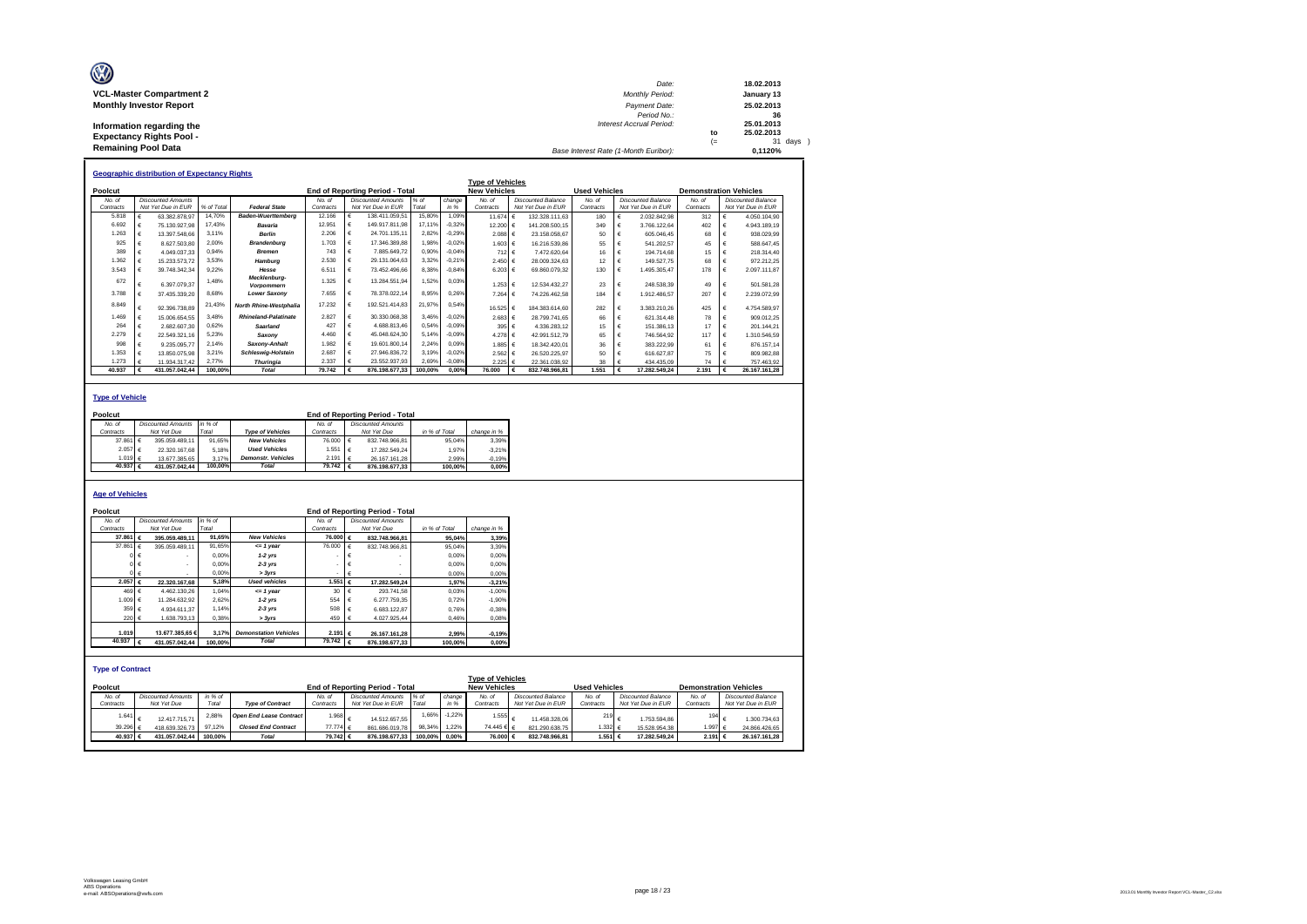| O                               | Date:                                 |      | 18.02.2013 |
|---------------------------------|---------------------------------------|------|------------|
| <b>VCL-Master Compartment 2</b> | <b>Monthly Period:</b>                |      | January 13 |
| <b>Monthly Investor Report</b>  | Payment Date:                         |      | 25.02.2013 |
|                                 | Period No.:                           |      | 36         |
| Information regarding the       | <b>Interest Accrual Period:</b>       |      | 25.01.2013 |
| <b>Expectancy Rights Pool -</b> |                                       | to   | 25.02.2013 |
|                                 |                                       | $(=$ | 31 days    |
| <b>Remaining Pool Data</b>      | Base Interest Rate (1-Month Euribor): |      | 0.1120%    |

|           |   | <b>Distribution by Industry of Expectancy Rights</b> |         |                                                                                        |                                 |   |                           |         |          | <b>Type of Vehicles</b> |   |                           |                      |            |                           |                               |              |                           |
|-----------|---|------------------------------------------------------|---------|----------------------------------------------------------------------------------------|---------------------------------|---|---------------------------|---------|----------|-------------------------|---|---------------------------|----------------------|------------|---------------------------|-------------------------------|--------------|---------------------------|
| Poolcut   |   |                                                      |         |                                                                                        | End of Reporting Period - Total |   |                           |         |          | <b>New Vehicles</b>     |   |                           | <b>Used Vehicles</b> |            |                           | <b>Demonstration Vehicles</b> |              |                           |
| No. of    |   | <b>Discounted Amounts</b>                            | in % of |                                                                                        | No. of                          |   | <b>Discounted Amounts</b> | in % of | change   | No. of                  |   | <b>Discounted Amounts</b> | No of                |            | <b>Discounted Amounts</b> | No. of                        |              | <b>Discounted Amounts</b> |
| Contracts |   | Not Yet Due                                          | Total   | Industry                                                                               | Contracts                       |   | Not Yet Due               | Total   | in %     | Contracts               |   | Not Yet Due               | Contracts            |            | Not Yet Due               | Contracts                     |              | Not Yet Due               |
| 257       |   | 2.519.571.21                                         | 0.58%   | <b>Agriculture/ Forestry</b>                                                           | 643                             | € | 6.966.427.39              | 0.80%   | $-0.21%$ | 602                     |   | 6,518,890.22              | 13 €                 |            | 123,894.03                | 28 $\epsilon$                 |              | 323.643.14                |
| 566       | € | 6.162.558.95                                         | 1.43%   | <b>Chemical Industry</b>                                                               | 993                             |   | 11.147.583.00             | 1.27%   | 0.16%    | 972                     |   | 10.900.242.40             | $15 \quad \in$       |            | 166,807.26                | 6                             | $\mathbf{f}$ | 80.533.34                 |
| 1.204     |   | 12.049.572.89                                        | 2.80%   | <b>Communications and</b><br><b>Information Transmission</b>                           | 2.337                           |   | 24.131.849.85             | 2.75%   | 0.04%    | 2.224                   |   | 22.994.084.90             | 55                   | €          | 537.438.64                | 58                            |              | 600.326.31                |
| 3.839     |   | 36.316.564.21                                        | 8.43%   | <b>Construction</b>                                                                    | 8.873                           |   | 90.265.361,19             | 10.30%  | $-1.889$ | 8.372                   |   | 85.128.491.06             | 205                  | $\epsilon$ | 1.794.349.60              | 296                           |              | 3.342.520.53              |
| 987       |   | 9.016.331.36                                         | 2.09%   | Eneray/Minina                                                                          | 1.493                           |   | 15.522.005.41             | 1.77%   | 0.32%    | 1.421                   |   | 14.857.696.80             | 39                   | $\epsilon$ | 353.842.94                | 33                            |              | 310.465.67                |
| 2.030     |   | 24.508.697.13                                        | 5.69%   | <b>Financial Services.</b><br><b>Leasing and Housing</b>                               | 4.318                           |   | 53.268.514.89             | 6.08%   | $-0.39%$ | 4.068                   |   | 50.079.133.53             | 103                  | €          | 1.364.500.73              | 147                           |              | 1.824.880.63              |
| 689       | € | 7.057.651.11                                         | 1.64%   | <b>Hotel and Restaurant</b><br>Industry                                                | 1.381                           | € | 15.069.057.74             | 1.72%   | $-0.089$ | 1.256                   |   | 13.640.307.97             | 44                   | €          | 471.674.74                | 81                            |              | 957.075.03                |
| 7.298     |   | 78.089.686.97                                        | 18.12%  | <b>Manufacturing Industry</b>                                                          | 16.136                          |   | 182.789.759.96            | 20.86%  | $-2.75%$ | 15.614                  |   | 176.966.595.23            | 215                  | €          | 2.238.501.35              | 307                           |              | 3.584.663.38              |
| 6.970     |   | 79.809.772.87                                        | 18.51%  | <b>Other Services</b>                                                                  | 14,377                          |   | 171.911.029.66            | 19.62%  | $-1.11%$ | 13.692                  |   | 162.879.781.59            | 287                  |            | 3.670.253.47              | 398                           |              | 5.360.994.60              |
| 9.772     | € | 94.510.204.43                                        | 21.93%  | <b>Public Administration.</b><br><b>Education, Health Care,</b><br><b>Public Serv.</b> | 16,060                          |   | 162.558.152.77            | 18.55%  | 3.37%    | 15.285                  | € | 153.601.650.87            | 290                  | €          | 3.531.165.96              | 485                           |              | 5.425.335.94              |
| 6.945     | € | 77.372.066.20                                        | 17.95%  | Retail/ Wholesale                                                                      | 12.469                          |   | 136.239.605.74            | 15.55%  | 2.40%    | 11,877                  |   | 129.320.110.01            | 268                  | $\epsilon$ | 2.771.532.00              | 324                           |              | 4.147.963.73              |
| 305       |   | 2.779.524.35                                         | 0.64%   | Private                                                                                | 517                             |   | 4.672.862.07              | 0.53%   | 0.11%    | 483                     |   | 4.304.825.73              | 11                   | $\epsilon$ | 204.165.15                | 23                            |              | 163.871.19                |
| 75        |   | 864, 840.76                                          | 0.20%   | Other                                                                                  | 145                             |   | 1.656.467.66              | 0.19%   | 0.01%    | 134                     |   | 1.557.156.50              | 6                    |            | 54.423.37                 |                               |              | 44.887.79                 |
| 40.937    |   | 431.057.042.44                                       | 100.00% | <b>Total</b>                                                                           | $79.742 \epsilon$               |   | 876.198.677,33            | 100,00% | 0.00%    | 76,000                  |   | 832.748.966.81            | 1.551                |            | 17.282.549.24             | 2.191                         |              | 26.167.161.28             |

|                     |                                          |                  |                |                     |                                          |                  |                 | <b>Type of Vehicles</b> |     |                                          |                      |                                          |                     |                                          |
|---------------------|------------------------------------------|------------------|----------------|---------------------|------------------------------------------|------------------|-----------------|-------------------------|-----|------------------------------------------|----------------------|------------------------------------------|---------------------|------------------------------------------|
| Poolcut             |                                          |                  |                |                     | <b>End of Reporting Period - Total</b>   |                  |                 | <b>New Vehicles</b>     |     |                                          | <b>Used Vehicles</b> |                                          |                     | <b>Demonstration Vehicles</b>            |
| No. of<br>Contracts | <b>Discounted Amounts</b><br>Not Yet Due | in % of<br>Total | Top 10 Lessees | No. of<br>Contracts | <b>Discounted Amounts</b><br>Not Yet Due | in % of<br>Total | change<br>in %  | No. of<br>Contracts     |     | <b>Discounted Amounts</b><br>Not Yet Due | No. of<br>Contracts  | <b>Discounted Amounts</b><br>Not Yet Due | No. of<br>Contracts | <b>Discounted Amounts</b><br>Not Yet Due |
| 60                  | 1.234.721.87                             | 0.29%            |                | 47                  | 424.744.24                               | 0.05%            | $-0.24%$        | $47 \in$                |     | 424.744.24                               |                      |                                          |                     |                                          |
| 63                  | 991.393.77                               | 0.23%            |                | 45                  | 420,557.82                               | 0.05%            | $-0.18%$        | 45 $\epsilon$           |     | 420.557.82                               |                      |                                          |                     |                                          |
| 61                  | 957.316.85                               | 0.22%            |                | 37                  | 415,288.08                               | 0,05%            | $-0.17%$        | $37 \in$                |     | 415.288.08                               |                      |                                          |                     |                                          |
| 52                  | 802.592.91                               | 0.19%            |                | 37                  | 386.624.09                               | 0.04%            | $-0.14%$        | 37 $\epsilon$           |     | 386,624.09                               |                      |                                          |                     |                                          |
| 62                  | 771.194.22                               | 0.18%            |                | 33                  | 382.478.98                               | 0.04%            | $-0.14%$        | 33 $\epsilon$           |     | 382.478.98                               |                      |                                          |                     |                                          |
| 44                  | 659,203.87                               | 0.15%            |                | 29                  | 375,946.43                               | 0.04%            | $-0.11%$        | 29 $\epsilon$           |     | 375,946.43                               |                      |                                          |                     |                                          |
| 46                  | 619.350.01                               | 0.14%            |                | 36                  | 371.517.45                               | 0,04%            | $-0.10%$        | 36 €                    |     | 371.517.45                               |                      |                                          |                     |                                          |
| 57                  | 610.754.63                               | 0.14%            |                | 25                  | 366.992.25                               | 0.04%            | $-0.10%$        | 25 €                    |     | 366.992.25                               |                      |                                          |                     |                                          |
| 44                  | 598,005.45                               | 0.14%            |                | 37                  | 356,401.00                               | 0.04%            | $-0.10%$        | $37 \quad \epsilon$     |     | 356,401.00                               |                      |                                          |                     |                                          |
| 49                  | 568,170.84                               | 0.13%            | 10             | 27                  | 354, 351, 78                             | 0.04%            | $-0.09%$        | $27 \epsilon$           |     | 354.351.78                               |                      |                                          |                     |                                          |
| 538                 | 7.812.704.42                             | 1.81%            | <b>Total</b>   | 353                 | 3.854.902.12                             |                  | $-0,93% -1,37%$ | 353                     | . € | 3.854.902.12                             |                      |                                          |                     |                                          |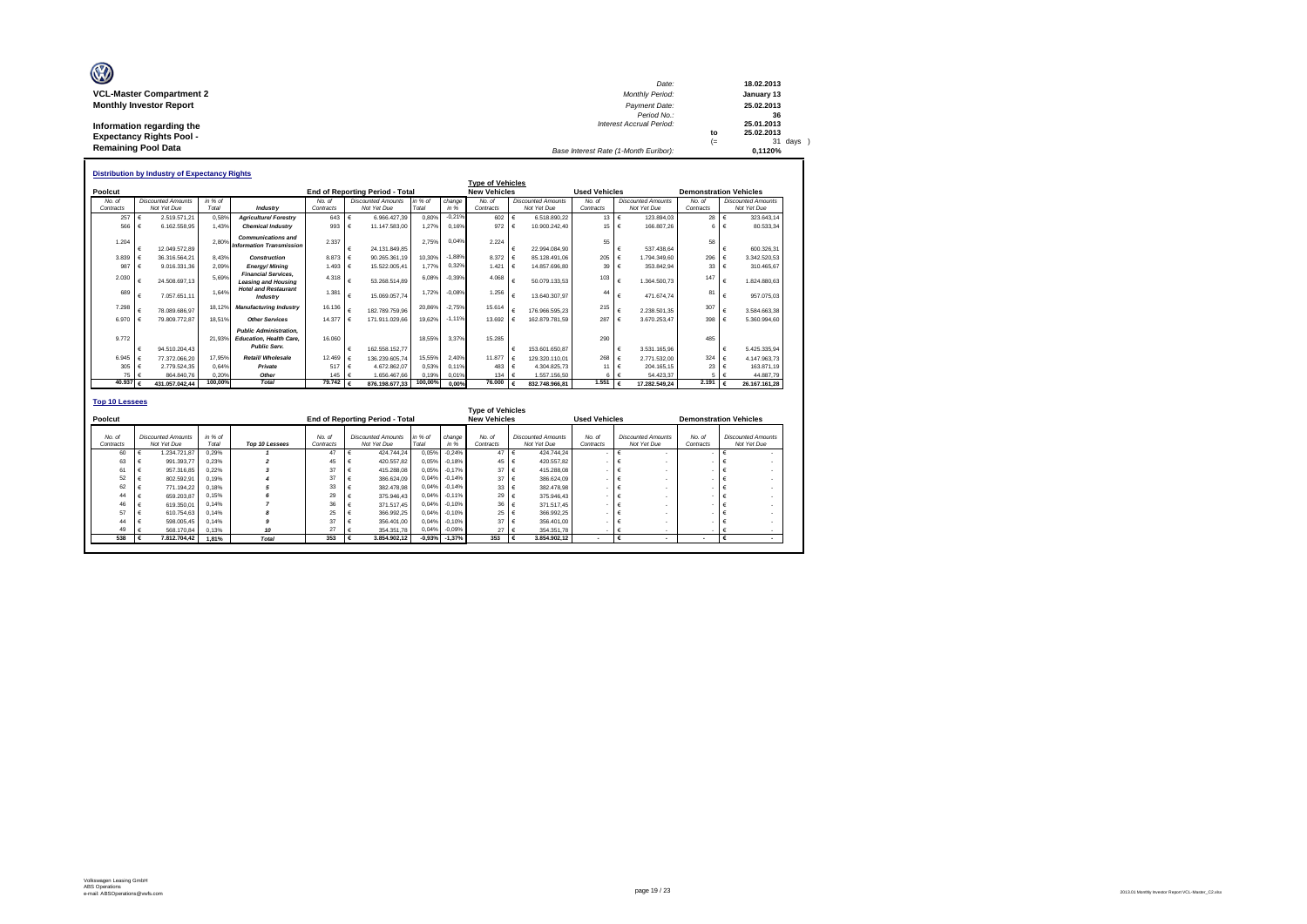

*Reporting Date:* **18.02.2013 VCL-Master Compartment 2** *Monthly Period:* **31.01.2013 Monthly Investor Report** *Payment Date:* **25.02.2013** *Period No.:* **36** *Interest Accrual Period:* **25.01.2013 to 25.02.2013 31 Base Interest Rate (1-Month Euribor):** 

**Contracts in Arrears I. \*)**

| by month<br>1-month overdue    | No. of<br><b>Contracts</b><br>38 |   | <b>Delinquent</b><br><b>Discounted</b><br><b>Balance</b> |                               | <b>Future</b>                       |   | <b>Total Outstanding</b>            | in % of                                        |                            |   |                                                                 |                            |   |                                                                 |                            |   |                                                                 |
|--------------------------------|----------------------------------|---|----------------------------------------------------------|-------------------------------|-------------------------------------|---|-------------------------------------|------------------------------------------------|----------------------------|---|-----------------------------------------------------------------|----------------------------|---|-----------------------------------------------------------------|----------------------------|---|-----------------------------------------------------------------|
| not overdue<br>2-month overdue |                                  |   |                                                          |                               | <b>Discounted</b><br><b>Balance</b> |   | <b>Discounted</b><br><b>Balance</b> | <b>Discounted</b><br>Poolbalance<br><b>EoP</b> | No. of<br><b>Contracts</b> |   | <b>Total Outstanding</b><br><b>Discounted</b><br><b>Balance</b> | No. of<br><b>Contracts</b> |   | <b>Total Outstanding</b><br><b>Discounted</b><br><b>Balance</b> | No. of<br><b>Contracts</b> |   | <b>Total Outstanding</b><br><b>Discounted</b><br><b>Balance</b> |
|                                |                                  | € |                                                          | €<br>$\sim$                   | 370.006.18                          | € | 370.006.18                          | 0,04%                                          | 37                         | € | 363.983,68                                                      | $\mathbf{1}$               | € | 6.022,50                                                        | $\overline{\phantom{a}}$   | € |                                                                 |
|                                | 641                              | € |                                                          | €<br>$\overline{\phantom{a}}$ | 6.780.784,45                        | € | 6.780.784,45                        | 0,77%                                          | 609                        | € | 6.469.547,29                                                    | 13                         | € | 100.400,31                                                      | 19                         | € | 210.836,85                                                      |
|                                | 209                              | € |                                                          | €<br>$\sim$                   | 2.227.787.40                        | € | 2.227.787,40                        | 0,25%                                          | 188                        | € | 2.030.939,38                                                    | 14                         | € | 137.939,37                                                      | $\overline{7}$             | € | 58.908,65                                                       |
| 3-month overdue                | 68                               |   |                                                          | €<br>$\overline{\phantom{0}}$ | 645.226,54                          | € | 645.226,54                          | 0,07%                                          | 61                         | € | 573.537,96                                                      | 3                          | € | 26.922,34                                                       | 4                          | € | 44.766,24                                                       |
| 4-month overdue                | 38                               | € |                                                          | €<br>$\overline{\phantom{a}}$ | 382.717.85                          | € | 382.717,85                          | 0,04%                                          | 30                         | € | 301.758,01                                                      | 5                          | € | 35.188,31                                                       | 3                          | € | 45.771,53                                                       |
| 5-month overdue                | 23                               | € |                                                          | €<br>$\blacksquare$           | 221.456.89                          | € | 221.456,89                          | 0,03%                                          | 16                         | € | 158.284.50                                                      | 6                          | € | 42.917,95                                                       |                            | € | 20.254,44                                                       |
| 6-month overdue                | $\overline{7}$                   | € |                                                          | €<br>$\overline{\phantom{a}}$ | 54.980,34                           | € | 54.980,34                           | 0,01%                                          | $\overline{7}$             | € | 54.980,34                                                       |                            | € |                                                                 |                            | € |                                                                 |
| 7-month overdue                | $\overline{2}$                   |   |                                                          | €<br>$\overline{\phantom{0}}$ | 14.744,14                           | € | 14.744,14                           | 0,00%                                          | $\overline{2}$             | € | 14.744,14                                                       | $\overline{\phantom{a}}$   | € |                                                                 | $\overline{\phantom{a}}$   |   |                                                                 |
| 8-month overdue                | 3                                |   |                                                          | €<br>$\overline{\phantom{0}}$ | 48.833,11                           | € | 48.833,11                           | 0,01%                                          | 3                          | € | 48.833,11                                                       | $\overline{\phantom{a}}$   | € |                                                                 | $\overline{\phantom{a}}$   | € |                                                                 |
| 9-month overdue                |                                  |   |                                                          | €<br>$\overline{\phantom{0}}$ | 8.239,44                            | € | 8.239,44                            | 0,00%                                          |                            | € | 8.239,44                                                        |                            | € |                                                                 | $\overline{\phantom{a}}$   | € |                                                                 |
| 10-month overdue               | 6                                |   |                                                          | €<br>۰                        | 35.948,63                           | € | 35.948,63                           | 0,00%                                          | 6                          | € | 35.948,63                                                       |                            | € |                                                                 |                            |   |                                                                 |
| > 10-month overdue             |                                  |   |                                                          | €                             | 65.098,51                           | € | 65.098,51                           | 0,01%                                          | 6                          | € | 57.665,52                                                       |                            | € |                                                                 |                            | € | 7.432,99                                                        |
|                                | 1.043                            | € |                                                          | €                             | 10.855.823,48                       | € | 10.855.823,48                       | 1,24%                                          | 966                        | € | 10.118.462,00                                                   | 42                         | € | 349.390,78                                                      | 35                         |   | 387.970,70                                                      |
| by Status                      |                                  |   |                                                          |                               |                                     |   |                                     |                                                |                            |   |                                                                 |                            |   |                                                                 |                            |   |                                                                 |
| Delinquent                     | 859                              | € |                                                          | €                             | 8.985.356,99 €                      |   | 8.985.356,99                        | 1,03%                                          |                            |   |                                                                 |                            |   |                                                                 |                            |   |                                                                 |
| Terminated                     | 184                              | € |                                                          | €<br>$\sim$ $-$               | 1.870.466,49 €                      |   | 1.870.466,49                        | 0,21%                                          |                            |   |                                                                 |                            |   |                                                                 |                            |   |                                                                 |
| (Early) Settlements -          |                                  |   |                                                          |                               |                                     |   |                                     |                                                |                            |   |                                                                 |                            |   |                                                                 |                            |   |                                                                 |
| Not Paid in Full               |                                  | € |                                                          | €<br>$\sim$                   |                                     | € |                                     | 0,00%                                          |                            |   |                                                                 |                            |   |                                                                 |                            |   |                                                                 |
| Total                          | 1.043                            | € |                                                          | $ \epsilon$                   | 10.855.823,48 €                     |   | 10.855.823,48                       | 1,24%                                          |                            |   |                                                                 |                            |   |                                                                 |                            |   |                                                                 |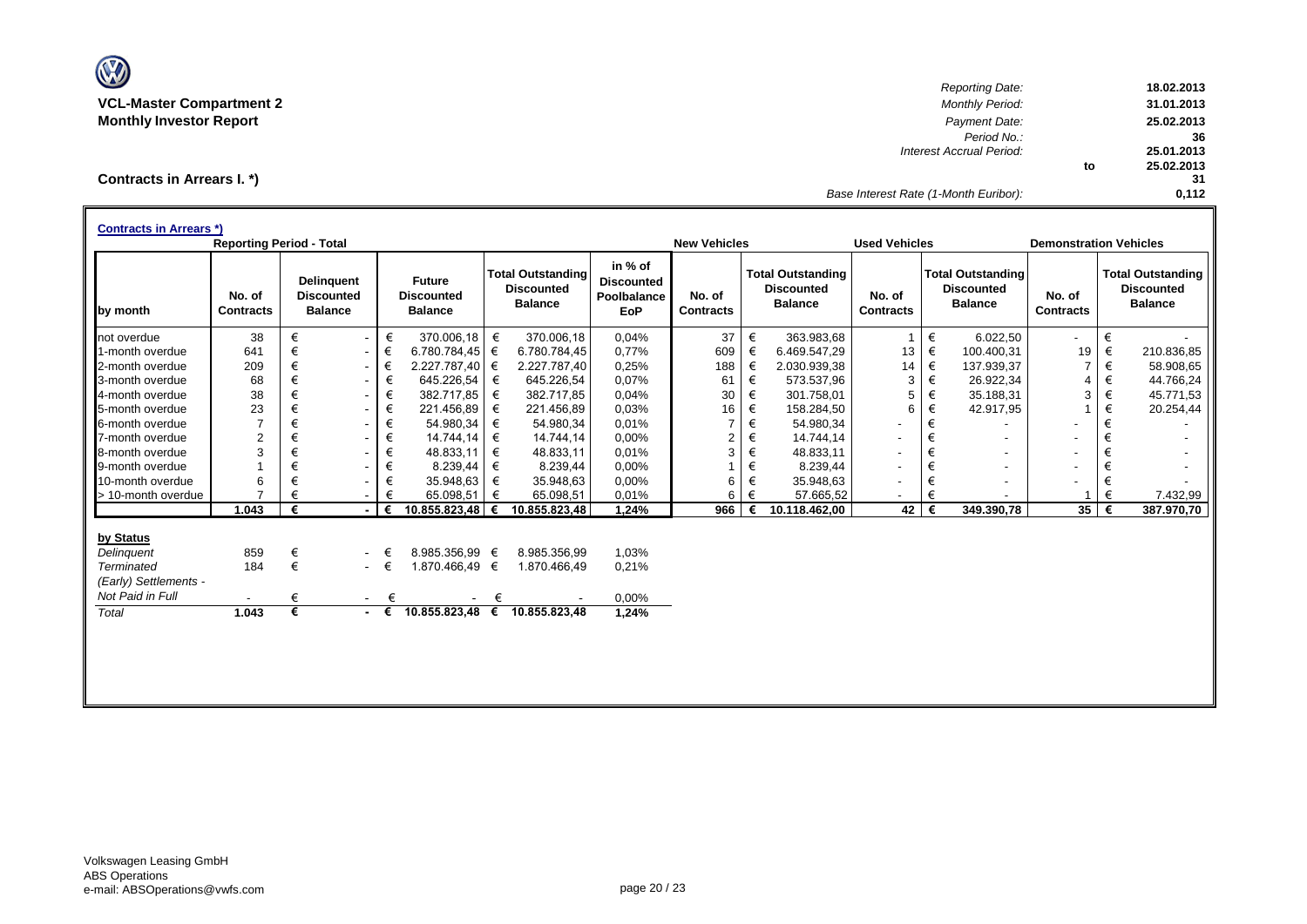| <b>VCL-Master Compartment 2</b>                   |                            |                                       |                                            |                                                            | <b>Reporting Date:</b><br>Monthly Period:             | 18.02.2013                          |
|---------------------------------------------------|----------------------------|---------------------------------------|--------------------------------------------|------------------------------------------------------------|-------------------------------------------------------|-------------------------------------|
| <b>Monthly Investor Report</b>                    |                            |                                       |                                            |                                                            | Payment Date:                                         | 31.01.2013<br>25.02.2013            |
|                                                   |                            |                                       |                                            |                                                            | Period No.:                                           | 36                                  |
|                                                   |                            |                                       |                                            |                                                            | Interest Accrual Period:                              | 25.01.2013<br>25.02.2013<br>to      |
| Contracts in Arrears I. *)                        |                            |                                       |                                            |                                                            |                                                       | 31                                  |
|                                                   |                            |                                       |                                            |                                                            | Base Interest Rate (1-Month Euribor):                 | 0,112                               |
| in EUR                                            |                            |                                       |                                            | <b>Contracts in Arrears</b><br>- Total Outstanding Balance |                                                       |                                     |
| 22.000.000                                        |                            |                                       |                                            |                                                            |                                                       |                                     |
|                                                   |                            |                                       |                                            |                                                            |                                                       |                                     |
| 17.000.000                                        |                            |                                       |                                            |                                                            |                                                       |                                     |
| 12.000.000                                        |                            |                                       |                                            |                                                            |                                                       |                                     |
|                                                   |                            |                                       |                                            |                                                            |                                                       |                                     |
| 7.000.000                                         |                            |                                       |                                            |                                                            |                                                       |                                     |
|                                                   |                            |                                       |                                            |                                                            |                                                       |                                     |
| 2.000.000                                         |                            |                                       |                                            |                                                            |                                                       |                                     |
| $-3.000.000$<br><b>Monthly</b><br>Period          | Ο,                         |                                       |                                            | Sep 11<br>$\frac{1}{2}$                                    | 12-20<br>$\mathcal{L}^{\circ}$<br><b>MA13</b>         | 1/813<br>$\frac{2}{3}$<br>$\zeta_2$ |
|                                                   |                            |                                       |                                            |                                                            |                                                       |                                     |
|                                                   | not delinquent             | $ -$ 1 Month                          | $-2$ Month                                 | $-$ 3 Month<br>$-$ 4 Month                                 | $-$ 5 Month<br>$-$ 6 Month<br>$\rightarrow$ > 6 Month |                                     |
|                                                   |                            |                                       |                                            |                                                            |                                                       |                                     |
|                                                   |                            |                                       |                                            |                                                            |                                                       |                                     |
| <b>Terminations</b>                               |                            |                                       |                                            |                                                            |                                                       |                                     |
|                                                   |                            | тотаг<br>Outstanding                  |                                            |                                                            |                                                       |                                     |
|                                                   |                            | <b>Balance at</b>                     | <b>Total Outstanding</b>                   |                                                            |                                                       |                                     |
|                                                   | No. of<br><b>Contracts</b> | Period of<br><b>Default</b>           | <b>Balance at</b><br><b>Current Period</b> |                                                            |                                                       |                                     |
| <b>Terminated</b>                                 |                            |                                       |                                            |                                                            |                                                       |                                     |
| Contracts as of the<br><b>Beginning of Period</b> | 140                        | € 1.313.825,88                        |                                            |                                                            |                                                       |                                     |
| Revocations                                       | 12                         | €<br>111.233,48 €                     | 111.968,24                                 |                                                            |                                                       |                                     |
| Settlements                                       | 19                         | €<br>145.109,20 €                     |                                            |                                                            |                                                       |                                     |
| New Terminations<br>(still) Terminated            | 75<br>109                  | €<br>791.747,74 €<br>€ 1.057.483,20 € | 791.747,74<br>1.078.718,75                 |                                                            |                                                       |                                     |
| <b>Terminated</b>                                 |                            |                                       |                                            |                                                            |                                                       |                                     |
| Contracts as of the<br><b>End of Period</b>       | 184                        | € 1.849.230,94 €                      | 1.870.466,49                               |                                                            | *) delinquent in terms of Instalments sold            |                                     |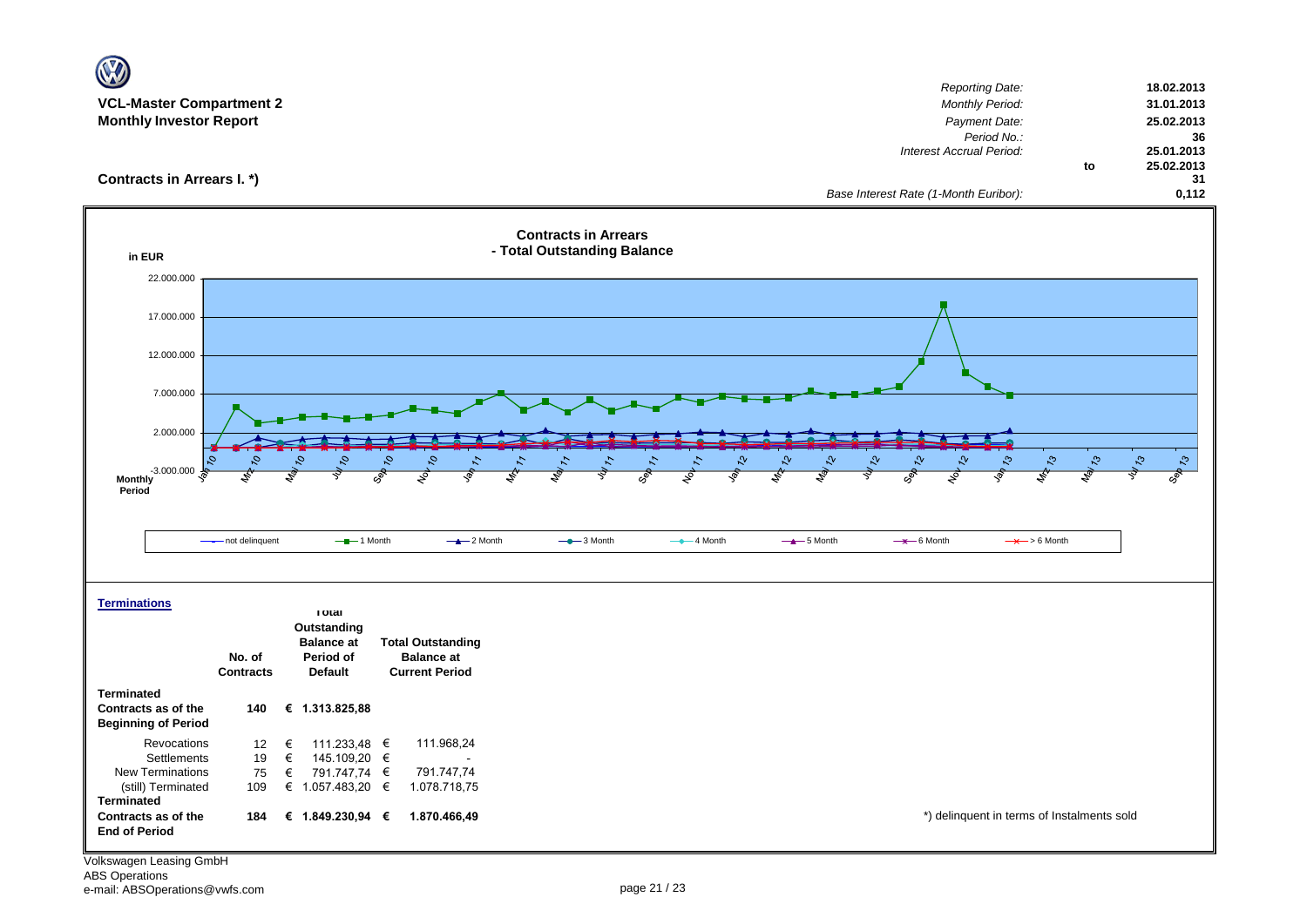|                                                                                                                                                            | Date:                      | 18.02.2013                      |
|------------------------------------------------------------------------------------------------------------------------------------------------------------|----------------------------|---------------------------------|
| <b>VCL-Master Compartment 2</b>                                                                                                                            | <b>Monthly Period:</b>     | January 13                      |
| <b>Monthly Investor Report</b>                                                                                                                             | Payment Date:              | 25.02.2013                      |
|                                                                                                                                                            | Period No.                 | 36                              |
|                                                                                                                                                            | Interest Accrual Period:   | 25.01.2013                      |
| <b>Write Offs</b> *                                                                                                                                        | to                         | 25.02.2013                      |
| *these figures refer to Write Offs effective for VCL Master S.A. Compartment 1 only<br>(incl. those contracts whose RV has not been sold to Compartment 2) | Rate (1-Month<br>Euribor): | 0,1120%                         |
| <b>Cumulative Net Losses</b>                                                                                                                               | No. of                     | Amount of                       |
|                                                                                                                                                            | Contracts *)               | <b>Default</b>                  |
|                                                                                                                                                            | 67                         | €                               |
| Defaulted Contracts registered in current Period<br>Cumulative Defaulted Contracts incl. current Period                                                    | 1.002                      | 225.971.81<br>€<br>3.912.597.39 |
|                                                                                                                                                            |                            |                                 |

| <b>Losses by Type of Vehicle</b> |              |   | <b>Current Period Losses</b> |              |   | <b>Cumulative Losses</b> |
|----------------------------------|--------------|---|------------------------------|--------------|---|--------------------------|
|                                  | Number of    |   | <b>Net Loss</b>              | Number of    |   | <b>Net Loss</b>          |
|                                  | Contracts *) |   | Amount                       | Contracts *) |   | <b>Amount</b>            |
| <b>New Vehicles</b>              | 53           | € | 185.305,43                   | 851          | € | 3.225.530,75             |
| <b>Used Vehicles</b>             | 10           | € | 28.102,90                    | 93           | € | 369.140,64               |
| <b>Demonstration Vehicles</b>    | 4            | € | 12.563,48                    | 58           | € | 317.926,00               |
| Total                            | 67           | € | 225.971,81                   | 1.002        | € | 3.912.597,39             |

# **Losses by Monthly Period**

|                          |                              | Write-Offs of<br>the Monthly Period |                           | <b>Cumulative Write-Offs</b> |
|--------------------------|------------------------------|-------------------------------------|---------------------------|------------------------------|
| <b>Monthly</b><br>Period | Number of<br>Contracts *)    | <b>Write-Offs</b>                   | Number of<br>Contracts *) | <b>Write-Offs</b>            |
| Dec 09                   |                              |                                     |                           |                              |
| <b>Jan 10</b>            |                              |                                     |                           |                              |
| Feb 10                   | $\qquad \qquad \blacksquare$ |                                     | $\frac{1}{2}$             |                              |
| Mar 10                   | $\frac{1}{2}$                | $\blacksquare$                      | $\frac{1}{2}$             |                              |
| Apr 10                   |                              |                                     |                           |                              |
| May 10                   | $\overline{\phantom{a}}$     |                                     | $\frac{1}{2}$             |                              |
| <b>Jun 10</b>            | $\frac{1}{2}$                |                                     | $\overline{\phantom{a}}$  |                              |
| <b>Jul 10</b>            |                              |                                     |                           |                              |
| Aug 10                   | 9                            | 50.295,01                           | 9                         | 50.295,01                    |
| Sep 10                   | $\overline{2}$               | 8.071,60                            | 11                        | 58.366,61                    |
| Oct 10                   | 7                            | 30.954,84                           | 18                        | 89.321,45                    |
| Nov 10                   | 15                           | 70.163,12                           | 33                        | 159.484,57                   |
| Dec 10                   | 11                           | 71.387,33                           | 44                        | 230.871,90                   |
| Jan 11                   | 16                           | 73.685,61                           | 60                        | 304.557,51                   |
| Feb <sub>11</sub>        | 7                            | 34.411,99                           | 67                        | 338.969,50                   |
| Mar 11                   | 9                            | 62.592,15                           | 76                        | 401.561,65                   |
| Apr 11                   | 15                           | 86.288,20                           | 91                        | 487.849,85                   |
| May 11                   | 20                           | 101.111,11                          | 111                       | 588.960,96                   |
| <b>Jun 11</b>            | 42                           | 172.816,37                          | 153                       | 761.777,33                   |
| <b>Jul 11</b>            | $\overline{3}1$              | 152.827,80                          | 184                       | 914.605,13                   |
| Aug 11                   | 18                           | 80.559,83                           | 202                       | 995.164,96                   |
| Sep 11                   | 34                           | 188.002,31                          | 236                       | 1.183.167,27                 |
| Oct 11                   | 18                           | 73.464,24                           | 254                       | 1.256.631,51                 |
| Nov 11                   | 56                           | 213.523,67                          | 310                       | 1.470.155,18                 |
| Dec 11                   | 45                           | 152.121,74                          | 355                       | 1.622.276,92                 |
| Jan 12                   | 60                           | 193.538,76                          | 415                       | 1.815.815,68                 |
| Feb <sub>12</sub>        | 37                           | 162.341,73                          | 452                       | 1.978.157,41                 |
| Mar $12$                 | 73                           | 214.516,98                          | 525                       | 2.192.674,39                 |
| Apr 12                   | 53                           | 162.973,38                          | 578                       | 2.355.647,77                 |
| May 12                   | 14                           | 68.864,93                           | 592                       | 2.424.512,70                 |
| <b>Jun 12</b>            | 38                           | 153.404,88                          | 630                       | 2.577.917,58                 |
| <b>Jul 12</b>            | 35                           | 113.867,54                          | 665                       | 2.691.785,12                 |
| Aug 12                   | 47                           | 177.292,45                          | 712                       | 2.869.077,57                 |
| Sep 12                   | 54                           | 177.080,66                          | 766                       | 3.046.158,23                 |
| Oct 12                   | 59                           | 225.031,79                          | 825                       | 3.271.190,02                 |
| Nov 12                   | 45                           | 170.377,61                          | 870                       | 3.441.567,63                 |
| Dec $12$                 | 65                           | 245.057,95                          | 935                       | 3.686.625,58                 |
|                          | <b>Total</b>                 | <b>Total</b>                        |                           |                              |
|                          | 935                          | 3.686.625,58                        |                           |                              |